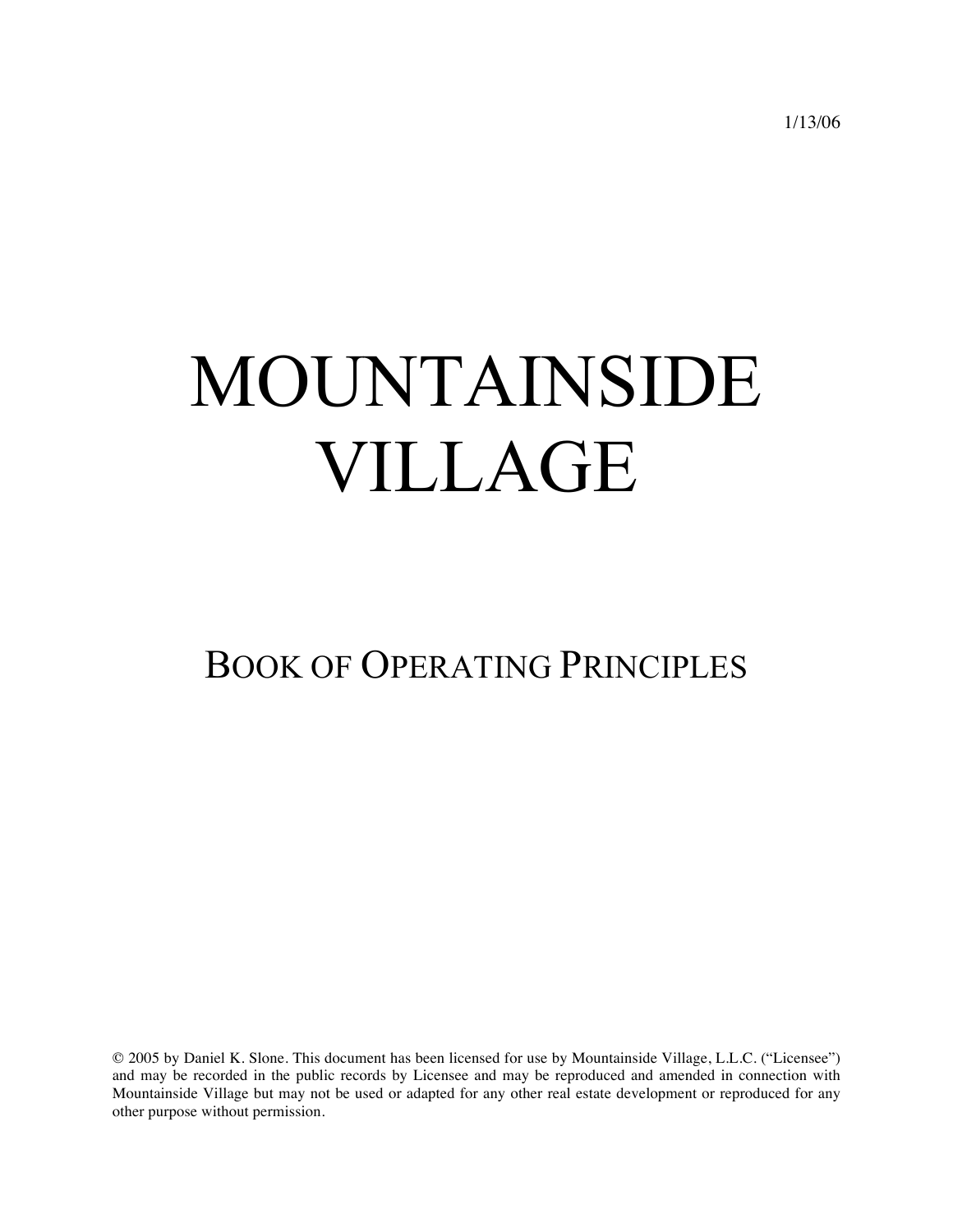## Table of Contents

| <b>Chapter</b> | Page                                                                                                                                                                                                                      |
|----------------|---------------------------------------------------------------------------------------------------------------------------------------------------------------------------------------------------------------------------|
|                | Declaration                                                                                                                                                                                                               |
| 1.             |                                                                                                                                                                                                                           |
|                | Vision for Mountainside Village; Association; How This Book Works                                                                                                                                                         |
|                | Quick View: Association and the Institute                                                                                                                                                                                 |
| 2.             | <b>Community Life</b>                                                                                                                                                                                                     |
|                | 5<br>Association Operation; Election Procedure; Board Meetings; Neighborhood Meeting<br>and Voting; Records; Use of Professional Management                                                                               |
|                | 10                                                                                                                                                                                                                        |
|                | Use of the Parcel; Safety and Appearance; Pets; Rules and Regulations; Environmental<br>Compliance; Nuisances; Role of the Chancellor; Enforcement; Initiation of Litigation by<br><b>Association</b>                     |
|                | Quick View: The Chancellor, the Board and the President                                                                                                                                                                   |
| 3.             | <b>Physical Surroundings</b>                                                                                                                                                                                              |
|                | 18<br>Commons; Use of Commons; Maintenance and Capital Improvements; Roads, Utilities<br>and Drainage; Purchase or Conveyance of Commons; Dedication and Condemnation;<br><b>Association Insurance and Reconstruction</b> |
|                | 25                                                                                                                                                                                                                        |
|                | Relationship between Parcels; Owner Insurance                                                                                                                                                                             |
|                | Quick View: Acquisition and Conveyance of Commons                                                                                                                                                                         |
| 4.             | <b>Architectural Standards</b>                                                                                                                                                                                            |
|                | 29<br>Mountainside Village Design Code; The Town Architect; The Mountainside Village<br>Design Review Committee                                                                                                           |
|                | 31                                                                                                                                                                                                                        |
|                | Mountainside Village Book of Operating Principles<br>$\mathbf{i}$                                                                                                                                                         |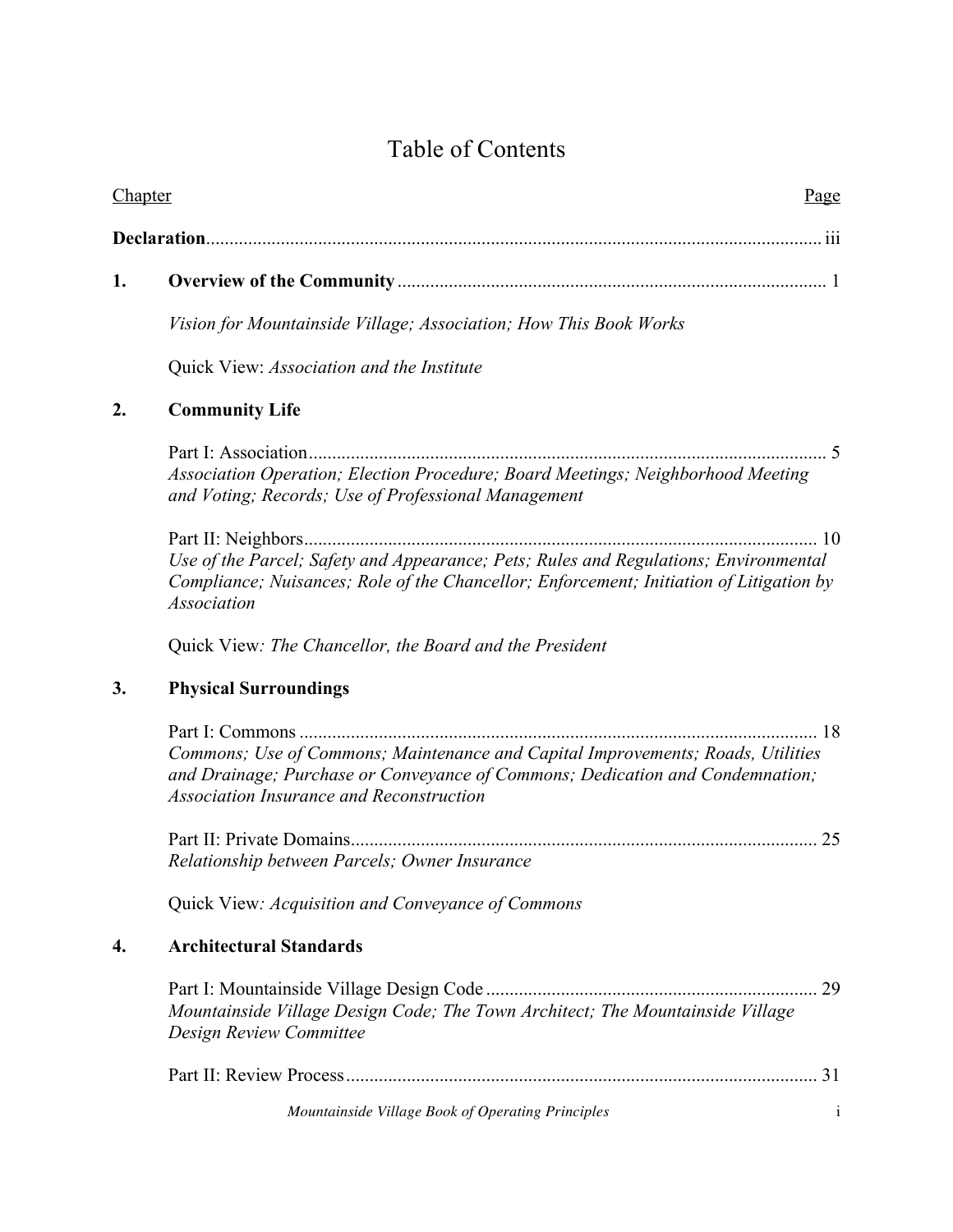Quick View*: The Town Architect and the Mountainside Village Design Review Committee*

## **5. Finance**

|    | Part I: Association Budget.                                                                                                |    |
|----|----------------------------------------------------------------------------------------------------------------------------|----|
|    | Accounting; Budget; Reserves and Deferred Maintenance; Unanticipated or                                                    |    |
|    | Extraordinary Expenses; Capital Improvements; Zone Expenses; Contracts for<br>Maintenance                                  |    |
|    |                                                                                                                            |    |
|    |                                                                                                                            |    |
|    | Allocation of Assessments; Transfer Fees; Annual Unit Payments; Collection of<br><b>Assessments</b> ; Notice to Purchasers |    |
|    | Quick View: Types of Assessments                                                                                           |    |
| 6. |                                                                                                                            | 45 |
|    | Additional Association Powers; Amendment; Duration                                                                         |    |
| 7. |                                                                                                                            |    |
| 8. |                                                                                                                            |    |
|    |                                                                                                                            |    |
|    | Board; Commons; Finance; Assignment of Developer Rights; Additional Information                                            |    |
|    |                                                                                                                            |    |

Quick View*: Roles of the Founder and Association*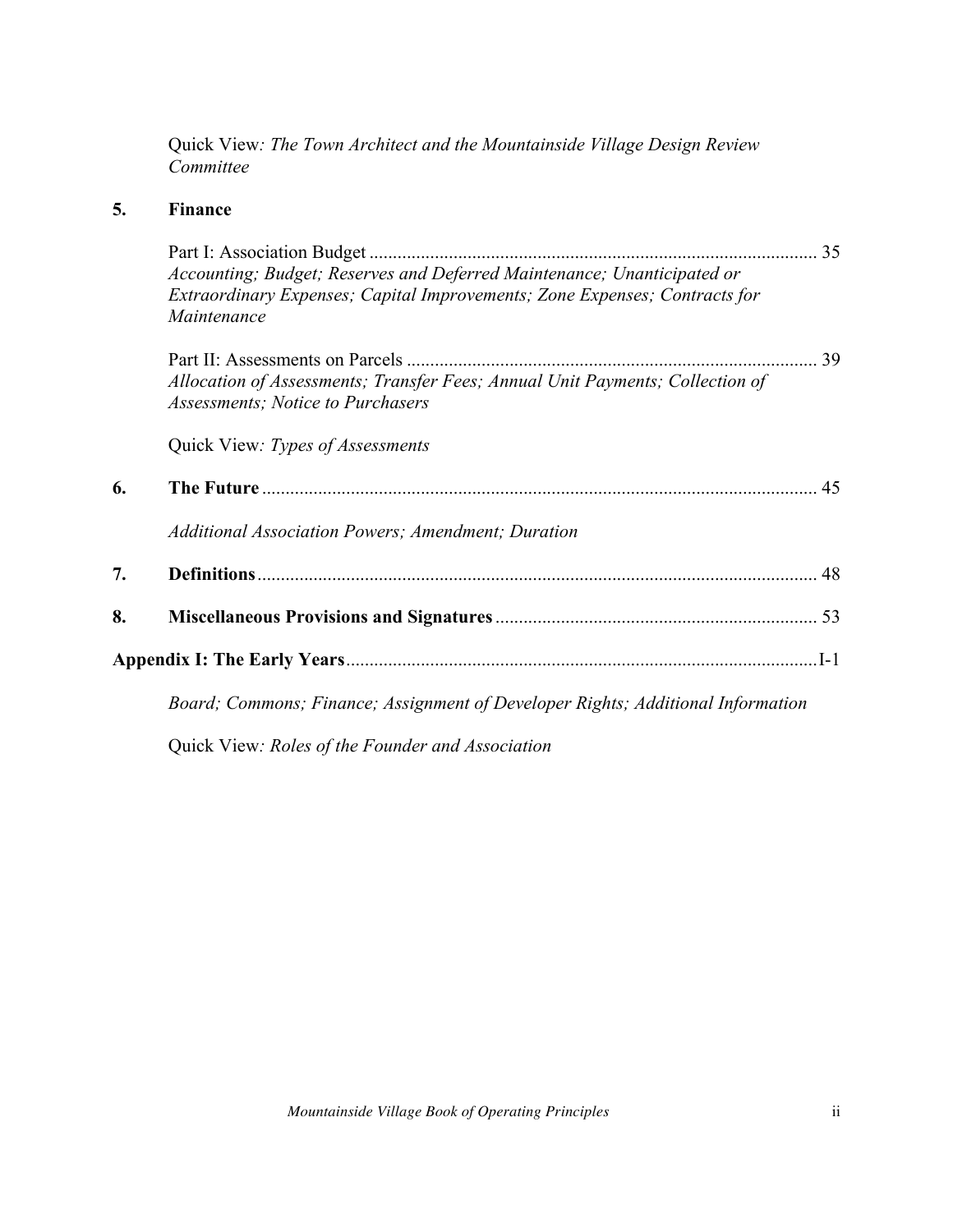**MOUNTAINSIDE INC.**, an Idaho S Corporation whose address is 541 Village Way, Victor, ID 83455 (the "Founder") makes this Declaration on the day of \_\_\_\_\_\_\_\_\_\_\_\_, year of 200<sup>.</sup>

#### STATEMENT OF PURPOSE

Mountainside Village is a mixed-use community in the City of Victor, Idaho, and is being developed as a new "traditional neighborhood." The Founder records this Mountainside Village Book of Operating Principles (the "Book") and establishes the Mountainside Village Neighborhood Association, Inc. (the "Association") to enhance community life, to institute and enforce certain covenants and restrictions, to provide for further maintenance of Mountainside Village and Commons, including identified streets, rear lanes, squares, walks and utility facilities, and to allow for self-governing of Mountainside Village by its Owners.

The plan for Mountainside Village and the relationship between the various recorded instruments is described in the Community Operating Agreement.

This Book is intended to provide for the needs of property owners wherever located within Mountainside Village.

#### DECLARATION

The Founder hereby establishes the Potential Neighborhood as all of that property in the City of Victor, described on Exhibit A and submits to this Book that portion of the Potential Neighborhood described in Exhibit B ("Mountainside Village").

The Founder hereby declares that this Book, including Appendix I, shall run with the land and be binding upon all parties having any right, title or interest in Mountainside Village, and which shall inure to the benefit of every Owner in Mountainside Village or any portion of it and to the benefit of the Founder.

Except to the extent expressly provided in this Book and any Supplemental Declaration, all of the rights, powers, and duties of the Association and the Owners, who are Members of the Association, including the Owner's voting rights, shall be governed by the Articles and Bylaws of the Mountainside Village Association, Inc. The Association shall also have all of the rights, powers, and duties provided in the Idaho Nonprofit Corporation Act.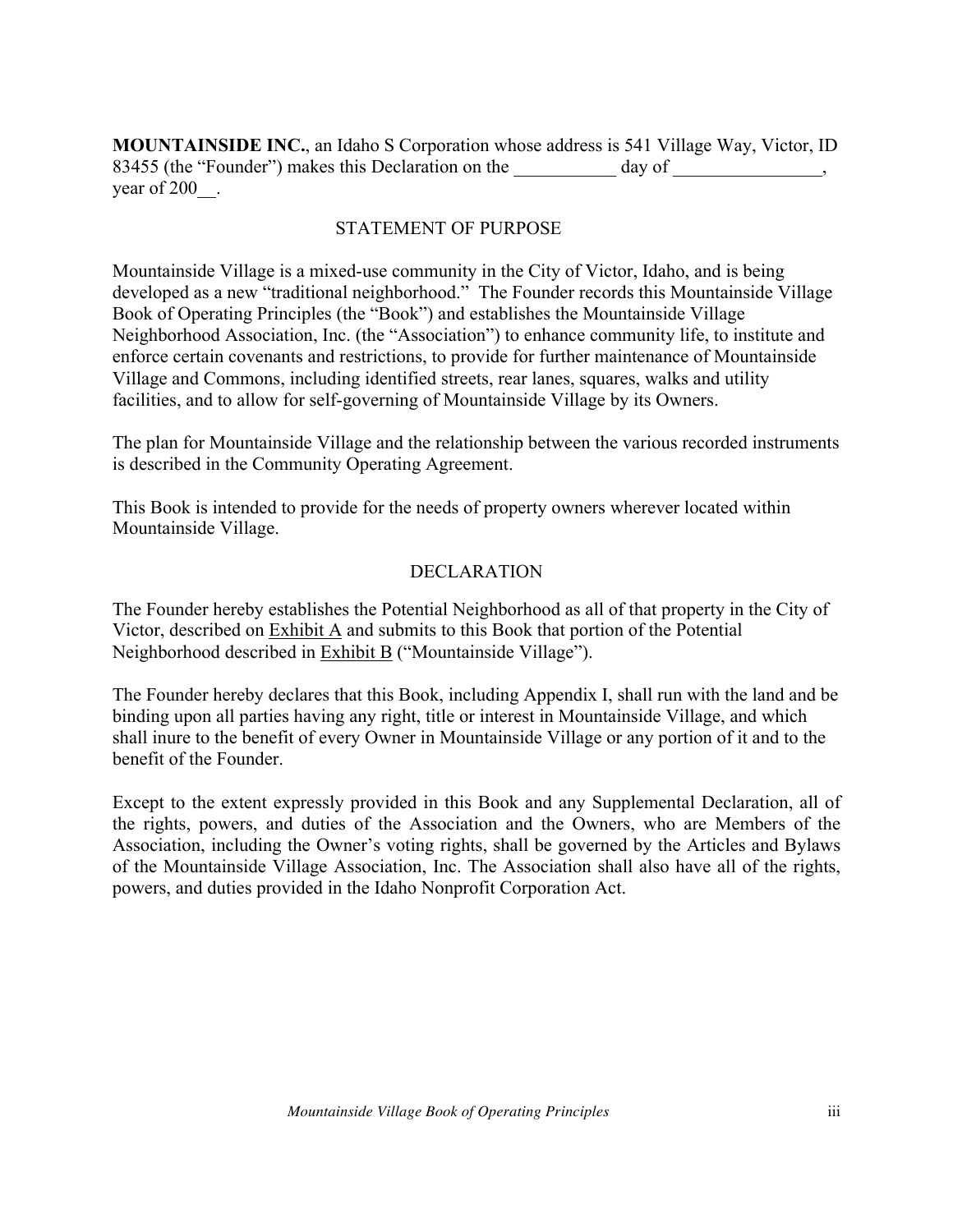## **Overview**

Mountainside Village, situated in the shadow of the mountains on the edge of the Teton Basin in Victor, Idaho, is a classic *American village*, which provides "a sense of place" where owners build sustainable homes in a sustainable community. Through its mixed use zoning, Mountainside Village 1.

combines homes, shops, workplaces and a public realm.

While Mountainside Village is village-like in its design, it does not have a town government. The Owners of property in Mountainside Village are bound together by certain covenants and Mountainside Village relies on the covenants set out in the Book. The covenants are agreements between neighbors. Some of those agreements provide a way to maintain the Commons – the open space, parks, greens, gardens paths, stormwater ponds, the Mail Center, rear lanes, and the Community Tower – that are shared as Commons by all of the Mountainside Village's Owners and Occupants. Other covenants provide agreements between neighbors to provide ways of getting along. By taking title to the real property within Mountainside Village, Owners agree to these covenants.

The Owners, acting through the Mountainside Village Association, Inc. (the "Association"), help meet the needs of the community. The Owners of all property within Mountainside Village will be Members of the Association.

The Association takes care of the physical needs of Mountainside Village by maintaining the Commons and providing services. The Association also helps preserve neighborhood harmony by providing for dispute mediation and enforcing the covenants when necessary. The Association can serve as a link to the larger Victor and Teton County communities, bringing in other viewpoints through its membership functions and its work as a board of directors.

The Association is intended to work to protect the architectural integrity of the community over the long term, to conduct long-range planning and to represent the voice of the neighborhood in outside matters that may impact Mountainside Village. No Owner may hold himself or herself out as representing the Association or speaking on its behalf without written authorization from the Board.

The Association has three (3) elected categories: the President, the Board and a Chancellor (who may sometimes be appointed rather than elected). Each has different responsibilities and a certain degree of autonomy.

• The Board sets policy for the maintenance of Mountainside Village's physical assets and enforces the covenants of this Book when necessary.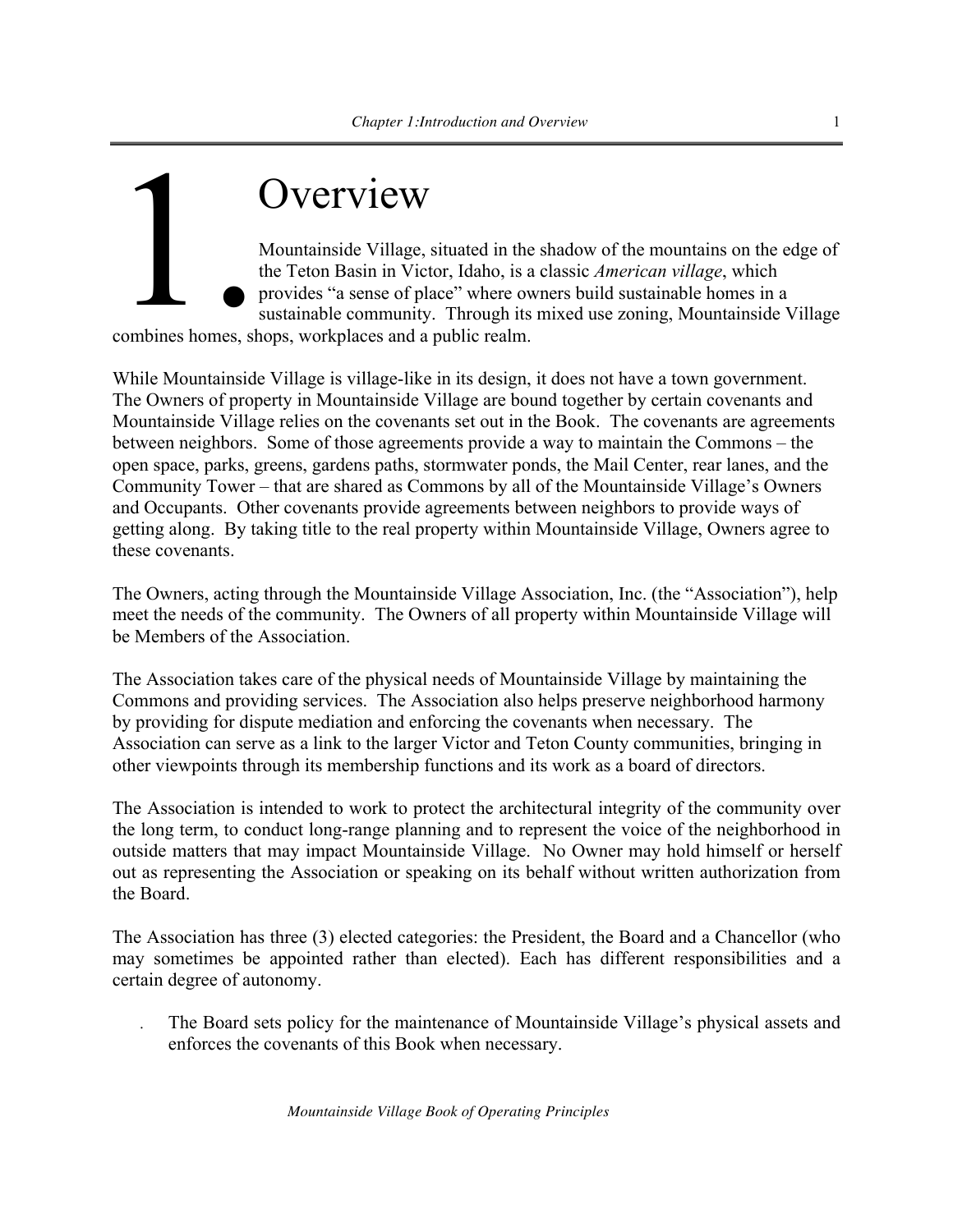- The President is the chief executive of Mountainside Village and is empowered to make decisions within the scope of authority described by the Board and this Book.
- The Chancellor tries to mediate disputes within Mountainside Village, giving neighbors a forum to work out differences and find solutions. If disputes cannot be resolved by mediation, the Chancellor may make recommendations to the Board.

Detailed information about the operation of the Association is contained in Chapter 4 of this Book.

The Mountainside Foundation & Institute, Inc., (the "Institute") is a separate nonprofit institute which aims to address the cultural, social and educational needs of Mountainside Village. The Institute may sponsor concerts and art festivals to enrich the community. It may also encourage events intended just to bring people in the community and the area together. The Institute has a voluntary membership and is open to all Owners and Occupants in Mountainside Village.

## How the *Mountainside Village Book of Operating Principles Works*

This Book looks significantly different from most homeowner's association documents. It is based on the premise that communities have personalities just like people, and that the personality is usually established at the beginning of the community's life. Typical documents, which tell everyone what they have to do and what they can't do, teach property owners to enforce rules. This document takes a different approach by teaching people the principles behind running their community.

This Book begins with an overview of the community and ends with a look at the future. In between are chapters concerning Community Life, Physical Surroundings, Architectural Standards and Finance. Several of these chapters have two parts. The first part considers the issue from a community-wide viewpoint, while the second part brings the issue to the level of the resident.

Although the meanings of most words should be apparent from the context, definitions are provided in Chapter 7.

Appendix I concerns development issues and is an integral part of the Book during the community's early years. The Appendix may be excised from the Book after the Founder no longer has any control over the development.

Most chapters contain three types of information: "Descriptive Text", "Quick View" and "Dialogue."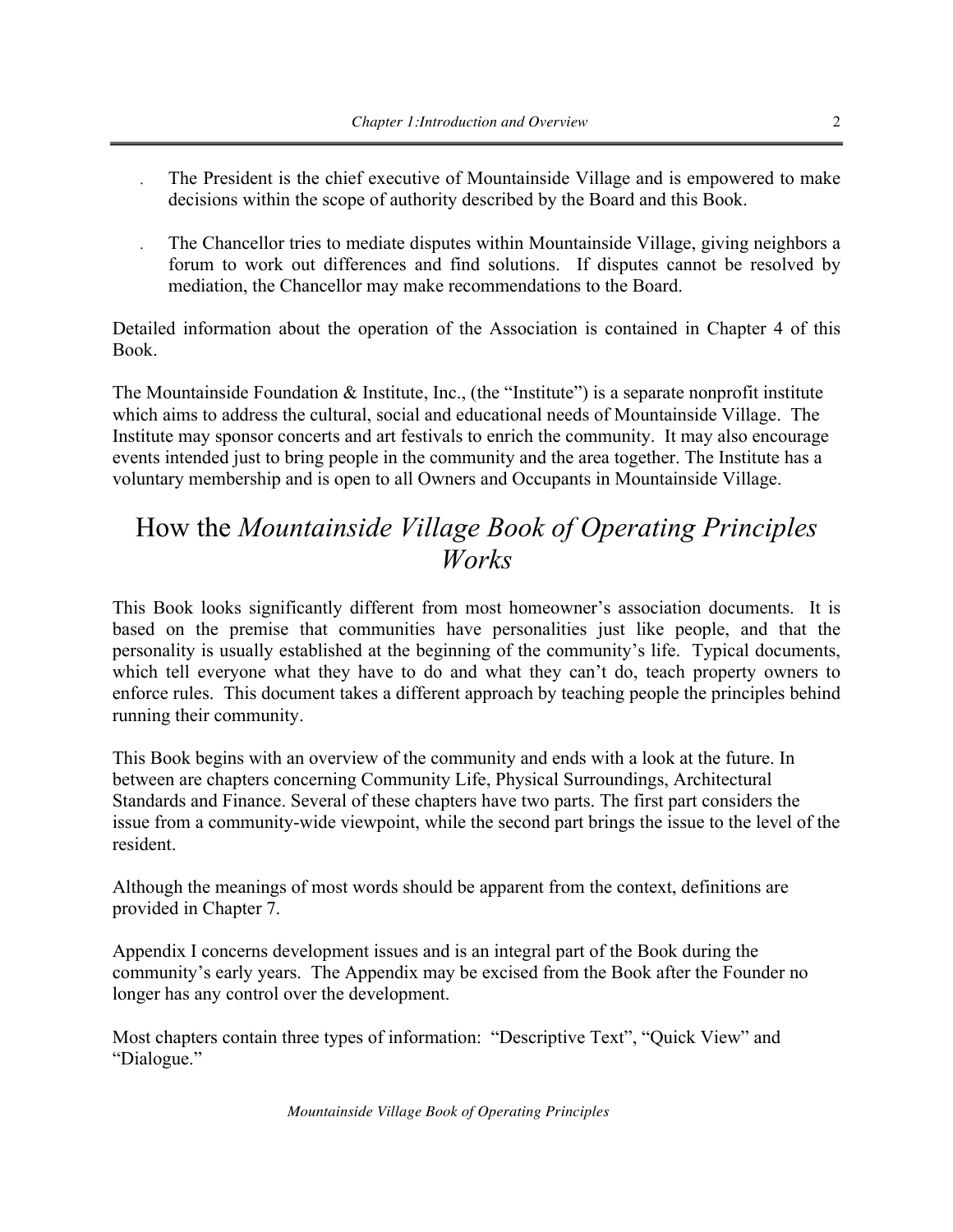**Descriptive Text** begins each chapter and provides the philosophical framework that Mountainside Village needs to make decisions. Not every issue and concern can be anticipated, and the text does not try to cover every possible situation. Instead, the text helps the community through the decision-making process.

**Quick View** outlines some of the basic issues discussed in the chapter in the format of a table or grid. Although it sometimes summarizes information presented in the text, Quick View may also present new information. In essence it helps to define roles and to draw distinctions between related ideas.

**Dialogue** begins the process of interpretation in the form of questions and answers. The Dialogue is never intended to contradict the Descriptive Text or Quick View, but it may fill in some of the gaps. The Dialogue initially provided in this Book is expected to expand as the community faces new issues. Usually, Dialogue will be in the form of a new policy adopted by the Board of Directors ("Board"). Occasionally legal advice will be required to help interpret the documents. The Board should compile the questions and answers it has approved and record this running Dialogue at least annually. Once adopted, succeeding Boards should give Dialogue due consideration as precedent. However, the Board is free to reconsider Dialogue and adopt new answers if warranted. When that happens, the Board is encouraged to include in the new Dialogue the reason for the revision.

We hope that an association that follows the guidance outlined in this Book will avoid many of the disputes and conflicts that can divide a community. However, in the event of legal action, the Descriptive Text and Quick View portions of this Book, including information set out in table form are to be interpreted as legally binding. As Quick View often abbreviates information from the Descriptive Text, any apparent conflict should be resolved in favor of the Descriptive Text. Dialogue is not binding but should be given appropriate consideration in the resolution of disputes.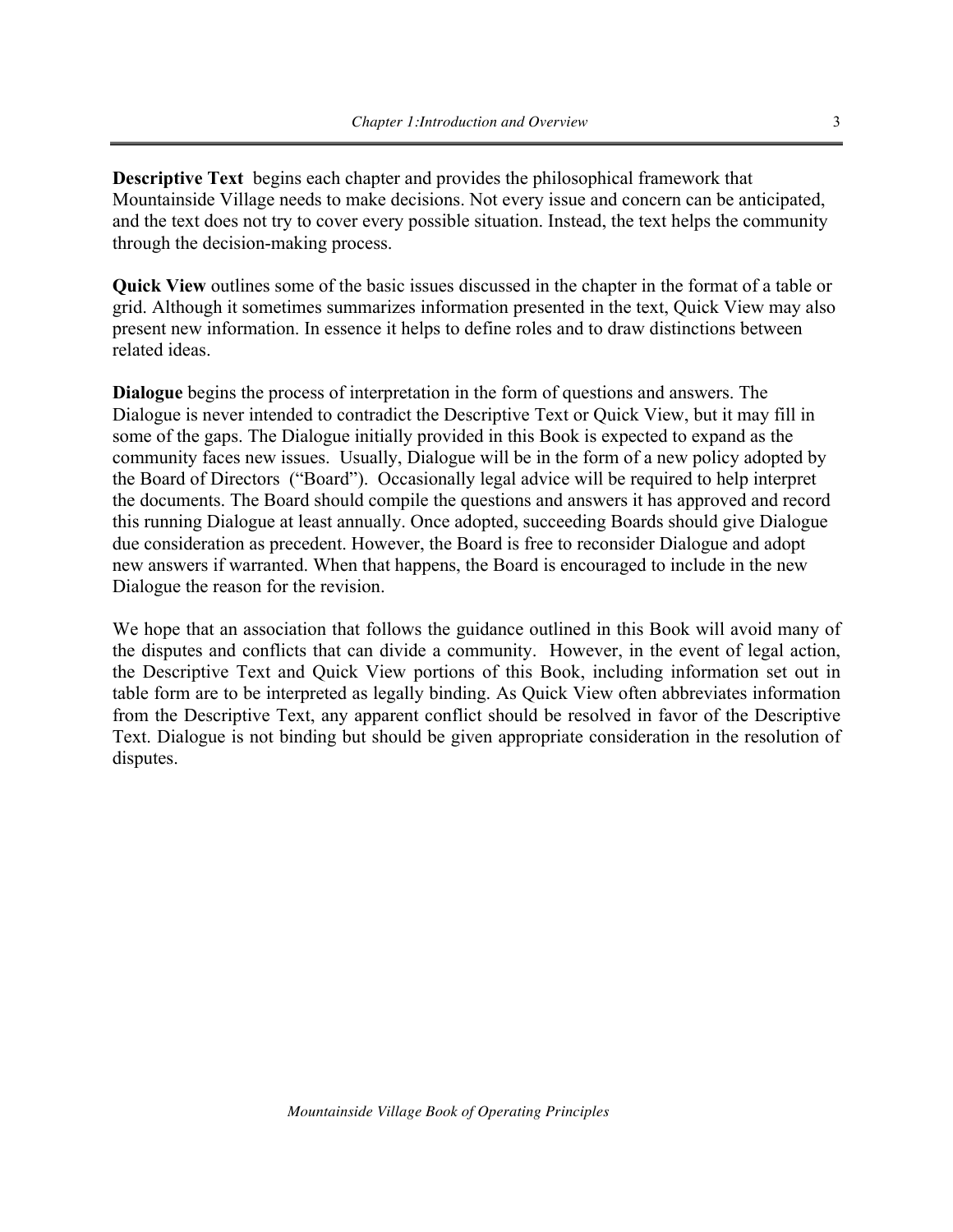## Quick View: Association

|                                             | Association                                                                                                     | Institute                                                                                                                                                 |
|---------------------------------------------|-----------------------------------------------------------------------------------------------------------------|-----------------------------------------------------------------------------------------------------------------------------------------------------------|
| <b>Purposes</b>                             | Work to maintain Commons, support<br>the covenants, and help prevent or<br>resolve conflicts between neighbors. | Foster the arts, education and cultural<br>and community events as well as<br>charitable activities.                                                      |
| Legal<br><b>Status</b>                      | Non-profit corporation                                                                                          | Nonprofit corporation intended to<br>have tax status as a tax-exempt<br>organization under Section $501(c)(3)$<br>of the Internal Revenue Code.           |
| <b>Members</b>                              | All individuals or entities owning<br>property within Mountainside Village.                                     | Open on a voluntary basis to all<br>residents of Mountainside Village plus<br>additional, non-resident contributors.<br>Members are not entitled to vote. |
| Primary<br><b>Source of</b><br><b>Funds</b> | Assessments on property within<br>Mountainside Village, secured by a lien<br>on the Parcel.                     | Donations, Institute Contributions<br>assessed on property transfers,<br>voluntary membership dues and<br>revenue from programs.                          |

## Dialogue

## **Q. Why does Mountainside Village need a property owners association?**

The most obvious answer is that Mountainside Village has certain common areas that must be maintained. However, the Association also fulfills the fundamental need to build working relationships between the members of the community.

#### **Q. How does the Association interact with the Institute?**

The Association and the Institute have different functions and are funded differently. While the Association focuses on covenant enforcement and physical maintenance and appearance, the Institute fills social, educational and cultural needs. Aside from the transfer fee paid upon resales of property, residents are not required to support the Institute, which will rely upon voluntary contributions, dues from voluntary members, and fees generated by its programming. The Association and the Institute will work together on long-range planning and to represent the voice of Mountainside Village in outside matters that may impact the community.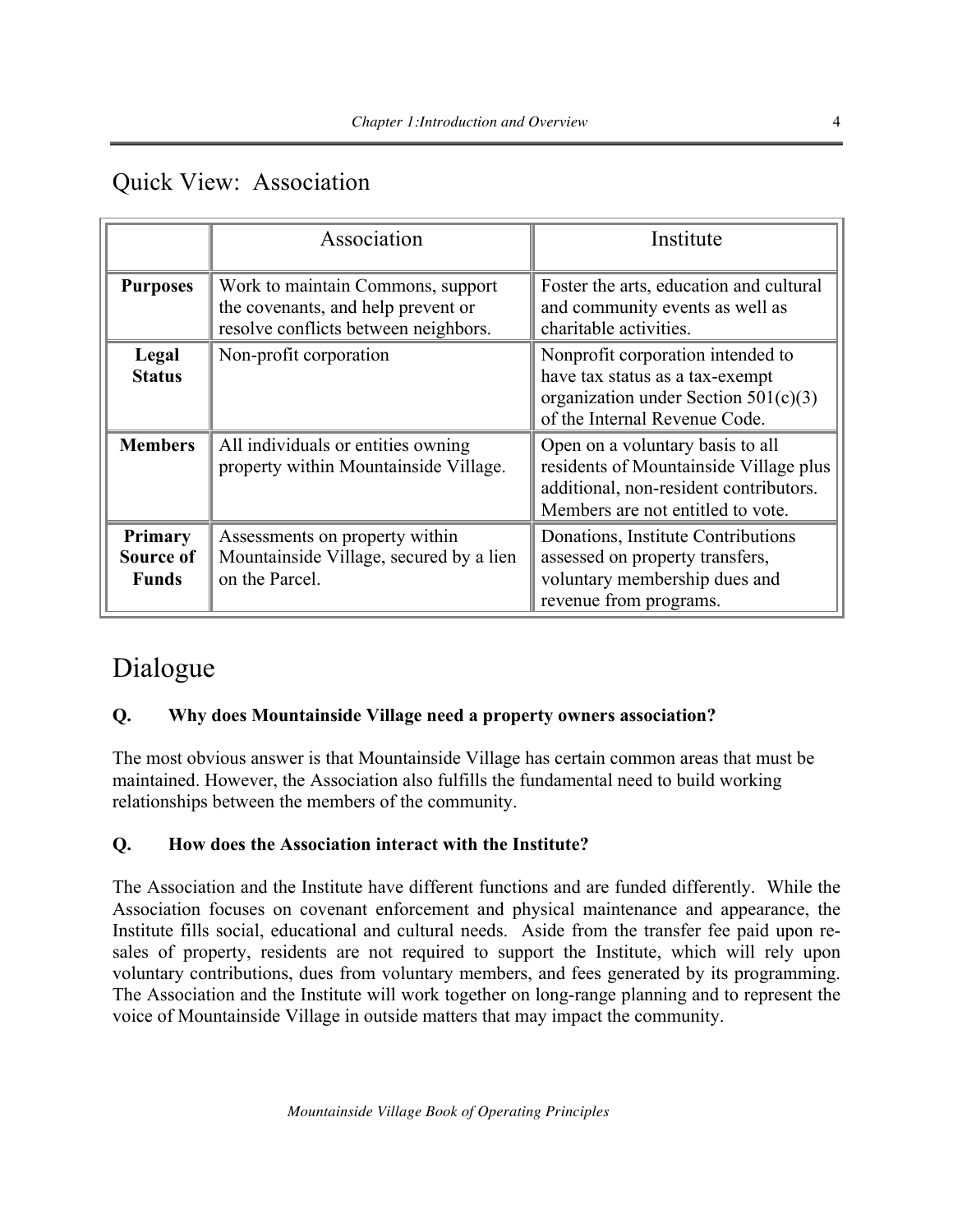## Community Life, Part I: Association 2.1

All Owners of Parcels in Mountainside Village are automatically Members of the Association during the period of

their ownership. Membership in the Association is a legal right and obligation attached to the property. New Parcel owners become Members in the Association upon transfer of title to the land. Except as expressly provided, when Owners vote on matters addressed in this Book, their vote is weighted in the same way as relative values are assigned to Parcel types, as discussed in Chapter 5, Part II. Owner votes on matters set forth in the Bylaws or Articles may be on a different basis, as provided in those documents.

This Chapter contains some of the most important provisions concerning Association operation and voting procedure. Additional provisions are contained in the Association's Bylaws and Articles.

## Association Operation

The operation of the Association relies on the following individuals:

- The Board of Directors ("Board"). Most decisions about the Association are the responsibility of the Board, acting on the Owners' behalf. Unless specifically provided otherwise, the Board has the authority to act on behalf of the Association and to make all decisions necessary for the operation of the Association, the care of Commons and the enforcement of covenants contained in this Book. The Founder initially appoints the directors. Owners begin electing some of the directors when at least 20 Parcels in the Neighborhood have been sold to Owners other than the Founder or its designated entities.
- President. The President, who is also elected by the Board, is the chief executive of Mountainside Village and is empowered to make decisions within the scope of authority described by the Board and this Book. The President executes the details of projects authorized by the Board and handles matters that arise between Board meetings, within the scope of authority established in the Bylaws or by the Board. The President must be a Member of the Board. Candidates for President must be sitting on the Board with time remaining equal to the term of the President's office.
- *Mountainside Village Book of Operating Principles* Chancellor(s). The Chancellor(s) is not an officer of the Board. However, Chancellor(s) play an important role in the life of Mountainside Village. The Chancellor(s) may mediate disputes among Owners or Occupants related to the requirements of the Design Code, or any Rules or Regulations giving the Board, Owners and Occupants a forum to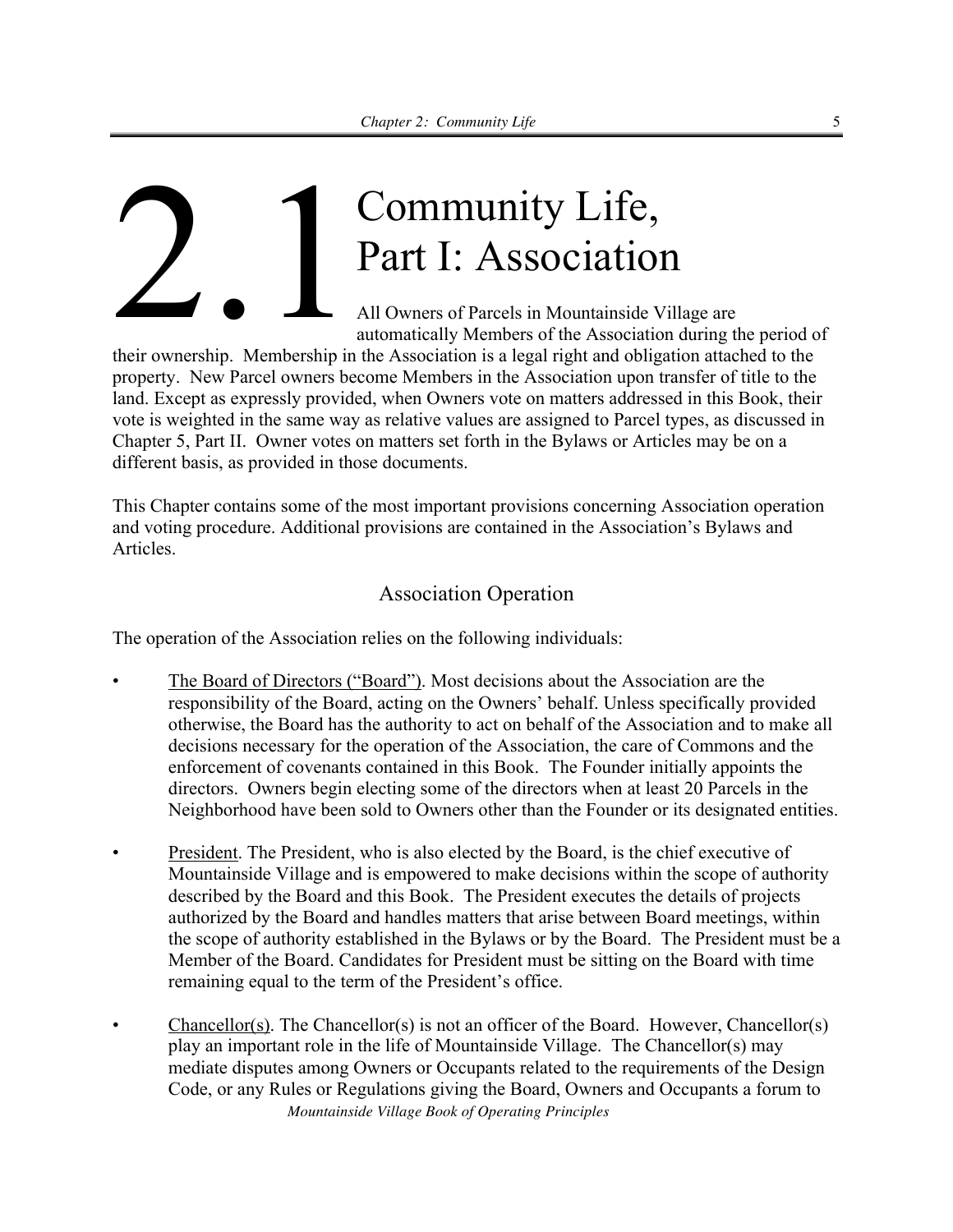work out differences and find solutions. Depending on the circumstances, the Chancellor(s) may act individually or as a panel. If disputes cannot be resolved by mediation, the Chancellor(s) may make recommendations to the Board. The Board determines the number of Chancellors and may decide to make the Chancellor a paid professional position, in which case, the Board will select a mediator, attorney or other professional for each available Chancellor position. Chancellors are elected by the Owners unless the Board has determined that Chancellors are to be paid professional positions. However, if there are insufficient numbers of candidates for Chancellor, the Board may select the remaining Chancellors. The role of the Chancellor is more fully described in Part II of this Chapter 2.

The Board will also elect a Vice President, a Secretary, a Treasurer and other such officers as described in the Bylaws. These officers have the following responsibilities:

- Vice President. A Vice President takes the place of the President and performs the duties of the President whenever the President is absent or unable to act. If neither the President nor a Vice President is able to act, the Board shall appoint some other Member of the Board to act in the place of the President on an interim basis. A Vice President also performs such other duties as required by the Board or by the President and, except as specified, has all of the general powers and duties of a Vice President of a corporation organized under the Idaho Nonprofit Corporation Act. If there is more than one Vice President, the Board determines which Vice President acts.
- Secretary. The Secretary (i) keeps the minutes of all meetings of the Association and of the Board; (ii) has charge of such books and papers as the Board directs; (iii) maintains a register listing the place to which all notices to Owners and Mortgagees are to be delivered; (iv) upon request delivers statements of all unpaid assessments applicable to a particular parcel to be conveyed; (v) executes notices of delinquent assessment(s); (vi) executes notices of and releases of liens for delinquent assessments; and (vii) performs the duties of a Secretary described in the Bylaws and the Idaho Nonprofit Corporation Act.
- Treasurer. The Treasurer is responsible for managing (i) the Association's funds and securities; (ii) keeping full and accurate financial records and books of account showing all receipts and payments; (iii) preparing all required financial data; (iv) depositing money and valuables in the appropriate bank or other institution as designated by the Board; and (v) in general, performing of all the duties of a treasurer of a corporation organized under the Idaho Nonprofit Corporation Act.

The President and Directors are not paid for their services; however, they are reimbursed for actual expenses. If one or more Chancellors are hired by the Board rather than elected, the Chancellors would be paid for service to the Association on terms negotiated by the Board. Chancellors may be hired on a part-time or as-needed basis.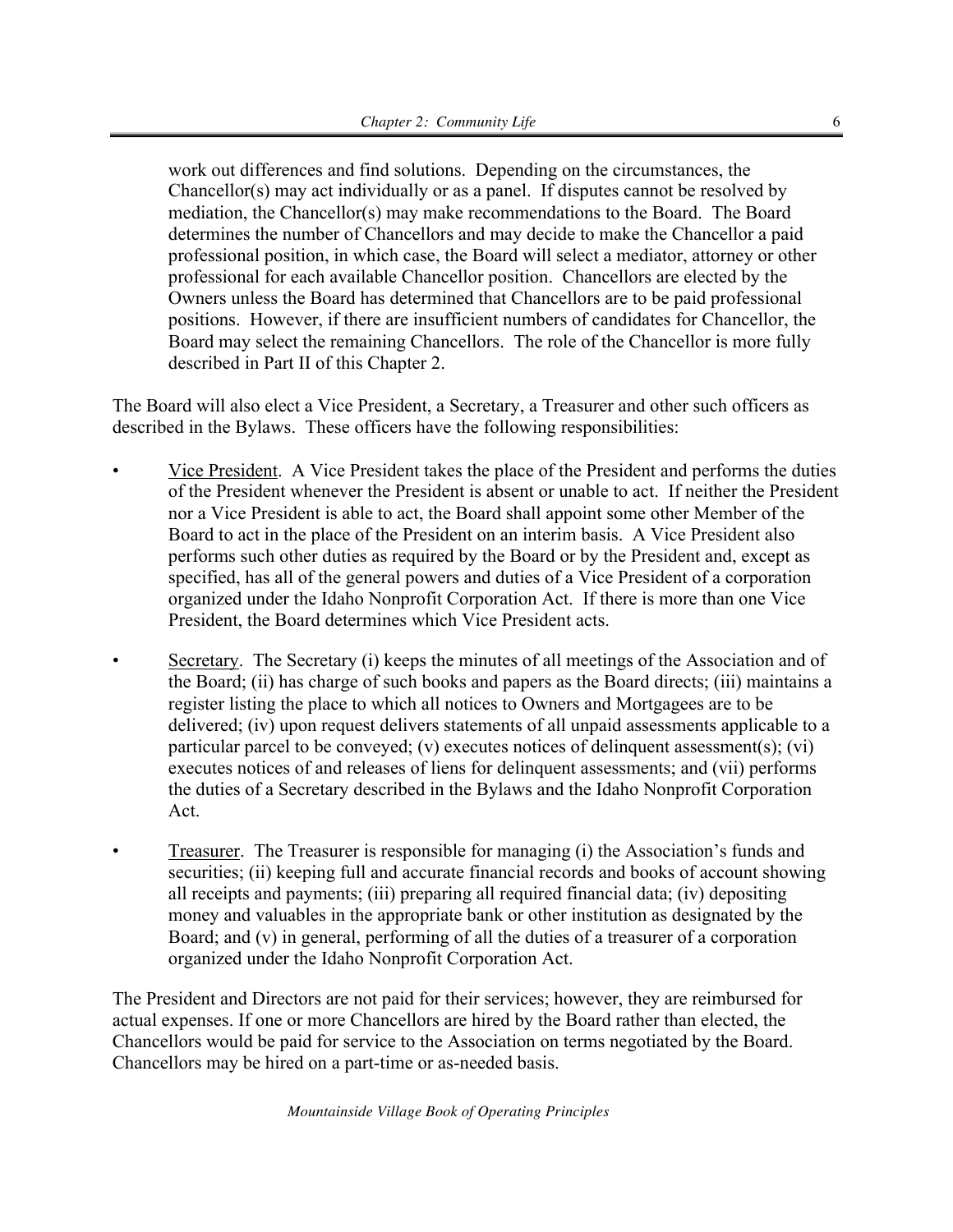## Election Procedure

The Board regulates election procedure and sets policy concerning voter registration and the casting of ballots. The Bylaws contain additional provisions concerning the election procedure.

**Elections, Casting Votes.** Once the Owners have the right to elect Class A or Class B Directors, then the Owners directly elect the relevant directors to the Board. The Owners also elect the Chancellor(s), unless the Board has decided to hire the Chancellor(s).

- The Board. Class A Owners vote for Class A Directors. Class B Owners vote for Class B Directors. An Owner may cast his votes for as many candidates as there are Directors to be elected. An Owner is not required to use all his votes; however, no cumulative voting shall be permitted. For example, if there are three seats to be filled and the Owner has one vote, the Owner may cast one vote each for one, two or three candidates, but shall not cast more than one vote for any particular candidate. If the Owner is eligible to cast two votes as a result of owning more than one Parcel in Mountainside Village, the Owner may cast two votes a piece for each of up to three candidates. The candidates receiving the highest number of votes shall be declared elected. Directors may be elected by a plurality; a majority is not required.
- Chancellor(s). The Chancellor(s) are also elected by the Owners unless the Board has determined that the Chancellor(s) are to be paid professional positions. However, if there are insufficient numbers of candidates for Chancellor, the Board may select the remaining Chancellor(s).

## Board Meetings

The Board usually meets on a monthly basis but may meet more or less often depending on the community's needs. The Board must meet at least four (4) times a year. Notice of Board meetings is to be posted or Owners otherwise notified of the meeting schedule. Owners are welcome to attend Board meetings, but their right to participate in discussion may be limited by meeting rules established and published by the Board. The Board may go into executive session to discuss certain issues including possible or pending litigation, personnel matters, and other matters.

**Voting.** Voting at a Board meeting requires presence of at least a majority of the Directors, in person or by telephone conference or, if allowed by law, by proxy. While face to face meetings are beneficial and should be conducted when practicable, it may be difficult at times to get a quorum of Directors together in a timely manner. If permitted by law, any action required to be taken by vote of the Board may be taken in the absence of a meeting (or in the absence of a quorum at a meeting) by obtaining the written approval of a majority of the Board or by unanimous consent. With the approval of all Directors and if permitted by law, meetings may be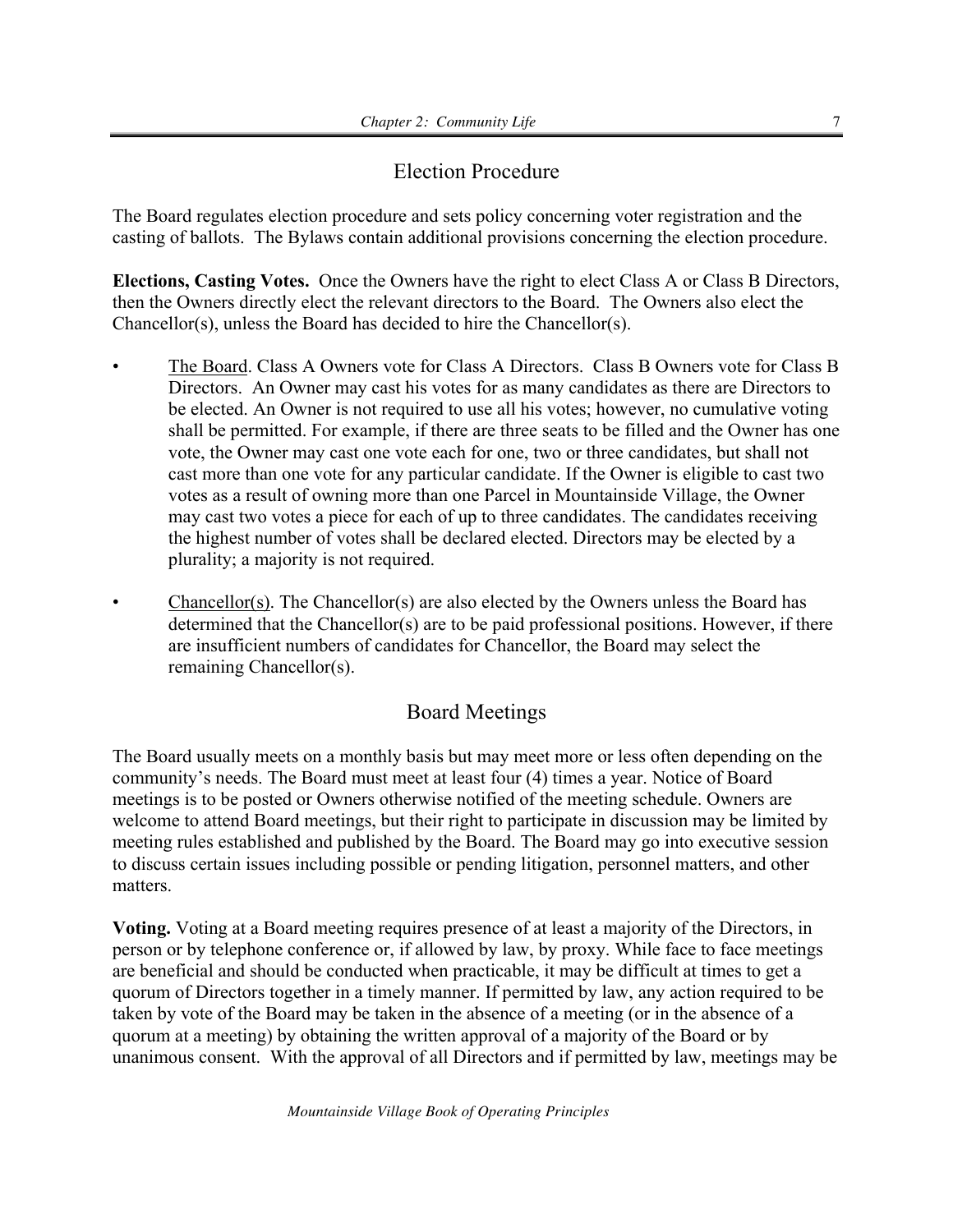conducted by telephone. Rules about quorums and voting procedures are provided in the Bylaws and may be affected by applicable statutes.

## Neighborhood Meeting and Voting

Although the elected Board makes most decisions, election of the Board and certain other decisions require the participation of all Owners. Notice of each annual or regularly scheduled meeting of the Association must be sent or delivered personally at least ten (10) but not more than sixty (60) days before each meeting. The notice must state the time and place of the meeting.

Notice of any other Neighborhood Meetings must be sent at least ten (10) but not more than sixty (60) days before such a meeting. If notice is mailed by other than first class or registered mail, notices must be sent no fewer than thirty (30) days or more than sixty (60) days before the meeting date. The notice must state the time, place and purpose of the meeting. Notice of any meeting at which Owners are to vote on amendments to the Articles, a plan of merger, a proposed sale of assets or the dissolution of the Association must be given as required by Sections 30-3-101, 30-3-107, or 30-3-111 of the Idaho Nonprofit Corporation Act, as applicable.

Rules about notice of meetings for amending Articles of Incorporation and other actions, quorums and voting procedures are provided in the Bylaws and may also be affected by applicable statutes.

For those decisions requiring Owners' approval, a Neighborhood Meeting provides a public opportunity for discussion and voting. As a convenient reference and not as a limitation, actions which may under the terms of this Book require a vote of the Owners, or assent in writing, include the following:

| Approval of General Assessments when increased more than 15%Chapter 5, Part I |  |
|-------------------------------------------------------------------------------|--|
| Ratification of expenditures for capital improvementsChapter 5, Part I        |  |
|                                                                               |  |
|                                                                               |  |
|                                                                               |  |

## Records

The Board must keep a record of all Board meetings and other Association meetings. For each action taken, the record should state the vote and a description of the action approved and, where applicable, the reasons why the action was considered necessary and a summary of the information on which the decision was based. Any Owner has the right to review the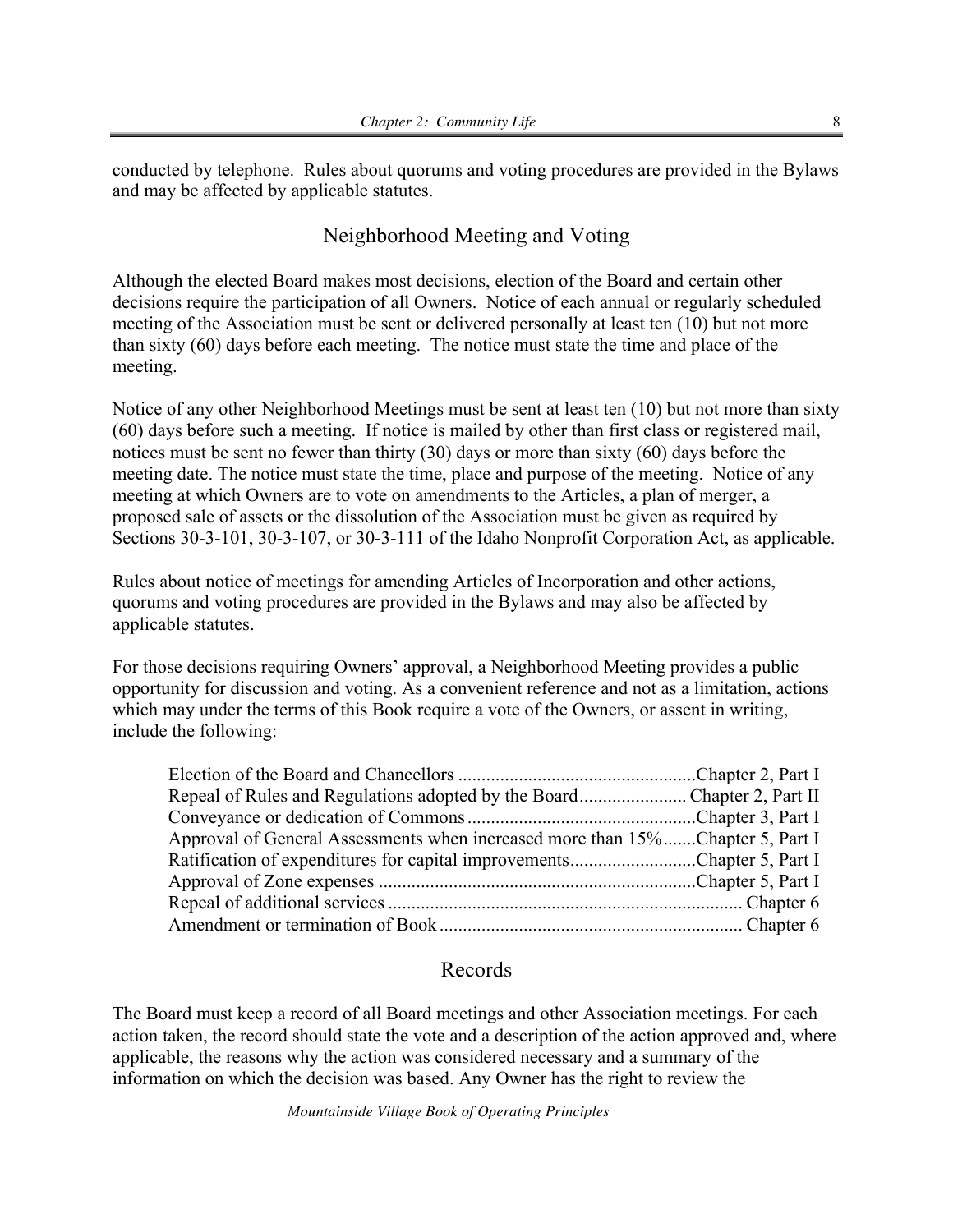Association's records, at reasonable times, and can make copies or pay to have copies made for a reasonable fee. To the extent permitted by law, certain records may not be made available to Owners if genuine privacy considerations exist.

The Association should use available technology for effective, timely communication to Owners.

## Use of Professional Management

The Board may hire a professional manager, either an individual or a management company, for the Association. Some typical duties of the manager are as follows:

- Determining day-to-day maintenance needs and dispatching personnel or service providers as necessary (although major contracts would go through the Board and possibly a bidding process as well),
- Supervising vendors, employees and service providers and making payment to them,
- Collecting assessments (including past-due notices as necessary),
- Keeping the books and records of the Association and preparing budgets and financial statements (and working with an accountant as necessary),
- Mailing or posting notices of meetings, election information and other communications to Owners, and
- Answering inquiries from Owners (and referring some questions to the Board or its attorney as necessary).

In contrast, Board members are not paid (except to be reimbursed for expenses). The Board selects the manager and must work with the manager and provide guidelines. Board members make such policy decisions as adopting the budget and determining assessment levels, making significant employment decisions and approving major contracts. They decide what major repair or replacement projects will be undertaken and the general level of service to be provided.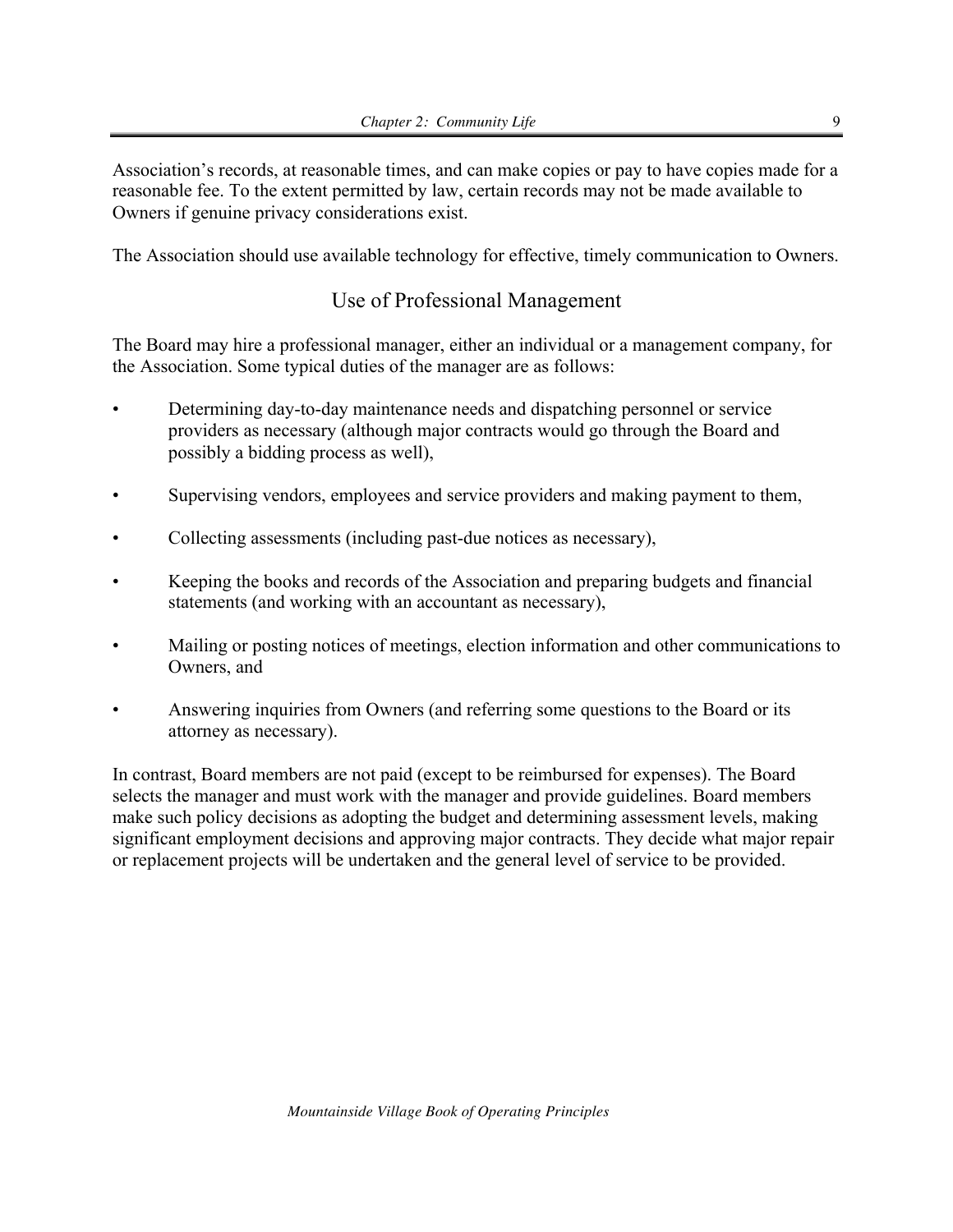## Community Life, Part II: Neighbors 2.2

This Book doesn't have long lists of rules. Instead, the concept is simple: neighbors shouldn't create unreasonable disturbances

or unsafe conditions *and* neighbors should tolerate a certain amount of activity, noise, pets and exuberant children as part of a vibrant community.

## Use of the Parcel

**Residential and Business Uses.** Mountainside Village is intended as a mixed-use community where, in addition to single and multi-family residences, offices, retail and civic uses thrive. Non-residential uses are subject only to the Community Operating Agreement. These commercial and civic uses are an integral part of a pedestrian-friendly community and allow people to obtain some goods and services and interact without having to use an automobile. Businesses must use reasonable measures to dispose of garbage properly and to minimize the impact of noise and odor on the surrounding area. However, residents near businesses need to recognize that a certain amount of noise and odor may be unavoidable. Live/work units shall be subject to this Book in addition to the Community Operating Agreement.

**Home-based Businesses.** Subject to City of Victor ordinances, a home-based business that does not generate significant noise, odor, parking demand or traffic is permitted in Mountainside Village. The Board may establish reasonable hours of operation for home-based businesses that are visited by individuals. Signage for home-based businesses is regulated under the Design Code and City of Victor ordinances and may not be permitted.

**Garage Sales.** Garage sales, estate or yard sales, sample sales and similar kinds of sales activity from residential Parcels is permitted on an occasional basis in accordance with City of Victor ordinances. The holding of frequent sales from a particular residence will be considered a business and may be regulated, limited or prohibited by the Association.

**Leasing.** Residential Parcels or separate Residential Units within a Parcel may be rented so long as the Occupants comply with the covenants for neighborhood life contained in this Chapter. Rentals may be short-term vacation rentals or longer term rentals. Tenants may use the Association's recreational facilities through a limited number of recallable recreational Memberships. The Association may prohibit the leasing of any Parcel or Residential Unit within a Parcel while the Owner is in default in the payment of Assessments and may attach rentals if the Parcel or Residential Unit within the Parcel is leased while the default exists.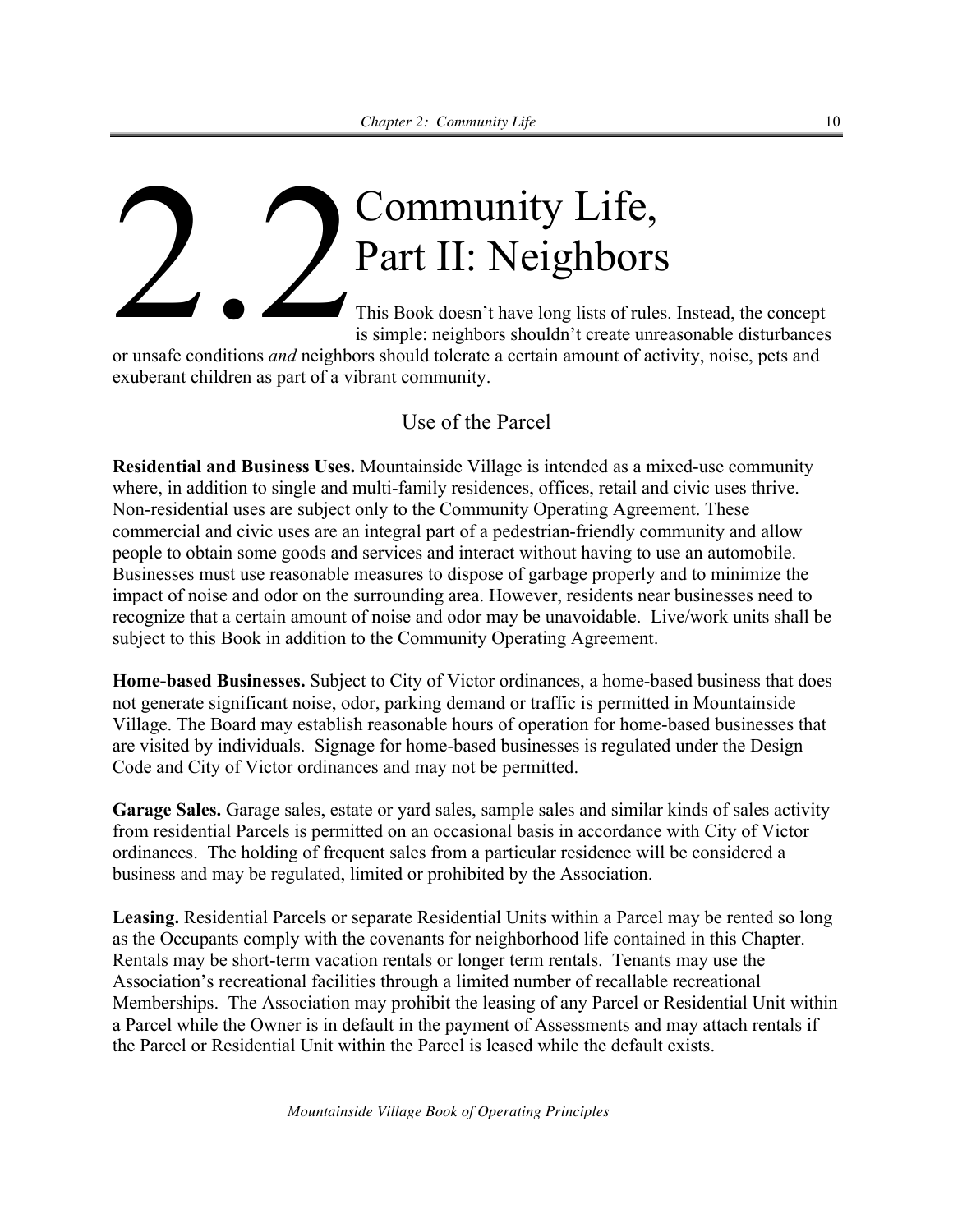## Safety and Appearance

**Generally.** Each Owner must keep his Parcel in good order and repair and free from debris. The Design Code or the Association may regulate placement and maintenance of garbage and trash containers and fuel or gas storage tanks (including the prohibition of such tanks) and other matters affecting the attractiveness or safety of Parcels.

**Signage.** No sign, advertisement or notice of any type (other than those erected by the Founder or the Association or those specifically approved by the Mountainside Village Design Review Committee ("DRC")) shall be erected or displayed on any Parcel. "For Sale" or "For Rent" signs are allowed but are limited to a uniform size, style, design and placement as specifically permitted by the DRC. Political campaign signs are permitted, subject to reasonable regulation.

**Vehicles.** The Design Code or the Association may regulate or prohibit the parking of trailers, recreational vehicles, nonfunctioning, oversized or excessive number of vehicles or equipment, and may require that garage doors be kept closed except when entering or leaving the garage.

**Sports Equipment.** Play structures, such as basketball hoops and swing sets, must be kept in good repair and their location may be limited, in accordance with the Design Code, to back yards or rear lanes. The Association may regulate or prohibit large play structures such as skateboard ramps that are visible from outside the Parcel.

**Temporary Structures.** The Design Code may prohibit or regulate construction trailers, tents, shacks, barns, sheds or other structures of a temporary character that are visible from outside the Parcel. However, reasonable occasional use of tents for festive occasions or children's backyard camping is part of life and should be enjoyed.

#### Pets

Pets are welcome so long as the pets do not cause an unsafe condition, unreasonable disturbance or annoyance or public nuisance. The Association may regulate the number, type and size of pets (including particular breeds of dogs deemed to create unreasonable danger) and may prohibit the keeping of animals other than customary household pets, which it may define. The Association may designate specific areas within the Commons where pets may be walked, may prohibit pets on other areas, may require pet owners to collect and dispose of animal waste and may require pets to be on leash. Owners of Parcels in the Hillside area of Mountainside Village shall use underground radio or electric fences, or similar systems, to contain their pets and minimize pet/native wildlife interactions. The Association may also require the Owners in other areas of Mountainside Village to use similar pet containment systems.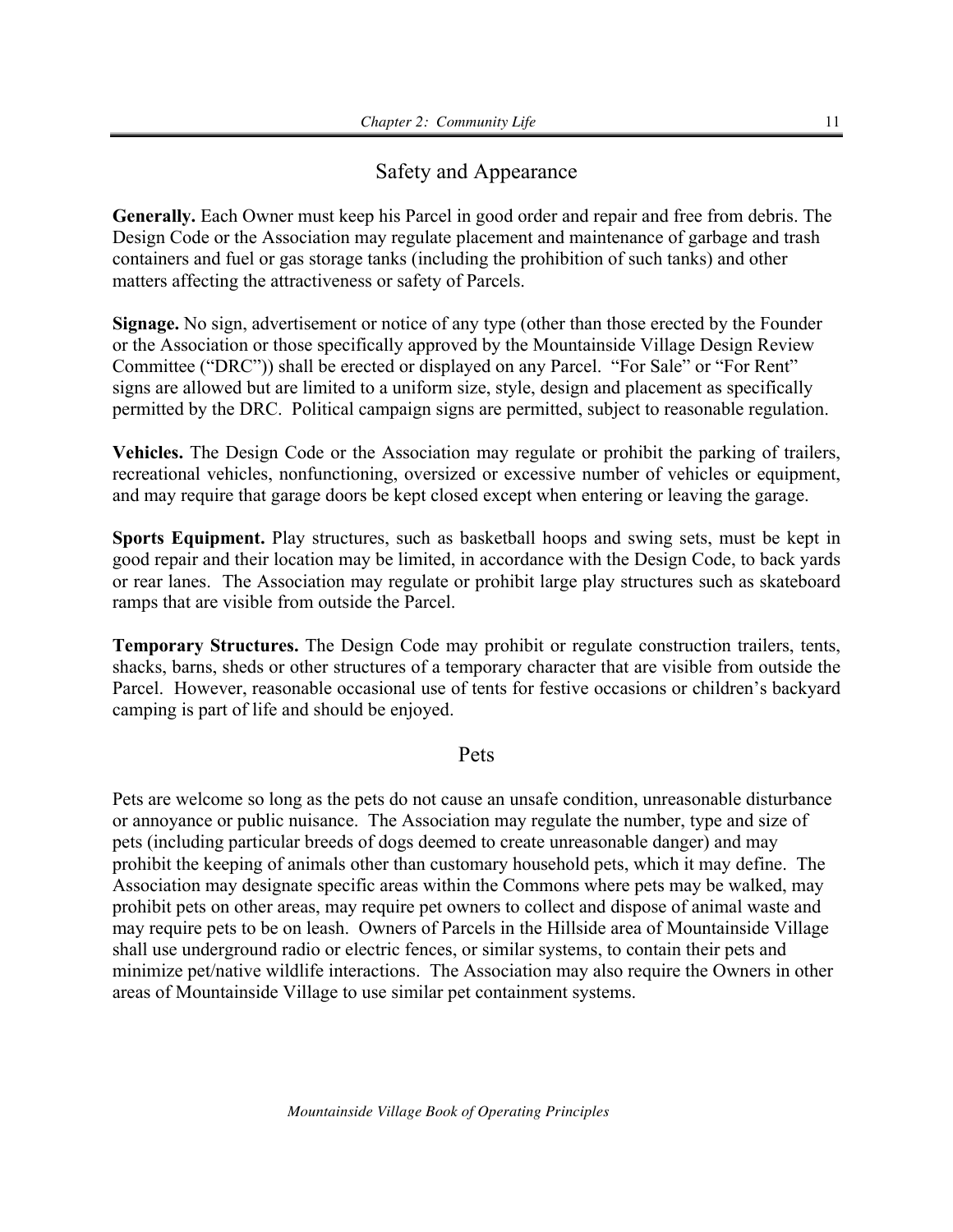## Rules and Regulations

The writing of rules is one way to address specific issues that arise within the community. The Association may adopt or amend Rules and Regulations interpreting or expanding upon the basic principles of this Chapter and other portions of this Book, including but not limited to, rules about vehicles, sports equipment, temporary structures and satellite dishes. Rules should strive to address the problem in the least restrictive way. A copy of the current Rules and Regulations will be made available upon request.

Separate Rules and Regulations may also be enacted by the Founder under the Community Operating Agreement. Copies of these rules and regulations will be made available upon request.

**Effective Date.** Rules and regulations of the Association take effect immediately upon approval by the Board, or at a later date selected by the Board. If requested by at least ten percent (10%) of the Owners, a special meeting must be called and, if a quorum is present, any Rule or Regulation may be repealed by majority vote of the Owners, present in person or by proxy. Rules and Regulations of the Founder are effective upon their adoption by the Founder and may not be repealed by the Owners during the Period of Founder Control.

The Board should review the Rules and Regulations adopted by the Association regularly and remove or amend those that are unnecessary or overly restrictive. The Board may not remove or amend Rules and Regulations of the Founder during the Period of Founder Control.

The Rules and Regulations, as adopted from time to time, and whether adopted by the Association of the Founder, are incorporated by reference into this Book. In the event of a conflict between any provisions in the Rules and Regulations and this Book, the provisions of this Book control.

## Environmental Compliance

Each Owner and Occupant shall comply with all Laws relating to the discharge, storage and disposal of all hazardous or toxic wastes and substances, petroleum, petroleum by-products and other environmental contaminants (as any of the foregoing may now or in the future be defined by any Governmental Entity) on, at or from such Owner or Occupant's Parcel or otherwise relating to environmental protection. All Owners and Occupants shall comply with all environmental provisions of the Design Code and the Rules and Regulations.

**Clean-up; Indemnification.** By accepting a deed to a Parcel, each Owner hereby agrees (i) to clean up and remove or contain (but only if permitted by law), in accordance with and to the extent required by any and all applicable federal, state and local laws, any hazardous or toxic substances or wastes or other environmental contaminants on or under the Owner's Parcel, or stored, generated, disposed of or discharged by the Owner or any Occupant of the Owner's Parcel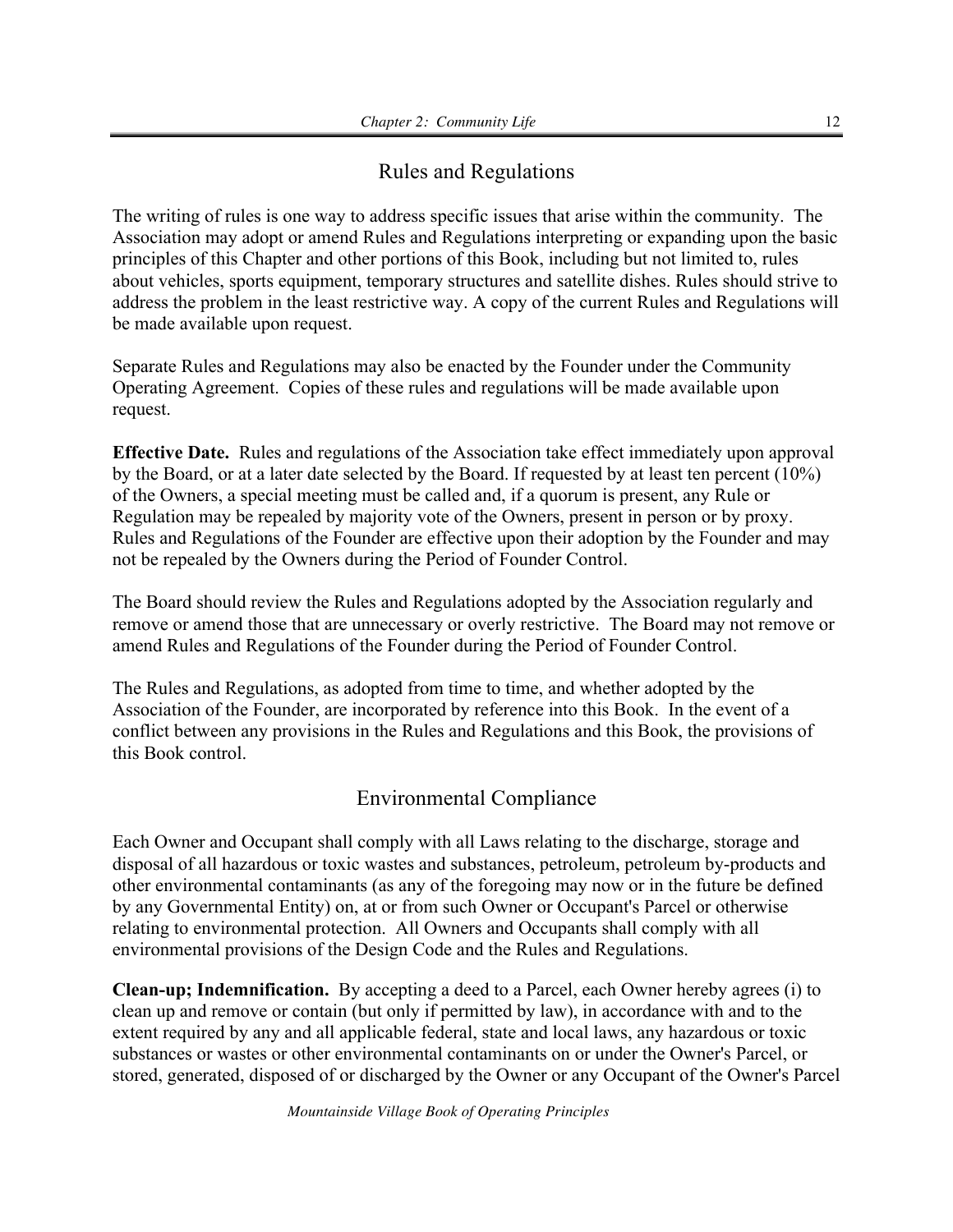or from the Owner's Parcel, and (ii) to indemnify, defend and hold harmless the Founder, any Affiliate of the Founder, the Association, their agents and each of the other Owners from and against any and all foreseeable and unforeseeable claim, loss, damage, cost or expense (including, without limitation fines, clean-up costs, costs of relocating tenants, employees and agents, restoration costs, loss of income and attorneys' fees) incurred or suffered by the indemnified party as a result of any hazardous or toxic waste or substance or other environmental contaminant discharged from, stored at or disposed of at or from the indemnifying party's Parcel.

#### Nuisances

Whether otherwise permitted by a Governmental Entity, the Founder or the DRC may prohibit any use or operation that creates objectionable noise, smoke, odors or which in any other way, in the reasonable opinion of the Founder or the DRC, will constitute a nuisance or degrade the value of Mountainside Village. While the Founder owns any Parcel in Mountainside Village, the Founder shall make the permitting decision for purposes of this paragraph. Thereafter, the DRC shall review nuisance issues.

## Role of the Chancellor

When problems with covenant enforcement arise, the Board or any Owner or Occupant may file a request with the Board for a Chancellor to hear the issue. The Board may authorize, in advance, categories or types of issues that may be heard by the Chancellor without first coming to the Board. The Board has the authority to approve or deny the use of a Chancellor to attempt to mediate agreement. If requested by the Board or the Chancellor to which the case is assigned, and if there is more than one Chancellor, the case will be heard by more than one Chancellor, sitting as a panel. The Chancellor or panel will notify the resident who is believed to be in violation, as well as the Owner of the Parcel, if different, and set a convenient date for a mediation session.

**Mediation Session.** The object of the mediation session is to hear the various viewpoints and to attempt to reach an agreement that is acceptable to all parties. Sessions must be conducted with tact, dignity and respect. The Chancellor or panel has the discretion to decide if the complaining party should participate in the mediation session.

**Agreement.** The Chancellor or panel is to evaluate whether the resident has caused an unreasonable disturbance or other violation, and, if so, to help reach a resolution within the general principles set out in this Chapter. If the parties reach agreement, the agreement is to be summarized in writing and signed by the parties. The Chancellor's office is to keep a copy of the agreement. The Chancellor or panel has the right to consider whether the same problem has arisen in the past and whether the Owner or resident has complied with previous agreements in evaluating the current agreement. If agreement is not reached, or if the parties do not comply with the agreement, the Chancellor or panel may make a report and recommendation to the Board for further action.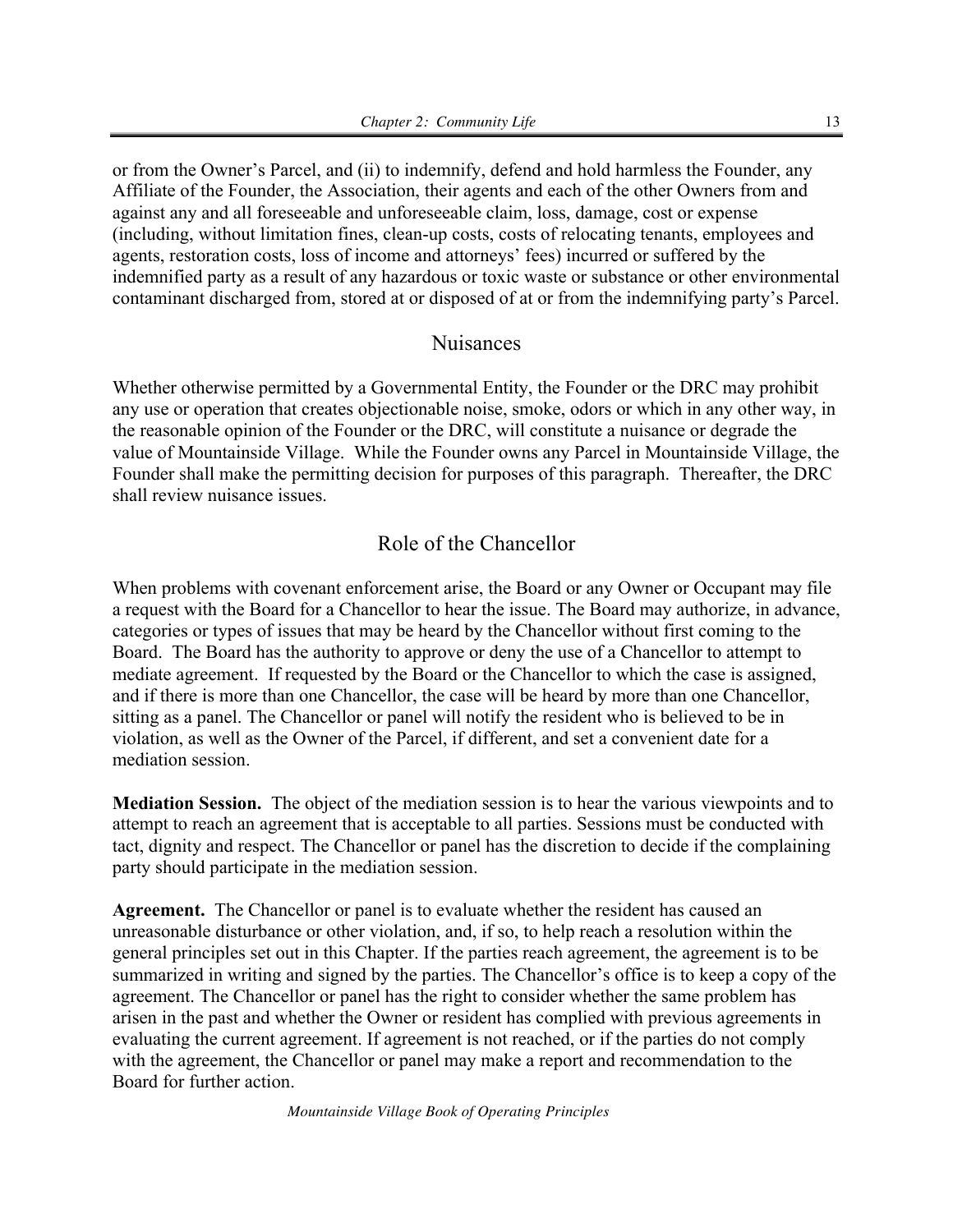## Enforcement

Each Owner and the Owners' family members, guests and tenants are required to abide by the covenants contained in this Book, which are covenants running with the land, all applicable laws, and any Rules and Regulations adopted by the Association and the Founder. Each Owner is responsible for assuring such compliance, and any violation by family members, guests or tenants may be considered to be a violation by the Owner. If the Chancellor cannot resolve a violation, the Board is empowered to take necessary legal steps to enforce the covenants contained in this Book.

If the Chancellor determines that the problem is not satisfactorily resolved, the Board will notify the Owner of the date of the Board meeting at which the matter will be discussed. After hearing the report from the Chancellor and giving opportunity for the Occupant (and Owner, if different) to be heard, the Board may take any of the following actions:

- Fines. The Board has the right to assess fines up to the maximum allowed by law and may restrict the resident's use of Commons for up to sixty (60) days or until the violation is remedied, whichever is longer. However, the primary goal of this Chapter is not to punish but to resolve problems. The Association may suggest or approve agreements and suspend payment of a fine if the agreement is honored. Fines shall be charged against the Parcel as an Individual Parcel Assessment. Any fines collected shall be contributed to the general fund of the Association.
- Pets. If the Board finds that a pet causes an unsafe condition, unreasonable disturbance or annoyance or public nuisance, it may require the Owner or Occupant to take steps to cure or limit the offensive condition. If such steps are ineffective, if the resident or Owner fails to cooperate or if the pet is considered to create an unsafe condition, unreasonable disturbance or annoyance, or public nuisance, the Association may require that an Owner or Occupant permanently remove the pet from Mountainside Village.
- Corrective Action for Enforcement Rights. If the Board determines that any Owner is in violation of this Book, the Design Code, or applicable Rules and Regulations, or has failed to maintain any part of a Parcel (including the yard and any wall, fence, or building for which the Owner is responsible) in a clean, attractive and safe manner, in accordance with the provisions of this Book, the Design Code or applicable Rules and Regulations, the Board shall notify the Owner of its findings and may assess fines. If the violation continues for ten (10) days after notice to the Owner, the Association shall have the right without liability to enter the Parcel to correct, repair, restore, paint and maintain any part of such Parcel, including but not limited to landscaping, and to have any objectionable items removed from the Parcel. The Board may reduce or eliminate the time for notice if it believes the condition creates a hazard. All costs related to such action are to be assessed to the Owner as an Individual Parcel Assessment. The Board may also assess a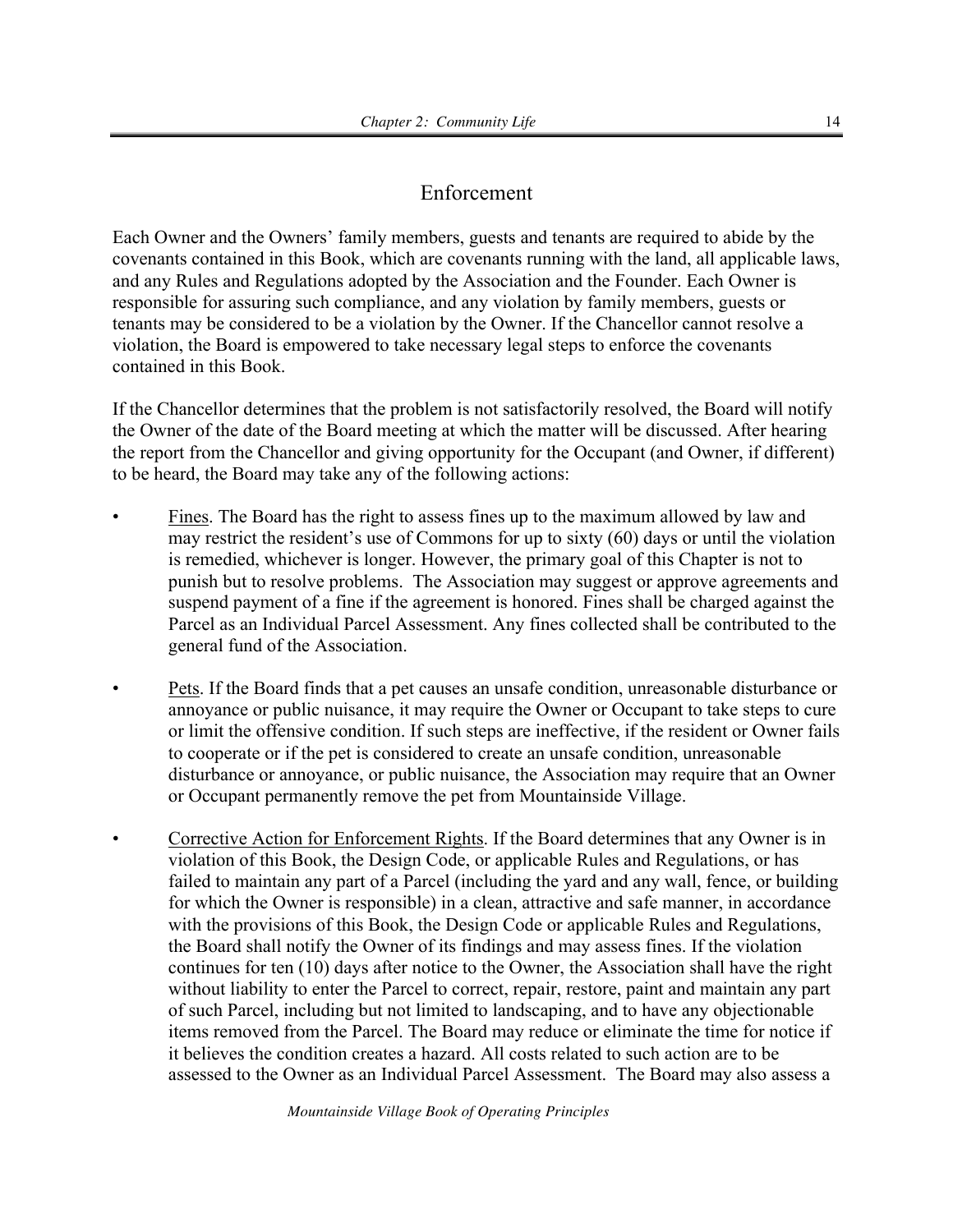management fee for activities that it must take to correct, repair, restore, paint or maintain any part of such Parcel on behalf of an Owner. If, in accordance with this section, authorized agents of the Association enter upon any Parcel to abate or remove a violation or breach of this Book, the Design Code, or the Rules and Regulations, neither the Person entering the Parcel nor the Person directing the entry shall be deemed liable for any manner of trespass for such action. This paragraph shall not apply to Parcels so long as they are owned by the Founder.

- Tenant Violations. If, after notice to both the Owner and Occupant and opportunity for a hearing, the Board determines that a tenant has violated this Book or Rules and Regulations, the Association may assess fines against the Owner. In addition, if the violation continues for ten (10) days after notice to the Owner of the findings, or if the Occupant materially violates the same covenant more than once in any one (1) year period, the Association shall have the right to evict the tenant, except Occupants who are Owners or the Owner's family. Each Owner by acceptance of a deed irrevocably appoints the Association as its agent and attorney-in-fact in such an eviction action. All costs related to such action shall be charged to the Owner as an Individual Parcel Assessment.
- Additional Remedies. All remedies listed in this section are non-exclusive and may be applied cumulatively. The Association shall also have the right to bring suit to enforce the covenants contained in this Book, including the right to an injunction and to recover damages for any violation
- Failure to Enforce Not a Waiver of Rights. No delay or failure on the part of an aggrieved Person to invoke any available remedy in respect to a violation of any provision of this Book shall be held to be a waiver by the Person of (or an estoppel of that Person to assert) any right available to such Person upon recurrence or continuance of such violation or the occurrence of a different violation, nor shall there be imposed upon the Founder, the Association, the Association's board or any Architectural Review Board a duty to take any action to enforce this Book.

## Initiation of Litigation by Association

The Association shall not initiate any judicial or administrative proceeding without prior approval by Owners entitled to cast seventy-five percent (75%) of the total votes other than those of the Founder in the Association. However, no such approval shall be required for actions or proceedings:

- Initiated during the Period of Founder Control;
- Initiated to enforce the provisions of this Book, including collection of assessments and foreclosure of liens;
- *Mountainside Village Book of Operating Principles* Initiated to challenge ad valorem taxation or condemnation proceedings;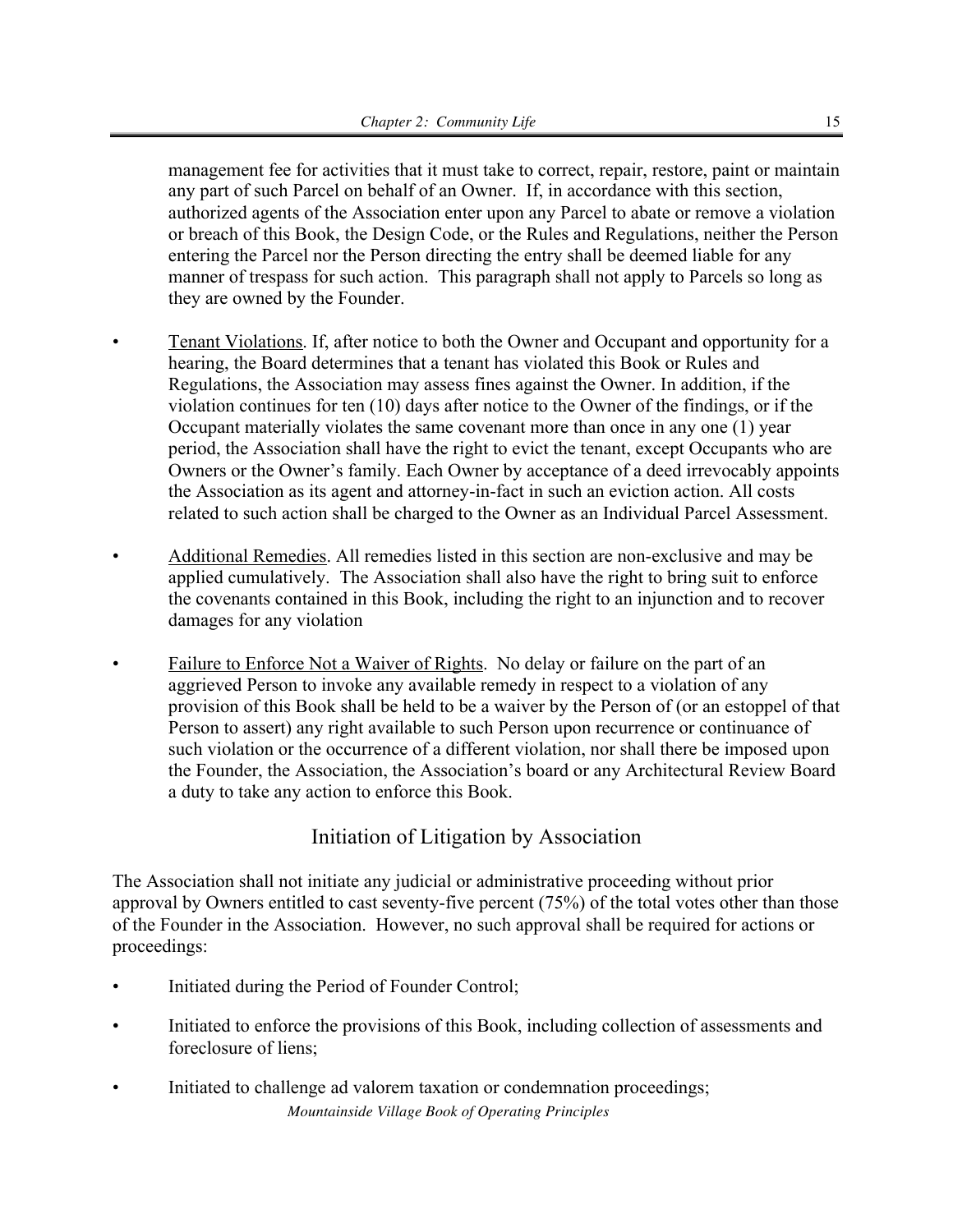- Initiated against any contractor, vendor, or supplier of goods or services arising out of a contract for services or supplies; or
- To defend claims filed against the Association or to assert counterclaims in proceedings instituted against it.

## Quick View: The Chancellor, the Board and the President

|                                           | The Chancellor                                                                                                                                                                                                                             | The Board                                                                                                                                                                                                                   | The President                                                                                                    |
|-------------------------------------------|--------------------------------------------------------------------------------------------------------------------------------------------------------------------------------------------------------------------------------------------|-----------------------------------------------------------------------------------------------------------------------------------------------------------------------------------------------------------------------------|------------------------------------------------------------------------------------------------------------------|
| <b>General Duties</b>                     | Hears and mediates<br>covenant issues.                                                                                                                                                                                                     | Makes major policy<br>decisions concerning<br>Association operation,<br>maintenance of Commons<br>and budgeting decisions.                                                                                                  | Makes day-to-day<br>decisions within a<br>scope of authority<br>established in the<br>Bylaws or by the<br>Board. |
| Role in<br>Covenant<br><b>Enforcement</b> | Brings the parties together $\parallel$<br>to discuss possible<br>covenant violations and<br>mediates an agreement. If<br>the agreement is not<br>reached or is ineffective,<br>the Chancellor may<br>present the problem to the<br>Board. | Has the power to enforce<br>the covenants through fines,<br>clean-up of Parcels (billed<br>to the Owner), or legal<br>action if necessary. Has the<br>power to approve the use of<br>Chancellor(s) to mediate<br>agreement. | Carries out decision<br>of Board.                                                                                |
| <b>Special</b><br>Qualifications          | None unless the Board<br>converts the Chancellors<br>to a paid professional<br>position. Not required to<br>be Owner or Occupant.                                                                                                          | None. Not required to be<br>Owner or Occupant.                                                                                                                                                                              | Must be a member of<br>the Board.                                                                                |
| <b>Term of Office</b>                     | If elected, a two (2)-year<br>term. No limit on number<br>of terms.                                                                                                                                                                        | Staggered two (2)-year<br>terms except during the<br>period of Founder control.                                                                                                                                             | One $(1)$ -year term<br>except during the<br>period of Founder<br>control.                                       |

## Dialogue

## **Q. If I don't like the Chancellor's decision, is there a right of appeal?**

The Chancellor(s) operate primarily as mediators. If the Chancellor is unable to facilitate the reaching of an agreement between the Owners or Occupants in question, the Chancellor may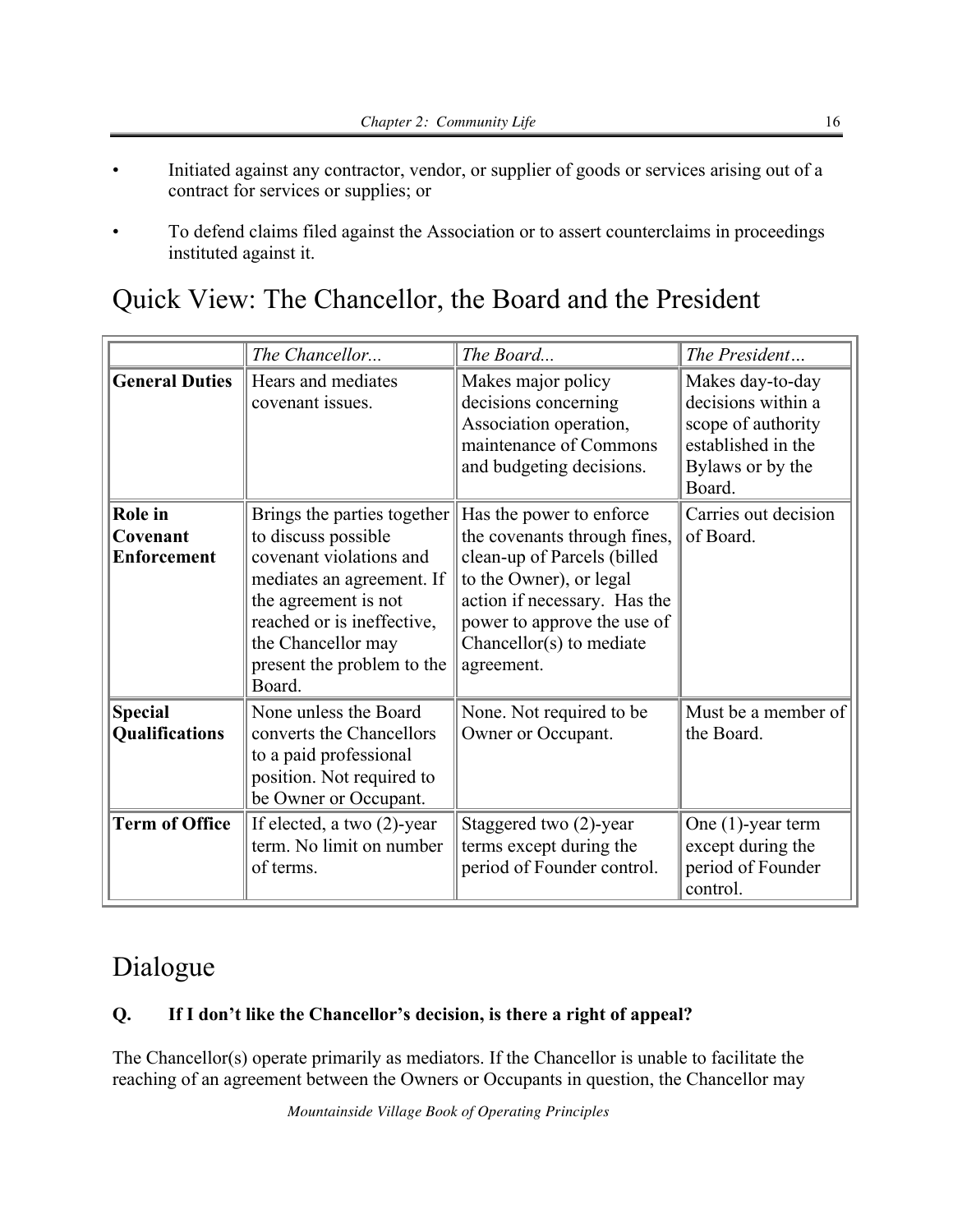make a recommendation to the Board. The affected Occupants and Owners have the opportunity for a hearing before the Board. The decision of the Board is final, subject to appeal in a court of law.

#### **Q. Why are there special provisions concerning tenants?**

A. Special provisions concerning tenants are necessary because these covenants run with the land. Under real property law, the Association's only power of enforcement is against those who have taken title to property. The Association has no direct relationship with the tenant except as granted by the Owner. By taking title subject to this Book, the Owner is considered to have granted his or her rights of enforcement to the Association.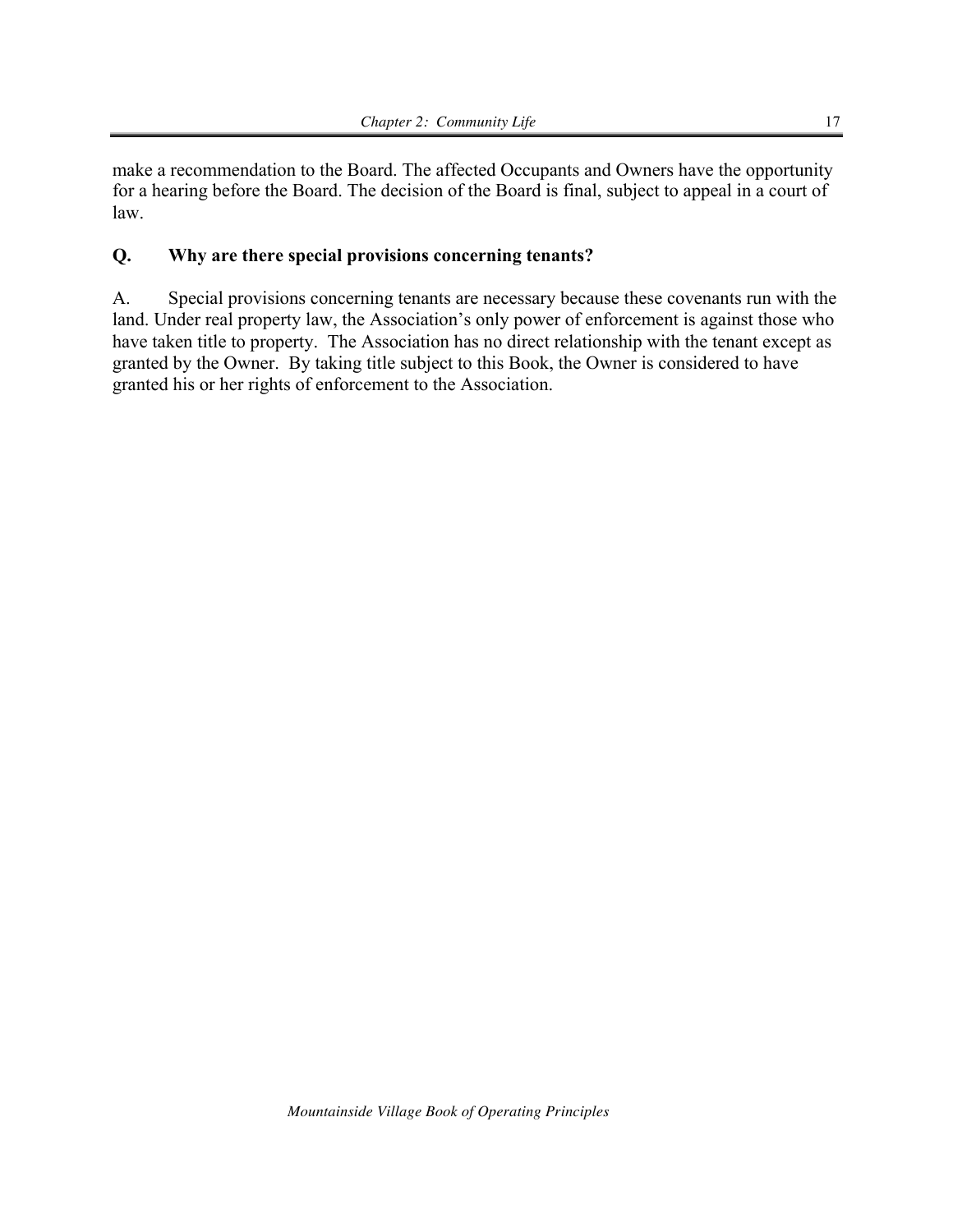## Physical Surroundings, Part I: Commons **3.1**

The open space, walkways, recreational areas and other commonly used portions of Mountainside Village, called

Commons may be owned by the Association. In most cases, the Association will hold title to Commons in fee simple. In other cases, the Association's ownership may be in the form of easements, leases or other rights.

## Commons

Most of the Commons in Mountainside Village are intended for the mutual benefit and enjoyment of the community. Commons of Mountainside Village shall include the open space, parks, greens, gardens, paths, stormwater ponds, the Mail Center, rear lanes, and the Community Tower. Commons may include areas that are privately owned, areas that are publicly owned but maintained by agreement with the Founder and areas that are owned by the Association. Commons shall be maintained in accordance with the environmental standards set forth in the Design Code. In general, areas described above and those shown on the plat referenced in Exhibit  $\overline{A}$  as open space, or if shown as such in any Supplemental Declaration, shall be Commons. The boundary or character of a Commons may be changed by Supplemental **Declaration** 

## Use of Commons

Every Owner has, and is hereby granted, a non-exclusive easement for appropriate use and enjoyment of Commons. This easement passes with title to the Owner's Parcel and is automatically extended to Occupants provided that (i) the Owner of the property that they occupy shall be responsible for the manner of such use, and (ii) the Owner may withdraw consent for such use by written notice to the Association. The easement is subject to the Association's right of regulation in accordance with this Book and is also subject to any limitations that may be contained in the conveyance of that portion of Commons to the Association.

**Open-Air Markets, Festivals and Other Events.** Mountainside Village is intended to be a vibrant community with activity that brings people together. The Board may permit use of portions of Commons for various events. The following are examples:

• Farmers' Market or other open-air market.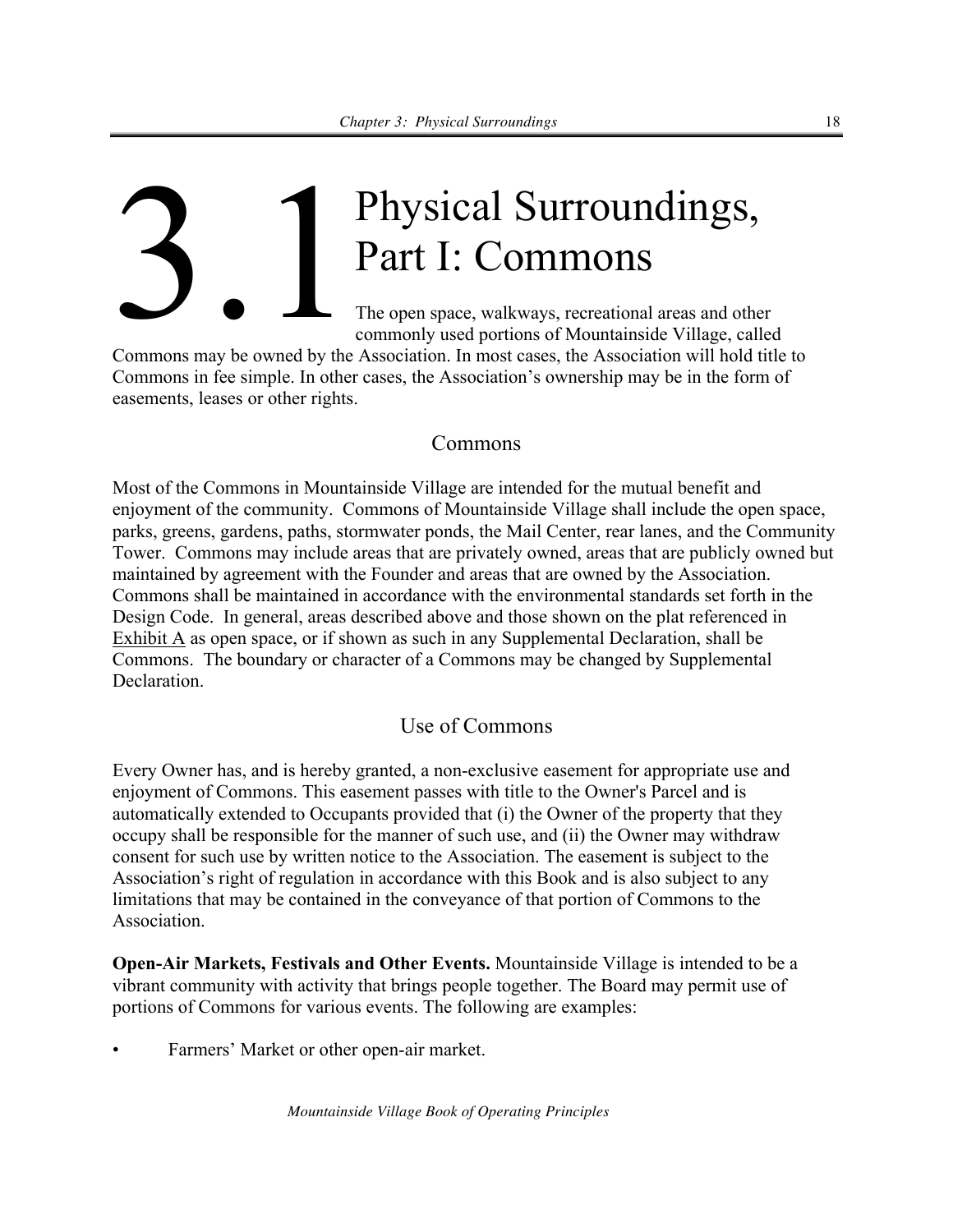- Festivals, parades, block parties or other events intended to enrich and enliven the community.
- Private parties, weddings and events.

As part of these events, the Board may rent or assign space for pushcarts, kiosks, stands or temporary sales structures and may permit the erection of tents and banners. Such uses may be only for special events or on a recurring basis. However, other than where specified in this Book, no contract shall be for a period of longer than a year, including all renewal options. Any revenue from events is to benefit the Association or other charitable or community-enriching organization.

**Rules of Usage of Community Areas**. Use of Commons must be in accordance with this Book, the Rules and Regulations, and the following:

a. An Owner or Occupant must arrange for the use of the Commons for any gathering, class, party, wedding or event through the Association. The Association may approve the functions in accordance with the Rules and Regulations and has the right to require evidence of compliance with the requirements of this Book and the Rules and Regulations and the right to bar use of the Commons by anyone not complying with these provisions in advance or during an event. The Association may bar any Owner or Occupant from event use of the Commons for a period of up to one (1) year for a violation of this Book. After three (3) violations, the Association may permanently bar an Owner or Occupant. The Association may charge a reasonable scheduling fee to cover costs associated with its duties under this section.

b. Any Owner or Occupant conducting an event in the Commons must take the steps necessary to prevent the event from precluding reasonable use by others of the Commons; provided that portions of the Commons may have limited access for up to six (6) hours in a day, or such other time as approved by the Association.

c. Any Owner or Occupant conducting an event in the Commons must take the steps necessary to prevent the event or people arriving or departing from the event from unreasonably interfering with traffic around the Commons or damaging cars parked adjacent to the Commons. Any Owner or Occupant conducting an event in the Commons must take the steps necessary for the removal of all trash, signs, tables, chairs or other property associated with the event promptly following the event and for generally restoring the Commons to its pre-event condition.

d. Any Owner or Occupant conducting an event in the Commons shall be responsible for providing proper trash and recycling receptacles and rest room facilities for the event and for the prompt removal of these receptacles and facilities after the event and the proper disposition of trash and recyclables.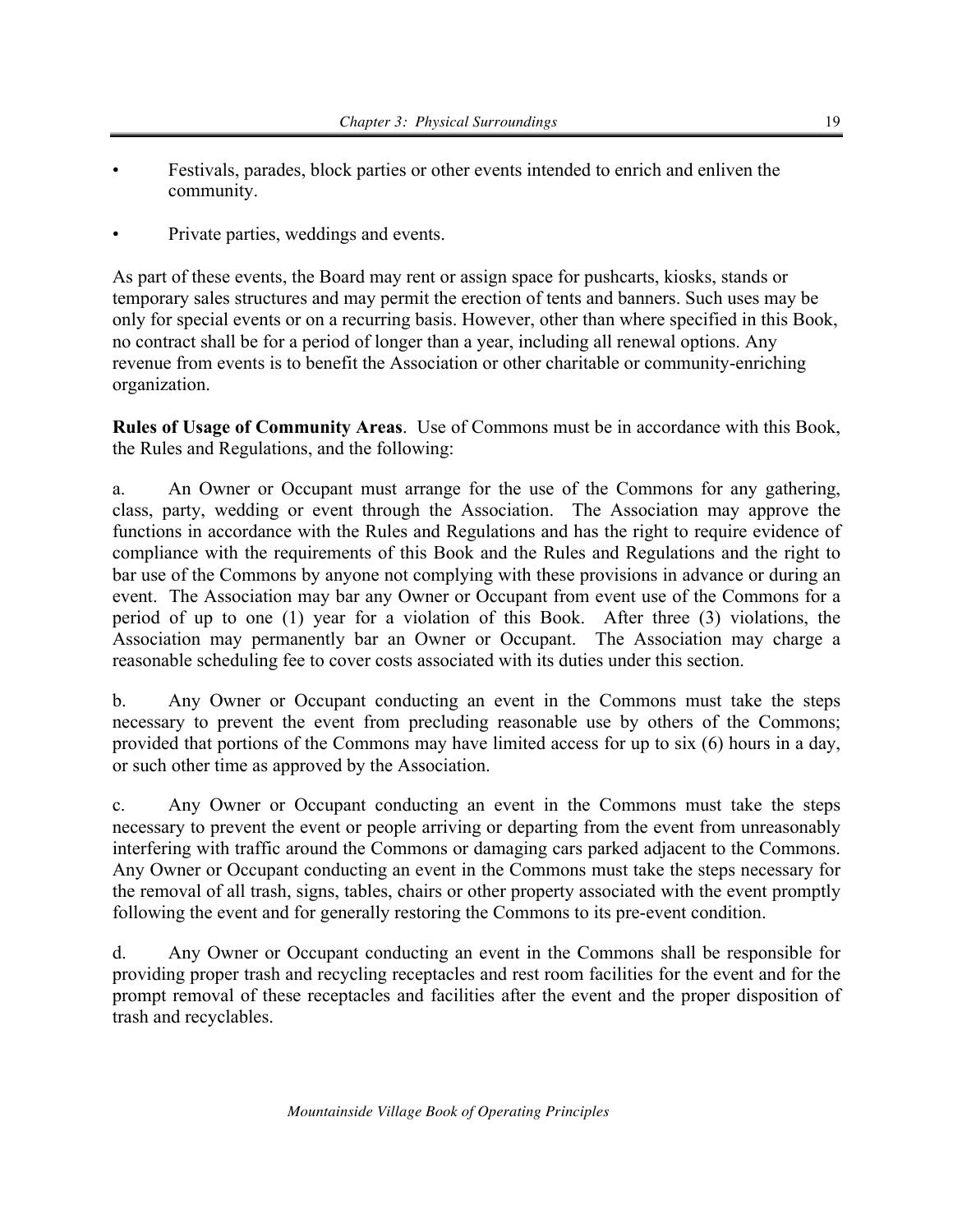e. Any Owner or Occupant conducting an event in the Commons shall not charge a fee for access to the Commons, though fees may be charged for concessions or otherwise in accordance with the Rules and Regulations and applicable law.

**Club Membership.** The Association may permit limited use and access to non-Owners of all or a portion of Commons and amenities through the sale of recallable club memberships or other fees. Any such revenue is to benefit the Association.

**Damage or Destruction of Commons.** If any Commons or Improvements on a Commons is damaged or destroyed by an Owner or Occupant of a Parcel within Mountainside Village, or by family members, guests (but not including individuals in Mountainside Village as customers or clients of the Owner) or agents of the Owner or Occupant, the Owner shall be liable for such damage or destruction and the Owner must, within fifteen (15) days after it occurs, repair the damage in a good and workmanlike manner and restore any damaged Commons, Improvement or facility to its existing state before the damage or destruction occurred. In circumstances where the Association or the Founder determines that a shorter response period is appropriate, the fifteen (15) day period may be shortened. If the Owner does not repair the damage as described above, then the Founder or the Association may repair the damage at the Owner's expense. The Owner may also be charged a management fee if the Association is required to repair the damage on behalf of the Owner because the Owner does not repair the damage. If the damage is unsightly or dangerous as determined by the Founder or the Association at its sole discretion, the Founder or the Association has the right to repair the damage immediately and charge the Owner responsible for the damage for the cost of the damage plus a management fee after the repair has been completed. The cost of the repairs becomes a Special Assessment on the Parcel of the Owner and constitutes a lien on the Owner's Parcel. This lien is collectible in the same manner as other Assessments set out in this Book. The Founder or the Association may bring an action for damages, specific performance, declaratory decree or injunction, or any other remedy at law or in equity to enforce the provisions of this Section.

If an Owner's or Occupant's business attract customers or clients who engage in damaging or destructive behavior resulting in damage or destruction of any Commons or Improvements on Commons, and such damage or destruction occurs on at least three (3) occasions, the Association may provide twenty (20)-day notice to the Owner that the Owner shall be liable for all future such acts of damage or destruction performed by the Owner's or Occupant's customers or clients.

**Delegation of Use; Sale.** Any Owner may temporarily delegate his right of enjoyment in Commons to any Occupants of the Owner's Parcel and to its customers, invitees or guests, subject to the terms of this Book and any Rules and Regulations established from time to time. This right cannot be conveyed except as an appurtenance to Parcels within Mountainside Village. The Founder, the Association, or any owner of a portion of Commons may dedicate or convey all or any part of such area to any public agency or authority with the consent of the Founder or, if the Founder no longer owns any property within Mountainside Village, then with the consent of the Board.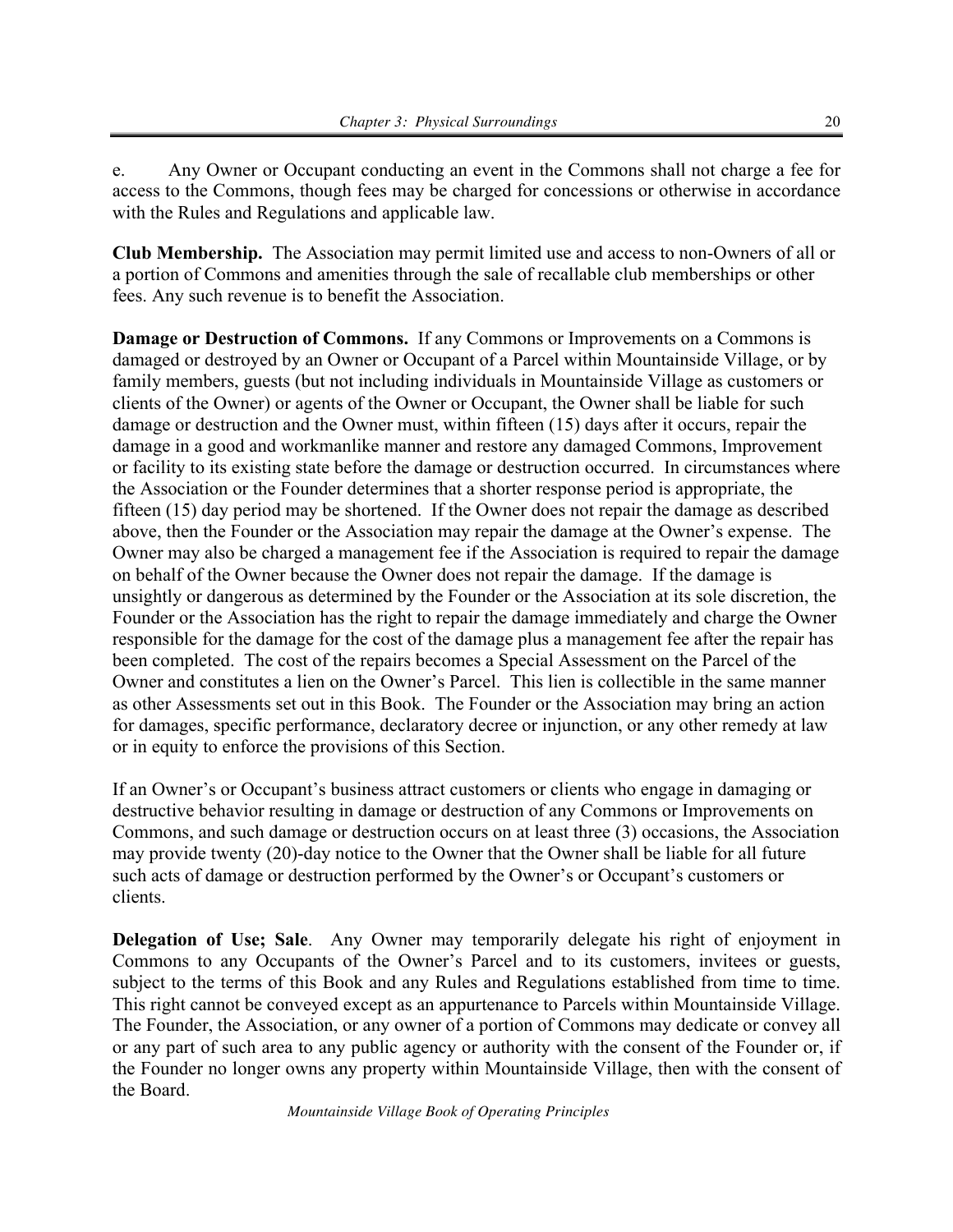**Limitation of Liability.** The Association is not an insurer of safety and makes no warranty and assumes no liability for any loss or injury.

## Maintenance and Capital Improvements

The Association is responsible for the management, control and improvement of Commons. At a minimum, it must keep Commons clean and in good repair. The Association may also make capital improvements to Commons and may modify the uses of Commons. Any changes to Commons must be approved in accordance with the architectural review standards of Chapter 4.

To the extent reasonably necessary, the Association has, and is hereby granted, an easement over each Parcel for maintenance of Commons. The Association also has, and is hereby granted, an easement with respect to any improvements constructed on Commons that unintentionally encroach on a Parcel, whether due to any minor deviation from the subdivision plat of Mountainside Village or the settling or shifting of any land or improvements.

## Roads, Utilities, Drainage

The Association manages the various systems within the community that are part of Commons. The Association has the benefit of certain easements, and also has the power to grant easements to others, such as granting to a utility company rights for utility installation and maintenance. The following are some of the Association's rights and responsibilities:

**Common Road Regulation.** To the extent permitted by law, the Association may make Rules and Regulations concerning driving and parking within Mountainside Village and may construct traffic calming devices as approved by the Board, with Founder approval during the Period of Founder Control, post speed limit or other traffic signs and take any other reasonable measures to discourage excessive speed and encourage safe driving on the Common Roads. While parking requirements for all uses in Mountainside Village are set forth in the Zoning Ordinance, additional parking requirements, such as limiting parking duration or requiring decals for Owners or Occupants, may be set forth in an Owner's deed, in a Supplemental Declaration filed on a Parcel, or in the Rules and Regulations. Each Owner, Occupant, and their tenants and guests shall comply with all applicable parking requirements. Any failure to comply shall be a violation of this Book as well as a violation of the document creating the parking requirement. To the extent permitted by local government, the Association may enforce any violation in accordance with Chapter 2 and may tow offenders.

**Surface Water or Stormwater Management System.** The Association has the power to maintain proper drainage within Mountainside Village. In the exercise of this power, the Association shall have a blanket easement and right on, over, under and through the ground within Mountainside Village to inspect, maintain and correct drainage of surface water and other erosion controls. This easement includes the right to cut or remove any vegetation, grade soil or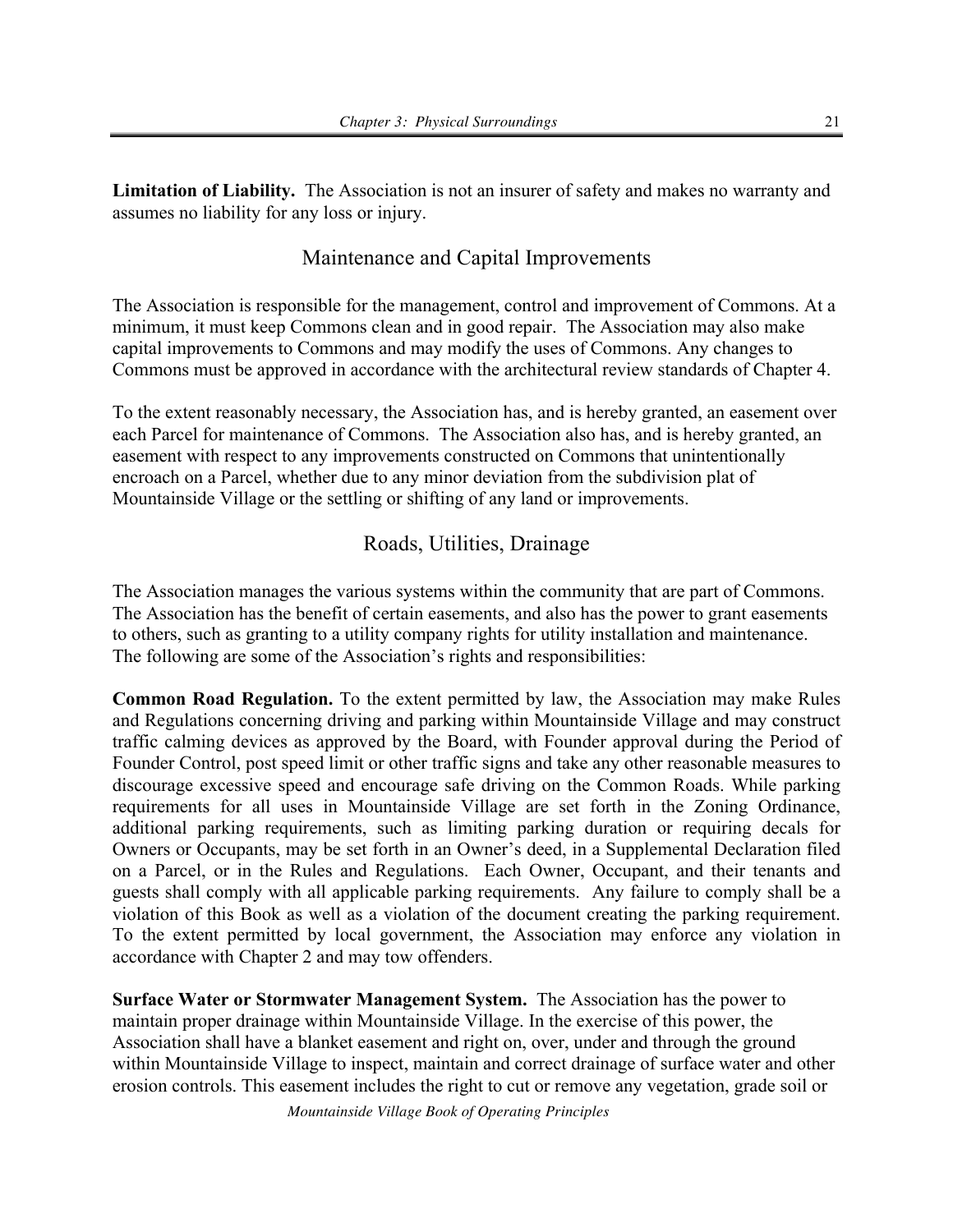take any other action reasonably necessary for health or safety or to comply with governmental requirements. The Association shall notify affected Owners and Occupants (except in an emergency) and shall restore the affected property to its original condition as nearly as practicable.

**Snow Removal.** The Association has a blanket easement upon, across, over, through, and under Mountainside Village for access, storage, and plowing of snow from neighborhood center parking areas and snow banks adjacent to roads within Mountainside Village.

**Utility Easements.** The Association has a blanket easement upon, across, over, through and under Mountainside Village for access, installation, replacement, repair and maintenance of all public and private utility and service systems. These systems include, but are not limited to, water, sewer, irrigation, drainage, telephone, electricity, television, security, cable or communication lines and other equipment. By virtue of this easement, the Association may install and maintain facilities and equipment excavate for such purposes and affix and maintain wires, circuits and conduits. However, the exercise of this easement must not unreasonably disturb each Owner's reasonable use of his Parcel. If authorized by majority vote of the Board, the Association may assign all or a portion of its rights under this paragraph to one or more utility providers.

**Police Powers.** The Association has a blanket easement throughout Mountainside Village for private patrol services and for police powers and services supplied by local, state and federal governments as needed to lawfully carry out their duties, including clearing emergency vehicle access. The reservation of such easement does not imply that any such service shall be provided.

## Purchase or Conveyance of Commons

**Purchase of Commons.** The Association may acquire additional Commons. The decision to acquire additional Commons (other than that added by the Founder), whether by purchase or lease or other means, shall be authorized by a vote of at least sixty percent (60%) of the Board. If the purchase or lease is costly enough to be considered a substantial capital expense, it must be approved as described in Chapter 5.

**Sale or Long-Term Lease of Commons.** As described elsewhere in this chapter, the Board may rent or assign space in Commons on a short-term basis for open-air markets, festivals, parties, weddings and other events and may dedicate part or all of Commons to the public. Although it would be unusual, the Association may sell, donate or grant long-term leases for small portions of Commons or exchange parts of Commons for other property inside or outside Mountainside Village when the Board finds that it benefits the community in at least one of the following two ways:

The conveyance is intended to benefit the community in ways other than the revenue, if any, to be derived from the transaction. For instance, the Association may convey or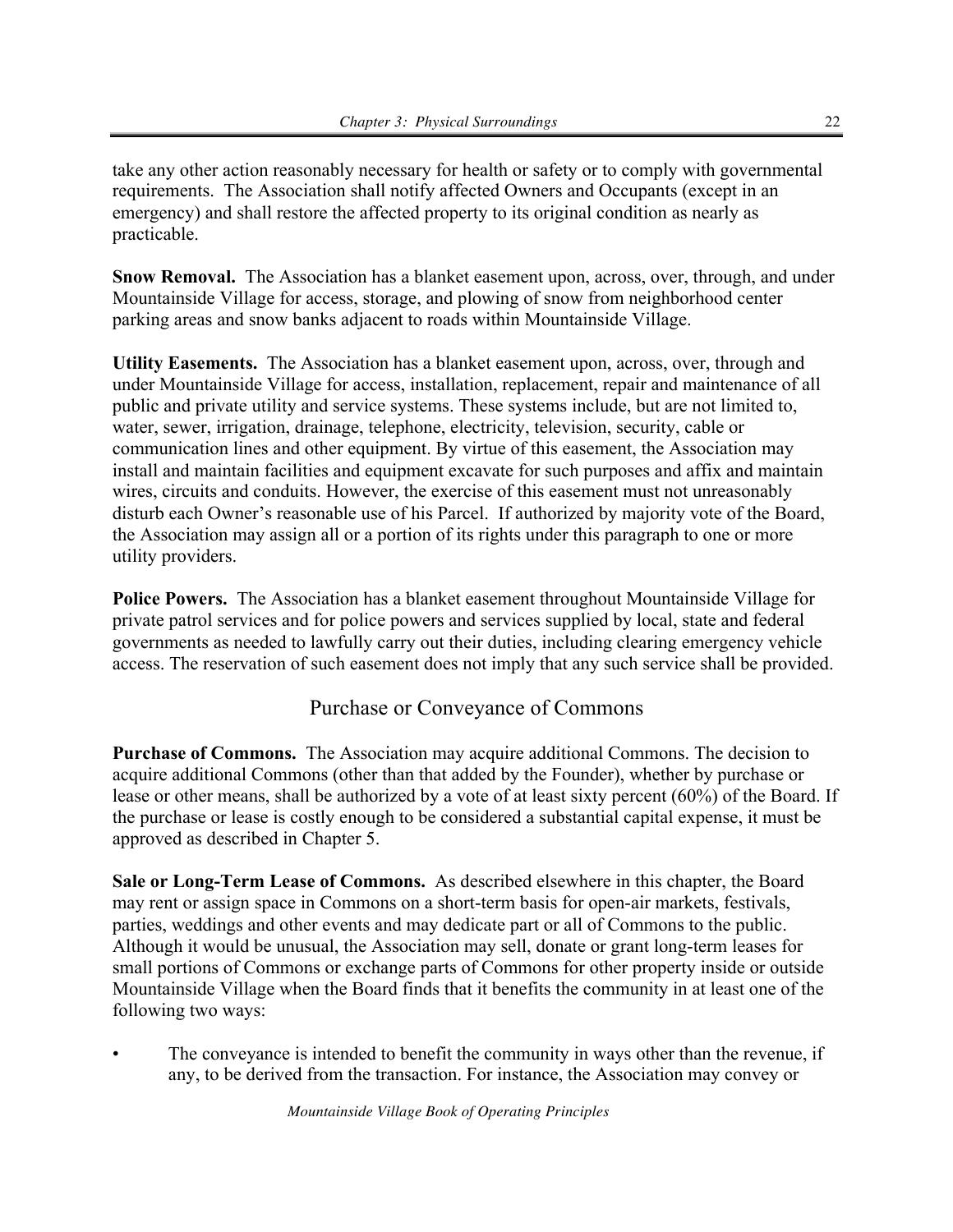exchange property if necessary to improve access to Mountainside Village or to improve utility service. The Association may also convey property to other community-oriented organizations.

The revenue to be derived is significant and the use and appearance of Commons is not significantly impaired. For instance, the Association might sell or lease small amounts of space for cellular telephone transmission equipment, subject to design approval in the architectural review process.

Any decision to donate, sell, exchange or lease any portion of Commons must be approved by at least sixty percent (60%) of the Board and for as long as the Founder owns any Parcels in Mountainside Village. A transaction for sale, exchange or lease for a term of more than one (1) year, including all tenant renewal options, cannot be completed until thirty (30) days after notice to Owners. If requested by at least ten percent (10%) of the Owners within the thirty (30) day period, a special meeting must be held. Notice requirements for special meetings are described in Chapter 2 and in the Bylaws. If a quorum is present in person or proxy, the decision to purchase, sell, exchange or lease may be rescinded by a two-thirds (2/3) vote of the Owners present. Any contract with a third party for the purchase, sell, exchange or lease of Commons should be contingent upon this right of rescission, unless the Board has previously passed a resolution describing the intended transaction and giving thirty (30) days notice.

Except as specifically permitted by this Book, Commons cannot be rented or sold.

**Corrective Instruments.** The Association, by approval of at least sixty percent (60%) of the Board, may also execute corrective instruments, settle boundary line disputes and resolve other title matters concerning Commons.

## Dedication and Condemnation

Dedication is the voluntary conveyance of title to a municipality or other governmental entity, while condemnation is the taking of property by a government or other authority having the power of eminent domain. Any dedication or conveyance is subject to acceptance by the applicable governmental agency.

**Dedication.** If any portion of the Common Roads has not previously been dedicated to the public, the Board may, by majority vote, cause the Association to convey title to or dedicate the Common Roads to the appropriate public authority. Any other dedication of Commons must be approved in the same manner as a conveyance of Commons.

**Condemnation.** If all or any part of Commons is taken by, or an offer is accepted in lieu of condemnation from, any authority having the power of eminent domain, all compensation and damages shall be paid to the Association. The Board shall have the right to act on behalf of the Association with respect to any negotiation or litigation relating to the offer or taking.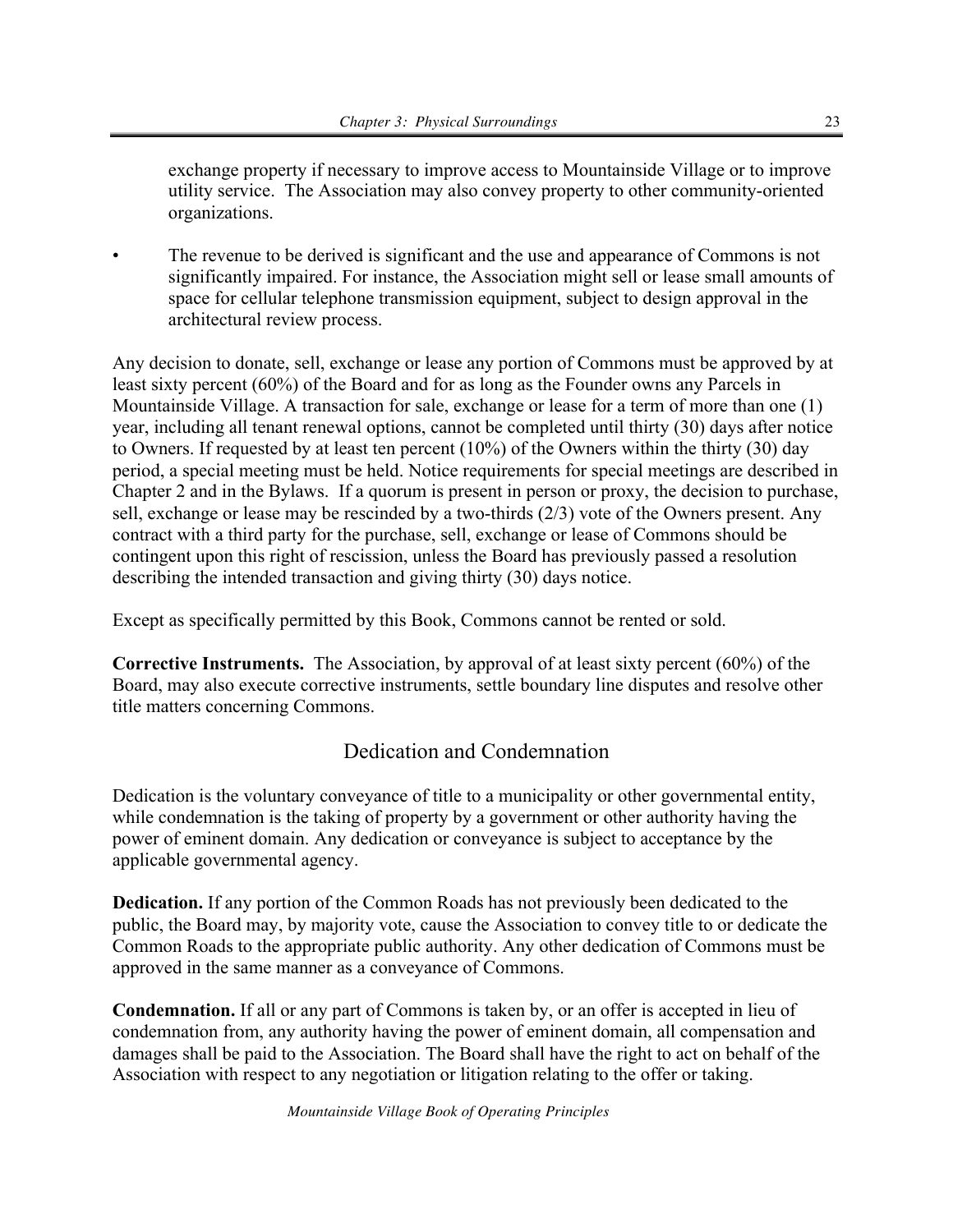## Association Insurance and Reconstruction

Insurance can protect the Association's assets and financial security. However, insurance is a large and sometimes volatile item in the Association's budget. At least once each year, the Board should review types of insurance and terms and limits of coverage for insurance held by the Association. Changes in replacement costs or anticipated liabilities can make existing insurance coverage inadequate. In rare cases, if coverage becomes too expensive, the Association may make a decision to drop certain coverage or to take a higher deductible.

**Types of Insurance.** The following are examples of insurance the Association should consider:

- Property and Casualty Insurance. The Board shall obtain property and casualty insurance for Commons includes structures or other improvements that can and should be insured for damage or other loss. Some policies provide coverage for "all risks" (or "perils") not excluded. Others insure against loss from named perils such as fire, vandalism, malicious mischief, earthquake and wind. If it is available, the Board should consider obtaining flood insurance (if in a flood-prone area). Care should be taken that sufficient coverage is obtained to comply with any co-insurance percentage provided for in the policy. Preferably, the policy should stipulate an "agreed value" of the property to avoid the problems presented by a co-insurance provisions altogether.
- Commercial General Liability. The Board shall obtain commercial general liability insurance in such amounts as the Board determines, insuring against liability arising out of, or incident to, the membership and use of the Community Areas and any topographic conditions or water access located on or adjoining Mountainside Village. It should seek to extend the coverage to walkways. This insurance should provide that the acts of any given insured, if excluded from coverage, should not preclude coverage for the named insured or other insured not involved in the acts or behavior triggering the exclusion.
- Director Liability Insurance. The Board may obtain liability insurance insuring against liability for actions taken by members of the Board, officers of the Association and advisory members in the performance of their duties. The Board may also obtain fidelity insurance for its employees.
- Other Coverage. The Board shall obtain and maintain workman's compensation insurance if and to the extent necessary to meet the requirements of law and such other insurance as the Board may determine or as may be requested from time to time by a majority vote of the Owners.

**Repair and Reconstruction after Fire or Other Casualty.** If Improvements to Commons are damaged, the Board shall arrange for and supervise prompt repair and restoration of the Improvements. The Board obtains funds for repair on reconstruction first from the insurance proceeds, second from reserves for the repair and replacement of such Improvements, and third from any Special Assessments that may be necessary.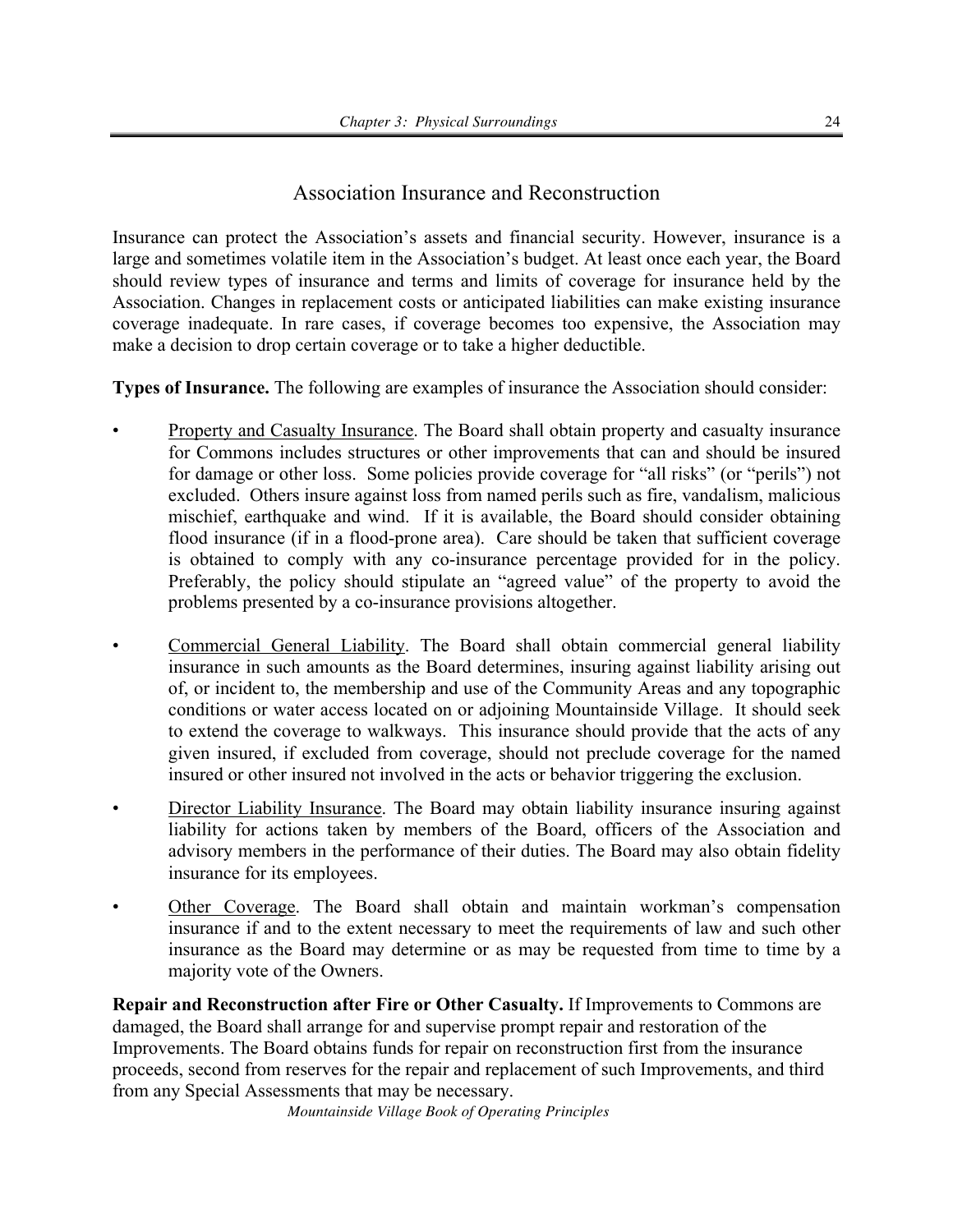*Chapter 3: Physical Surroundings* 25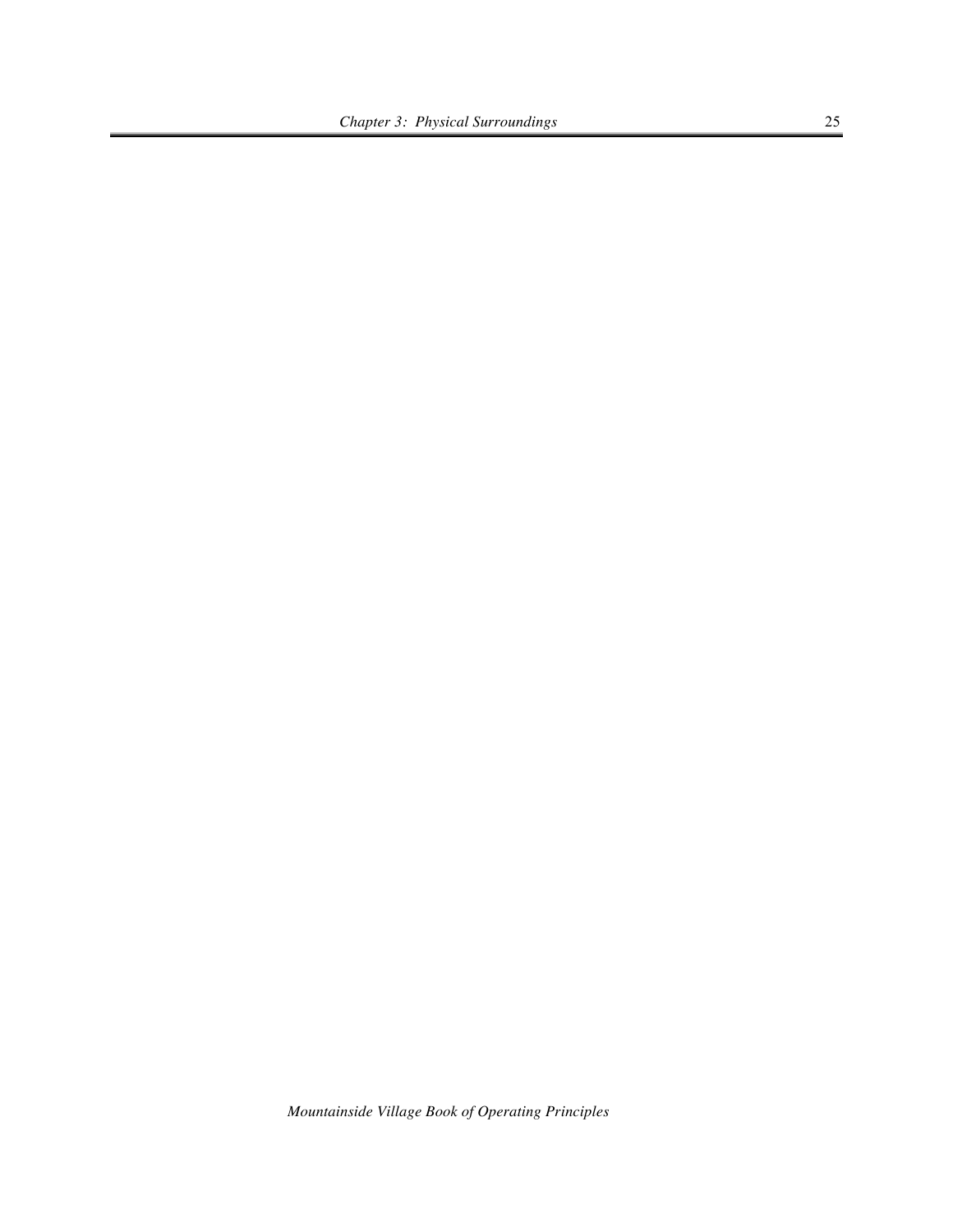## Physical Surroundings, Part II: Private Domains **3.2**

The design for Mountainside Village is intended to maximize land usage and sense of community by providing gracious

squares and parks while offering intimate and private yards and gardens for individual use. Mountainside Village follows principles of traditional neighborhood design, which uses the individual houses and other buildings to form the streetscape. Their facades help form the walls of "outdoor rooms" - comfortable spaces where residents can enjoy walking, playing and relaxing.

This chapter enables some of the special design considerations of traditional neighborhood development through easements and other provisions concerning the buildings and lots. A related chapter, Part II of Chapter 2, provides covenants for daily living.

## Relationship Between Parcels

As provided by the Design Code, certain buildings within Mountainside Village may be attached townhouses or the dwellings may be detached but placed on or near the property line. The easements in this section are intended to enable reasonable cooperation between neighboring Owners. The Association may make rules for maintenance and use of easement areas and shared improvements that are to be uniformly applied to all similarly configured Parcels.

**Parcel Lines.** The re-subdivision of any Parcel or the separate conveyance of any part of a Parcel other than as an easement is prohibited except if performed by the Founder. The specific consent of the Mountainside Village Design Review Committee ("DRC") is required to otherwise modify the boundary lines of any Parcel. Additional approval by the City of Victor may also be required.

**Structural Party Walls.** Each Owner grants to the Owner of each adjacent Parcel within Mountainside Village the right and easement to maintain and to utilize any exterior or interior wall that forms a party wall between them. A wall will be considered a party wall only if it provides structural support for the buildings, or parts of a building, on more than one Parcel. Maintenance of each surface of the party wall shall be the sole responsibility of the Owner whose building faces such surface. Each Owner shall be liable and responsible if, in connection with that Owner's use and maintenance of the party wall, the Owner damages the adjacent Owner's building or the wall itself. The cost of any other repairs to the party wall shall be shared equally by the adjacent Owners.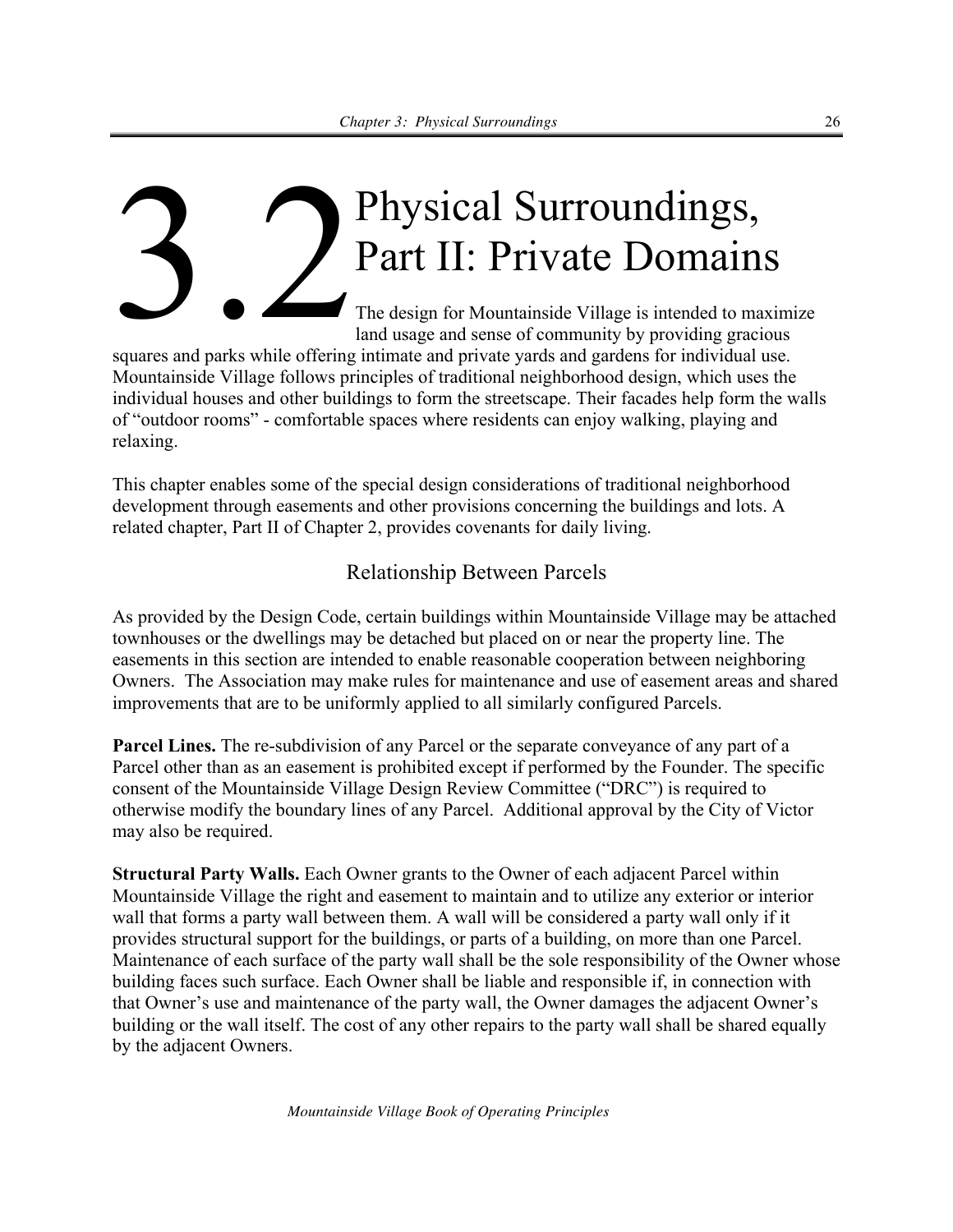**Exterior Walls.** An exterior wall which supports the building on only one Parcel, or which encloses a courtyard on one Parcel, shall not be considered a party wall. The Association may make Rules and Regulations concerning use and maintenance of such walls, including assigning responsibility between the adjoining Owners for painting and repair and granting access over the adjoining Parcel as reasonably necessary to maintain the wall. All such maintenance and repair shall be in accordance with the Association's Rules and Regulations and Design Code.

**Yard Easements.** To allow the most efficient use of a Parcel while complying with governmental setback requirements, a portion of a Parcel along a lot line may be subject to an easement for use by the adjoining Parcel Owner. The Owner of a Parcel subject to such an easement will usually be the beneficiary of a similar easement burdening another Owner's Parcel, unless the Parcel is a corner lot or is larger than the adjoining Parcel. Such easements may be designated on the plat, in the Design Code or recorded in the deed from the Founder to the first Owner of the burdened Parcel. Such easement area may be up to four (4) feet wide and shall run along a boundary line. Subject to regulation under the Design Code, the beneficiary of such an easement shall have the use and maintenance responsibility for the easement area and, subject to this Chapter 3, may place air-conditioning equipment, fences, decks or patios, and other fixtures (but not primary structures) upon the easement area.

**Footings.** For certain building types, such as side yard houses, which are to be built along a property line, the Design Code may permit footings to intrude into the adjacent property. To the extent allowed by the Design Code and governmental regulations, the adjacent property shall be subject to an easement for such intrusion. However, roofs, gutters, downspouts and rain leaders may not discharge water onto the surface of the adjacent property as a point source.

**Townhouse or Row House Roof.** If a townhouse or row house wall or parapet exists along or very near a property line, the Owner of the townhouse or row house to be constructed on the adjacent property shall have the right to flash into the existing building in accordance with industry standards in order to make the new building watertight. This right includes the right to make minor cuts on the existing building and to secure flashing or other materials to the existing building, so long as the structural integrity and water tightness of the existing building is not impaired. The cost of this flashing shall be borne by the Owner of the new building, but the maintenance of this connection shall be a shared expense between adjacent property Owners.

## Owner Insurance

The loss of a building due to fire or other casualty affects the entire block. Insurance is necessary to make sure that each Owner has the funds available to rebuild after a casualty.

**Parcel Coverage.** Each Owner shall obtain property and casualty insurance for Improvements on his or her Parcel. Coverage shall be in an amount not less than necessary to comply with the co-insurance percentage stipulated in the policy, but in any event not less than eighty percent (80%) of the value (based upon replacement cost) of the insurable improvements constructed on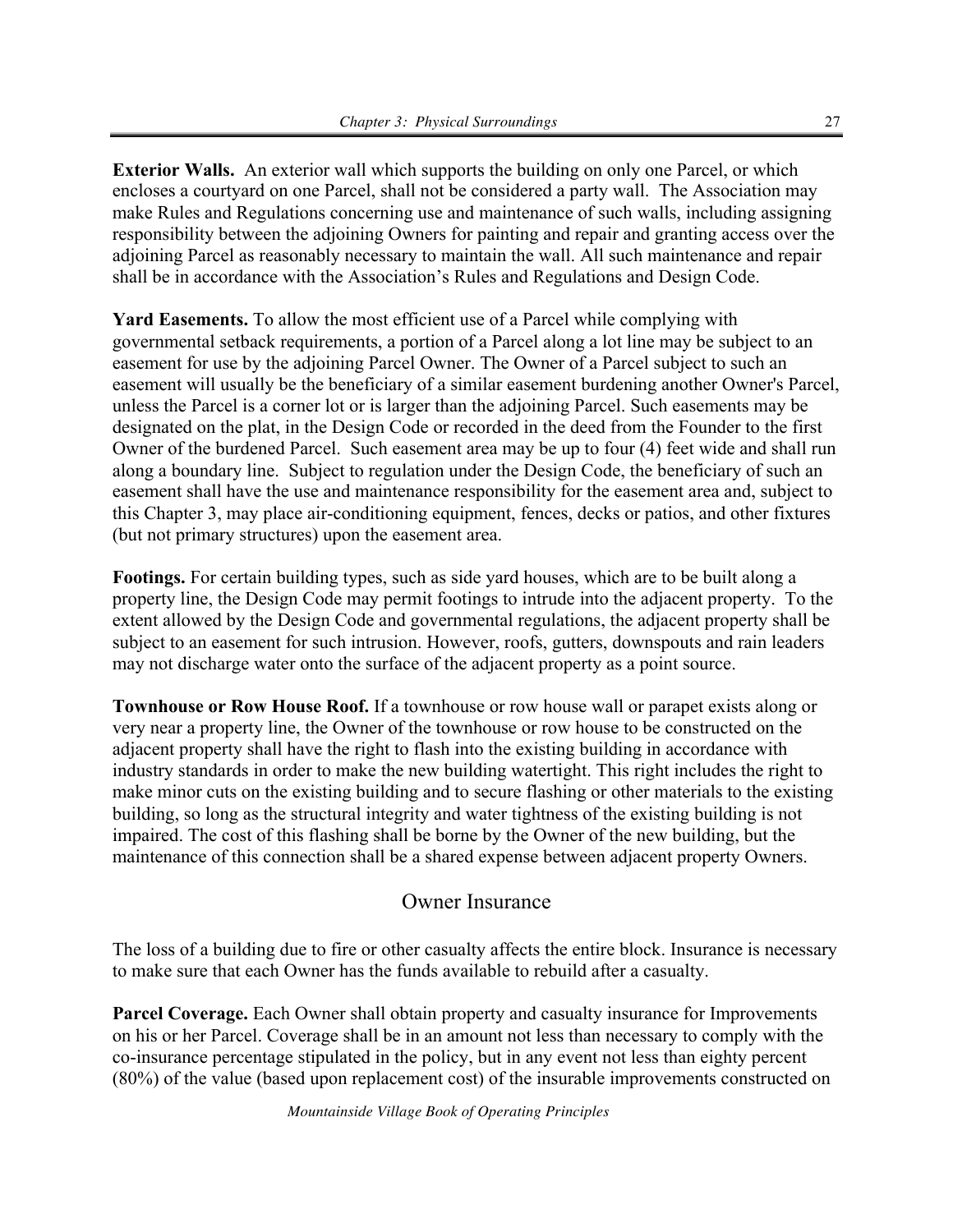the Parcel. If requested by the Association, an Owner shall provide evidence of such insurance to the Association.

**Casualty.** If fire or other casualty damages or destroys a building or any other Improvements on a Parcel, the Owner of that Parcel shall proceed to rebuild and restore the Improvements to the condition existing immediately prior to such damage or destruction, unless other plans are approved by the DRC. Construction and restoration must be diligently pursued and completed within a reasonable period of time. If the Owner fails to clear and secure a Parcel within thirty (30) days after a casualty, the Association may, in accordance with the provisions of Part I of Chapter 3, remove debris, raze or remove portions of damaged structures and perform any other clean up the Association deems necessary to make the Parcel safe and attractive. The cost of such clean-up shall be assessed to the Owner as an Individual Parcel Assessment.

## Quick View: Acquisition and Conveyance of Commons

|                                                                                                        | Purpose:                                                                                               | <b>Approval Process:</b>                                                                                                                                                                           |
|--------------------------------------------------------------------------------------------------------|--------------------------------------------------------------------------------------------------------|----------------------------------------------------------------------------------------------------------------------------------------------------------------------------------------------------|
| <b>Acquisition of</b><br>Benefit to Neighborhood.<br><b>Additional</b><br><b>Commons</b><br>Chapter 5. |                                                                                                        | Authorized by at least sixty percent $(60\%)$<br>of the Board. If purchase or lease is costly<br>enough to be considered a significant capital<br>expense, it must be approved as described in     |
| <b>Grant of Easements</b>                                                                              | Provision or improvement<br>of utility services.                                                       | Board may approve easements to utility<br>providers by majority vote.                                                                                                                              |
| <b>Short-Term Rental</b><br>or Assignment of<br><b>Portions of</b><br><b>Commons</b>                   | Events such as farmers'<br>markets, festivals, block<br>parties or private parties.                    | Board approval; term of no more than one<br>year.                                                                                                                                                  |
| <b>Sale, Donation or</b><br><b>Long-term Lease of</b><br><b>Portions of</b><br><b>Commons</b>          | Beneficial use for<br>community or significant<br>income without significant<br>impairment of Commons. | At least sixty percent $(60\%)$ of Board and<br>the Founder subject to Owners' right of<br>rescission.                                                                                             |
| <b>Dedication or</b><br><b>Condemnation of</b><br><b>Portions of</b><br><b>Commons</b>                 | Conveyance to a<br>municipality or other<br>governmental entity.                                       | Board may approve dedication of streets by<br>majority vote and may negotiate regarding<br>condemnation. Other dedication subject to<br>the same approval requirement as for a sale<br>of Commons. |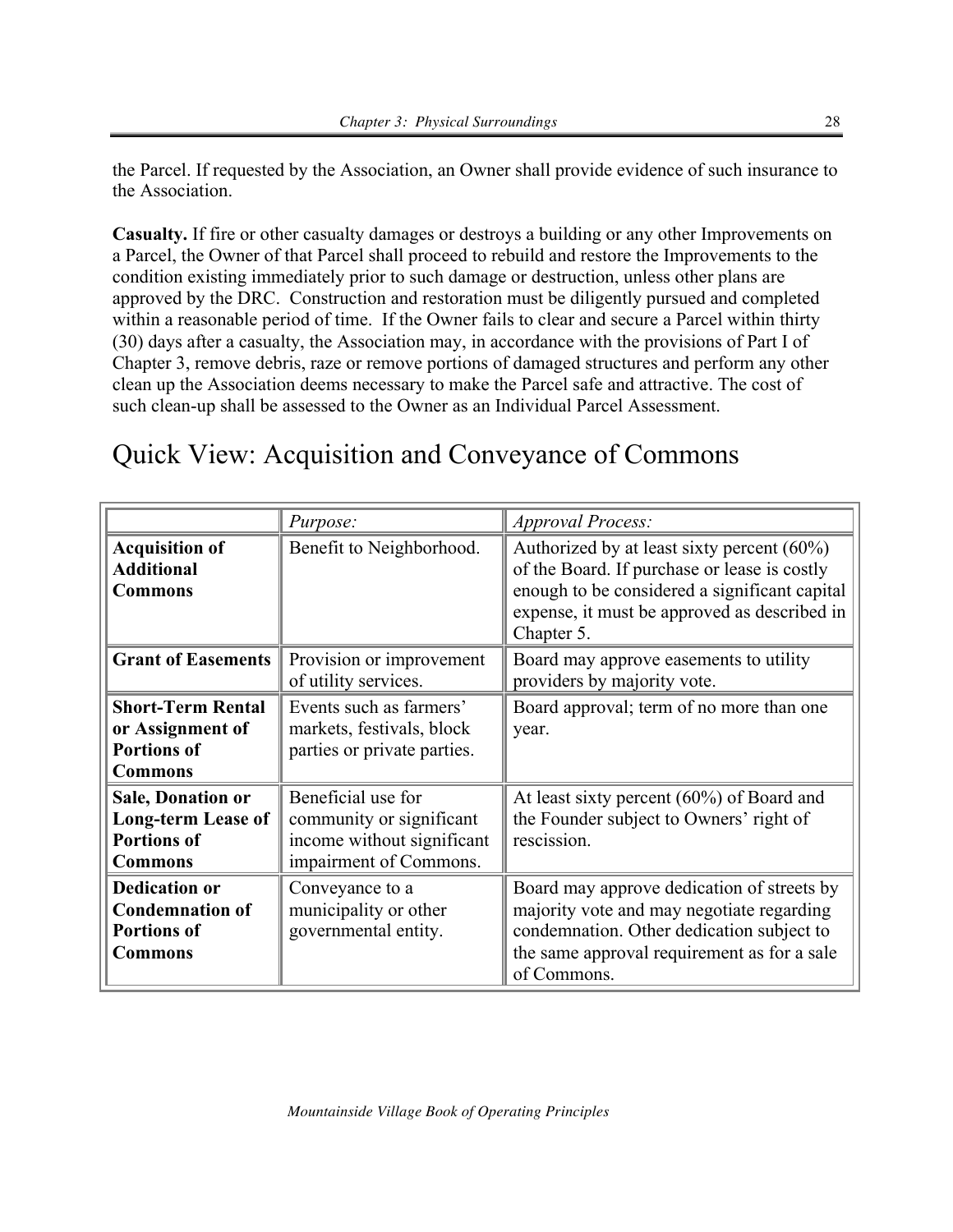## Dialogue

#### **Q. Can an Owner get permission to have a private party on Commons?**

The Board will set policy from time to time concerning use of Commons for private parties. If such use is permitted, the Board may limit the number of times an Owner may have a party on Commons and may establish fees and other requirements for use.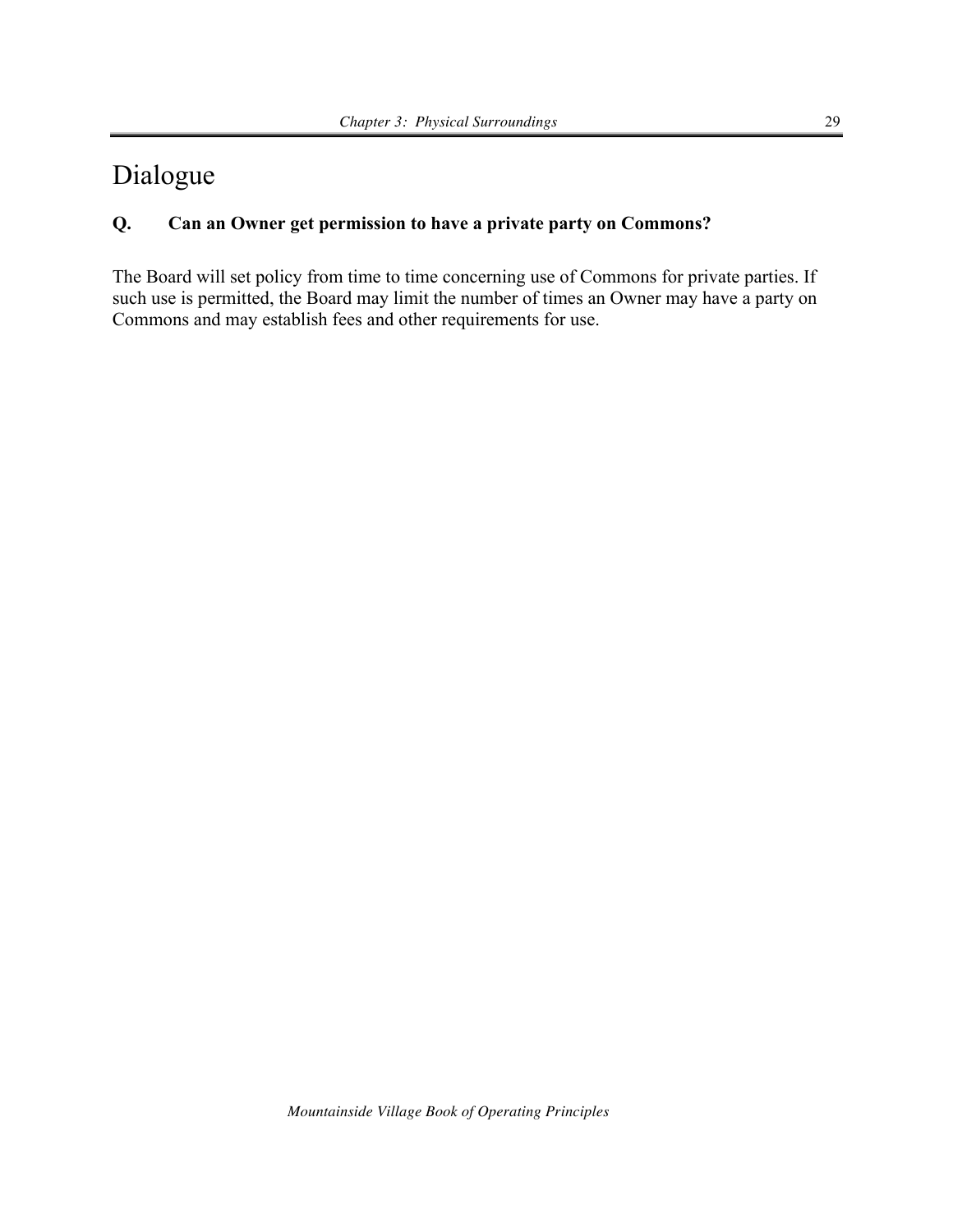## Architectural Standards, Part I: Mountainside Village Design Code; Town Architect; DRC 4.1

Improvements within Mountainside Village will be designed and built by different homeowners, architects and builders. Each of these individuals will contribute to the shaping of the community.

The Mountainside Village Design Code communicates the basic elements that are essential for creation of this residential community. It is intended to conform to "traditional neighborhood" or urban design principles and contains features of both a conventional architectural code and a zoning code.

The architectural review process, set out in Part III of the Community Operating Agreement, concerns all portions of the Design Code.

Copies of the Design Code are available from the Association, the DRC or the Founder. Because the Design Code may change from time to time, it is important that an Owner obtain approval based on the current version of the Design Code before undertaking any change or improvement of his or her property.

## Town Architect

The Founder may appoint a Town Architect, whose job it is to understand, interpret and, when necessary, modify the Design Code. The Town Architect must have a professional degree in architecture or urban design from an accredited university or comparable qualifications and must have experience or training in traditional neighborhood or urban design, or other qualifications deemed appropriate by the Founder. The Town Architect does not, however, need to be licensed to practice in Idaho.

Founder and Mountainside Village Design Review Committee Roles

The community attracts its residents based on the anticipation that it will, in general, be constructed in accordance with the Founder's vision. The Design Code represents a component of that vision. No Improvement will be made nor building permit for an Improvement sought without written approval of the Improvement by the DRC. The DRC will review Improvements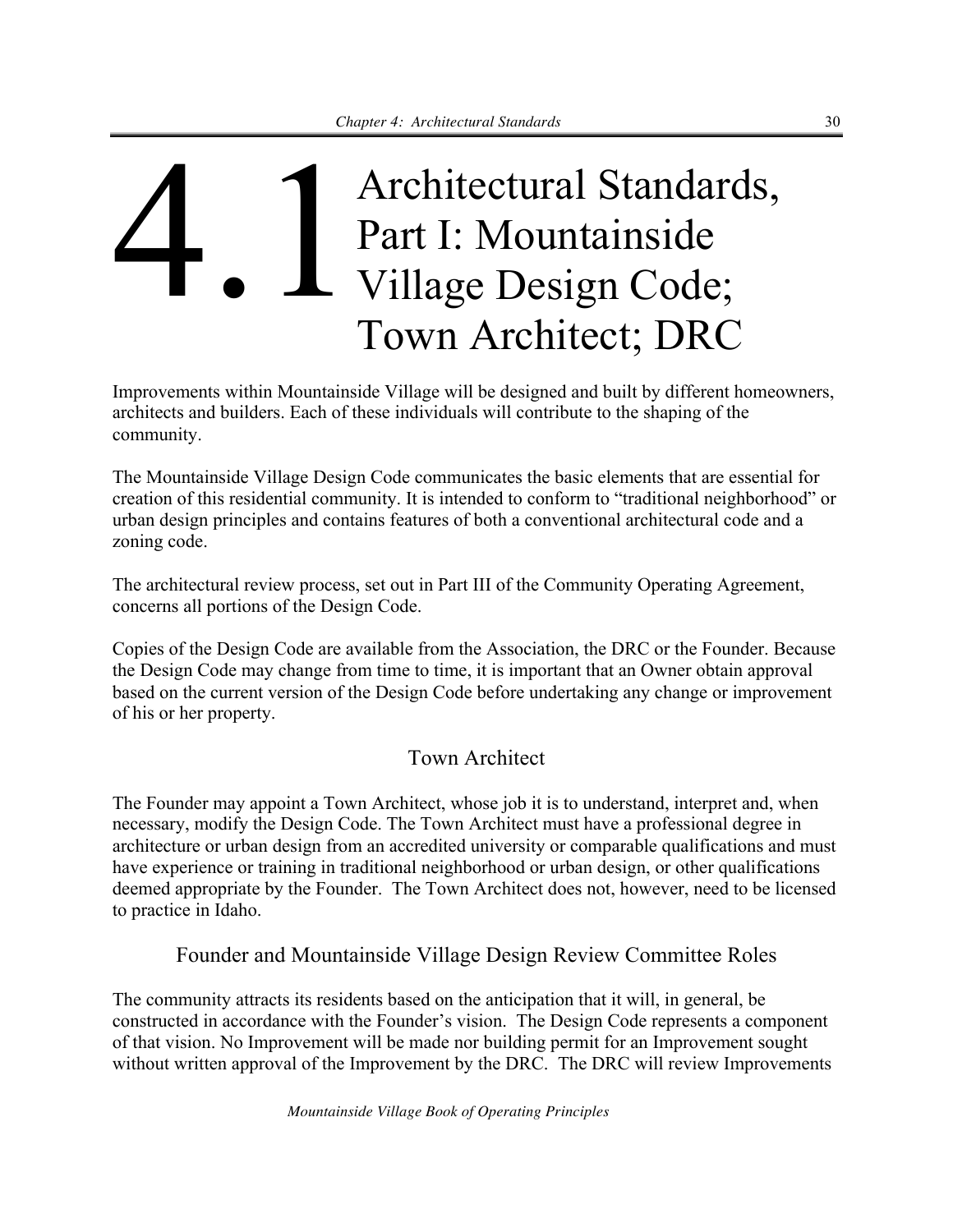using the procedures set forth in the Community Operating Agreement, as it is amended from time to time. The DRC has the sole and absolute ability to review and approve applications.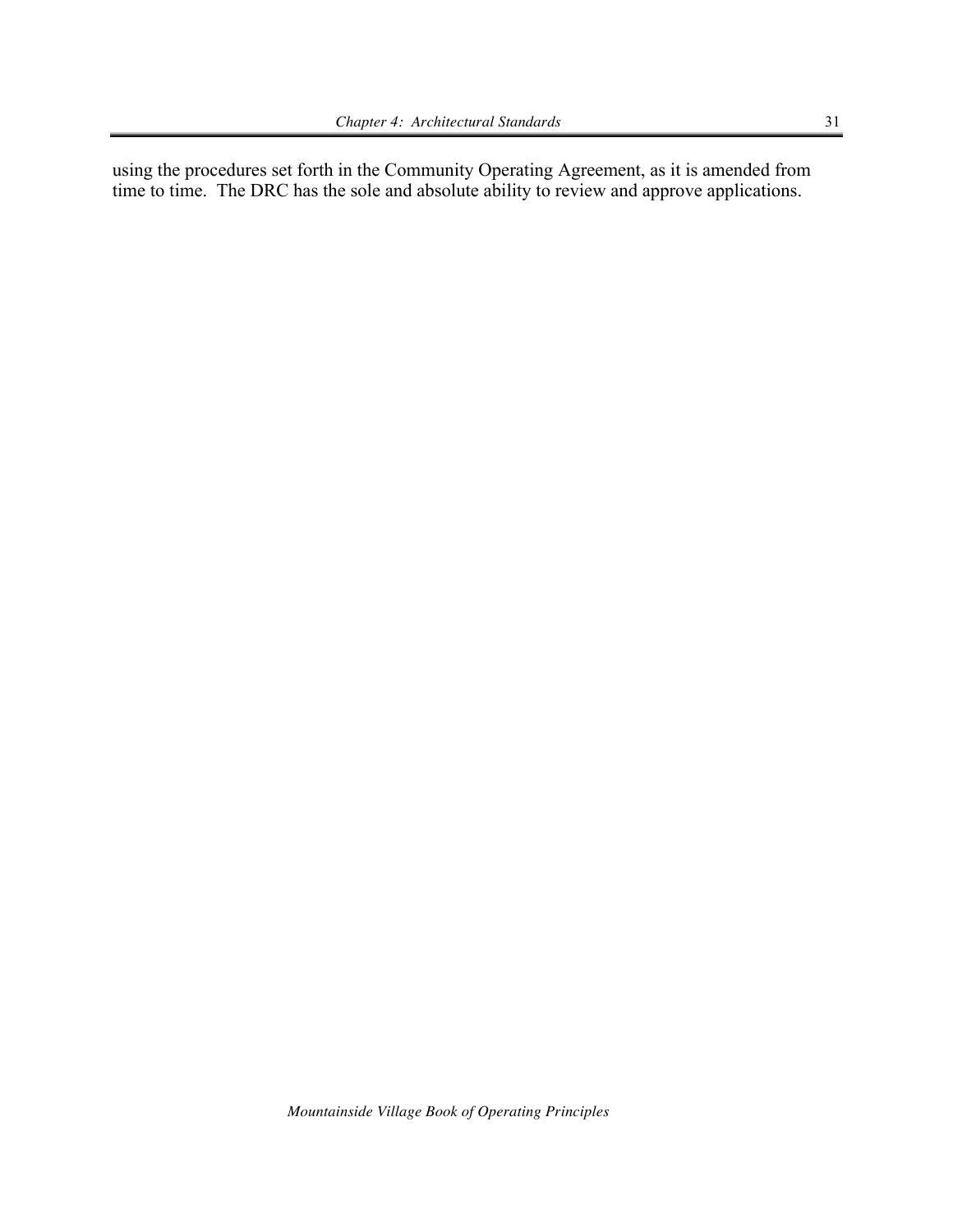## Architectural Standards, Part II: Review Process 1.2

Initial construction is dramatic, as each street takes shape. The facades of the buildings and the streetscape landscaping form

the community's outdoor rooms, and the community described by the Design Code springs to life.

However, Mountainside Village will not be frozen in time. Communities, their needs and their built environments, continue to evolve after initial construction is complete. Homes are enlarged to suit a growing family. A tree falls and must be replaced. Children clamor for swimming pools, basketball hoops and swing sets. A puppy requires a fenced yard. The questions surrounding review of proposed modifications or alterations concern not just design but compatibility with the adjacent properties.

The Community Operating Agreement outlines the method for review of both initial construction and modifications to ensure that as Mountainside Village matures it continues to follow the vision set out in the Design Code.

## *Notice to Owners*

The contract for the construction or modification of a home is negotiated between the Parcel Owner and the contractor. Neither the Founder nor the DRC are a party to that contract. Owners are ultimately responsible for assuring that the improvements constructed on the Parcel are in accordance with the approved plans and specifications. Because the Design Code and the applicable provisions of the Community Operating Agreement may change from time to time, it is important that an Owner obtain or confirm that he or she has the current version of the Design Code and the applicable provisions of the Community Operating Agreement before undertaking any change or improvements of his or her property. For the Owner's benefit, **contracts should require the contractor to build or modify the improvements in accordance with plans and specifications approved by the DRC.** Receipt of the DRC's Certificate of Completion indicating compliance with the approved plans and specifications should be a condition of final payment on the contract.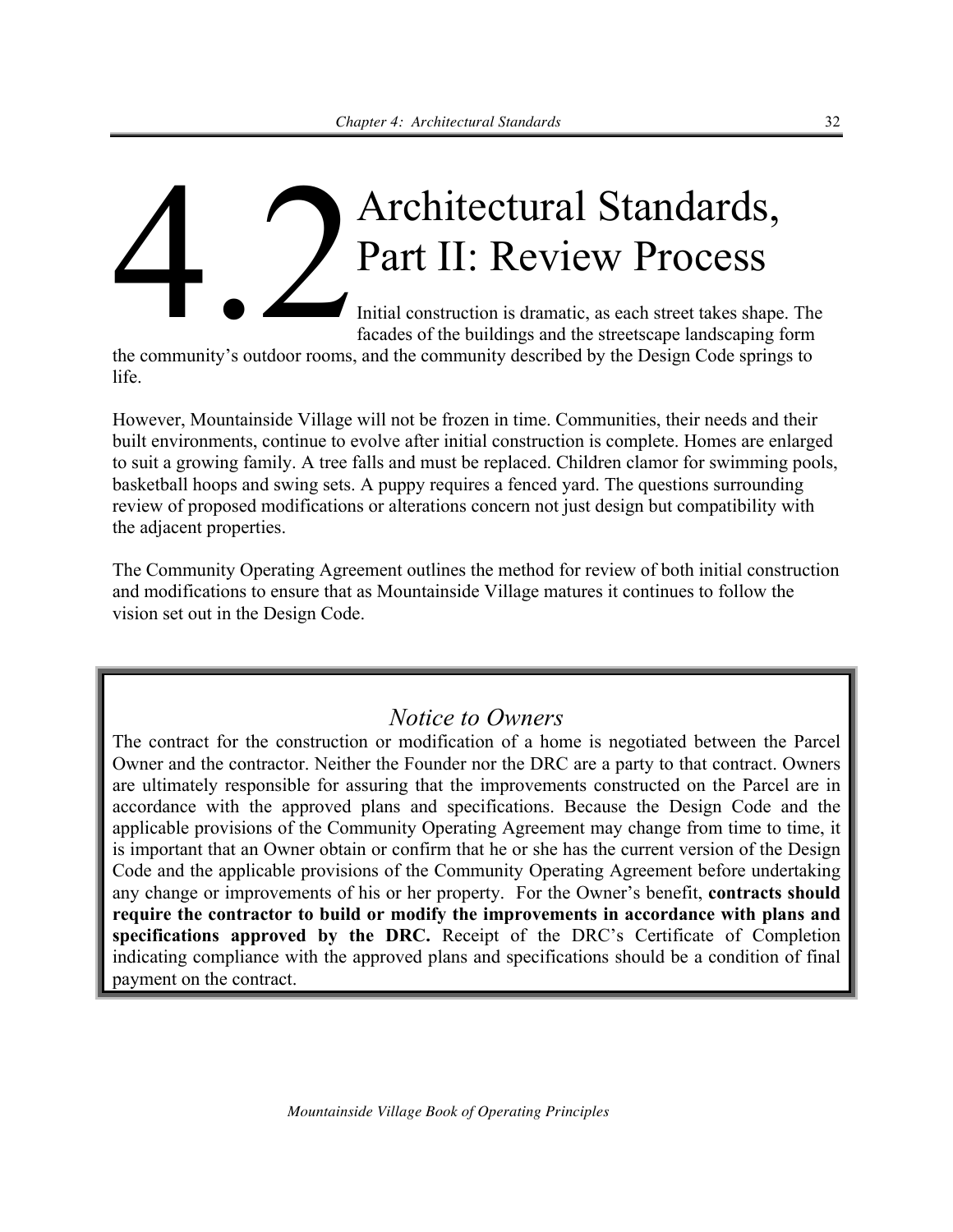## Enforcement

In addition to the enforcement provisions in the Community Operating Agreement, if any construction or installation is begun which has not been approved or which deviates from approved plans and specifications, the Board may by majority vote approve any of the following actions on behalf of the Association:

- Require the Owner to resolve the dispute through binding arbitration.
- Seek an injunction requiring the Owner to immediately stop construction and remove or correct any improvements that are not in compliance with approved plans.
- Bring suit seeking other remedies, including any combination of damages, specific performance, declaratory decree and/or permanent injunction or other remedy at law or in equity.

If the Association brings suit and the court finds that the construction was not approved or that the construction deviated from the approved plans or specifications, then the Association shall also be awarded reasonable attorney's fees and costs, even if the relief requested is not granted.

The DRC may require the builder or Owner to post a deposit from which the DRC may deduct published fines and costs of rectifying the deviation for failure to comply with the approved plans and specifications and rules for builder conduct. The collection of a fine shall not in any way diminish the available remedies at law or equity.

Failure to enforce any provision of this Chapter shall not be deemed a waiver of the right to do so at any time thereafter.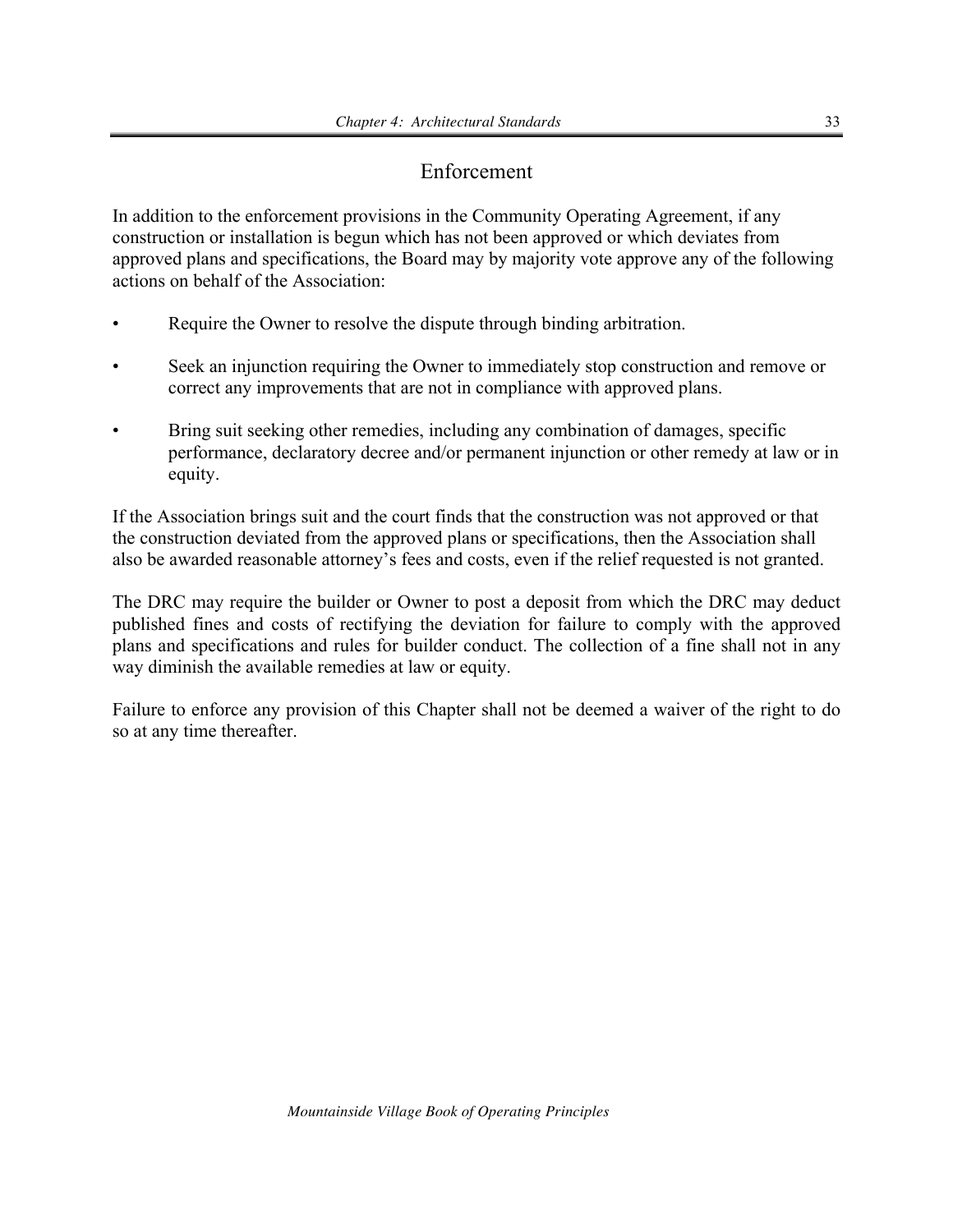## Quick View: The Town Architect and the DRC

|                                             | <b>Town Architect</b>                                                                                                                                                                                 | <b>DRC</b>                                                                                                                                                                                                                                                                                                                                                                                                                                                                                                                                                                                                                                                             |
|---------------------------------------------|-------------------------------------------------------------------------------------------------------------------------------------------------------------------------------------------------------|------------------------------------------------------------------------------------------------------------------------------------------------------------------------------------------------------------------------------------------------------------------------------------------------------------------------------------------------------------------------------------------------------------------------------------------------------------------------------------------------------------------------------------------------------------------------------------------------------------------------------------------------------------------------|
| Role                                        | Helps to interpret the<br>Design Code. Suggests<br>modifications when<br>appropriate. Sits on the<br>DRC.                                                                                             | Reviews applications for new construction and<br>modifications to existing improvements.                                                                                                                                                                                                                                                                                                                                                                                                                                                                                                                                                                               |
| <b>How Selected</b>                         | Selected by the Founder.                                                                                                                                                                              | The Town Architect is a member and the Founder<br>may select a representative. Once the Founder can<br>no longer appoint members of the DRC, or chooses<br>not to appoint the members of the DRC, the<br>members shall be selected as follows: The new<br>DRC shall consist of either three $(3)$ or five $(5)$<br>members. For a three (3) member DRC, the<br>Association shall appoint two (2) members to the<br>DRC. For a five (5) member DRC, the<br>Association shall appoint four (4) members. The<br>Founder may appoint the final members of the<br>DRC, but if it chooses not to do so, the remaining<br>DRC members shall choose the additional<br>members. |
| <b>Qualifications</b>                       | Must have a professional<br>degree in architecture or<br>urban design from an<br>accredited university or<br>comparable qualifications,<br>or qualifications deemed<br>appropriate by the<br>Founder. | No requirements.                                                                                                                                                                                                                                                                                                                                                                                                                                                                                                                                                                                                                                                       |
| Primary<br><b>Source of</b><br><b>Funds</b> | Salary as determined by<br>Board.                                                                                                                                                                     | Application fees are to cover cost of operation.<br>After the period of Founder control, the<br>Association funds any deficit.                                                                                                                                                                                                                                                                                                                                                                                                                                                                                                                                         |

## Dialogue

## **Q. Is the Town Architect the architect who designed the community?**

The architect who designs the Master Plan for the community will not necessarily be named the Town Architect. The Town Architect is not responsible for designing individual houses but can facilitate the design of houses consistent with the overall design vision for the neighborhood.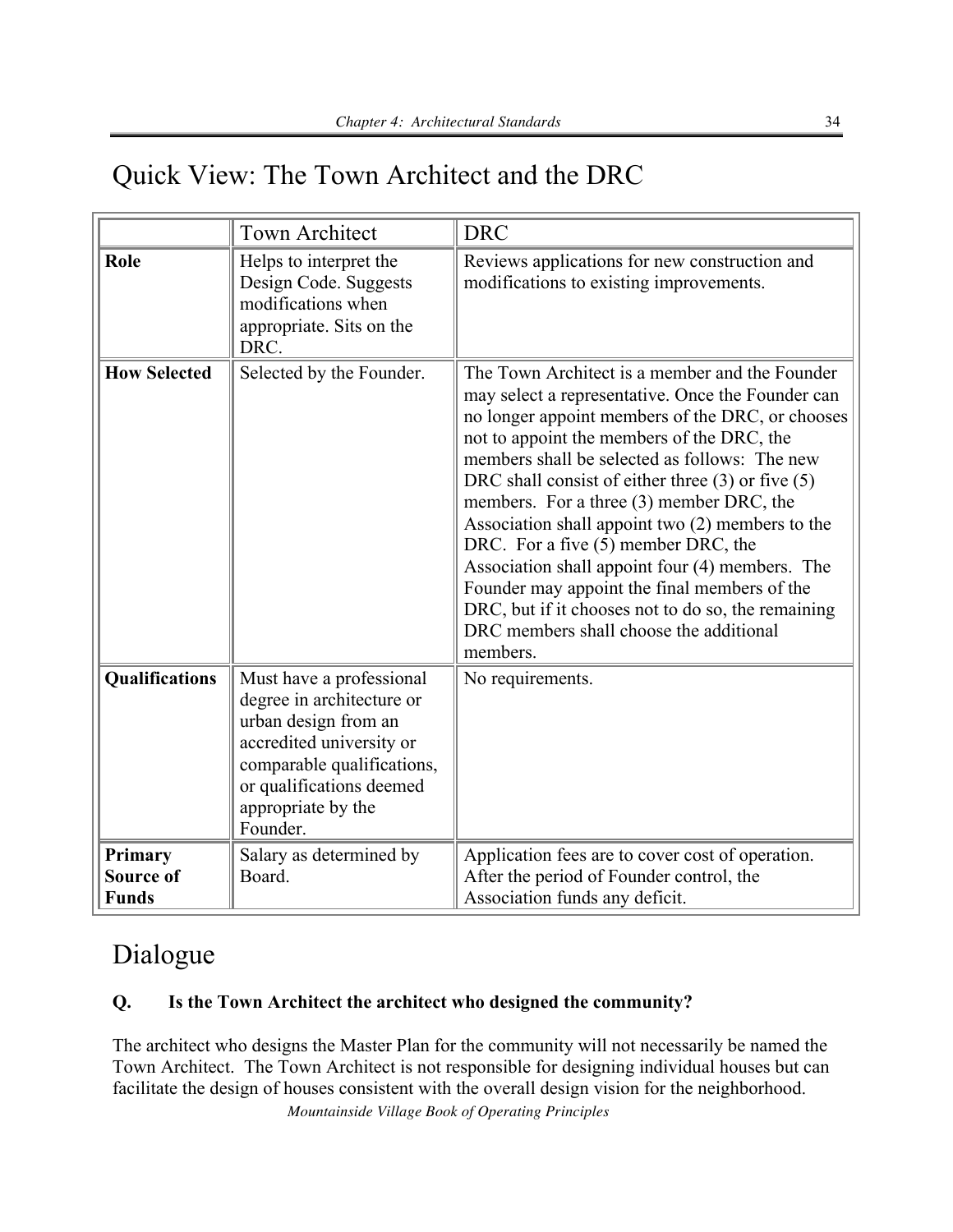#### **Q. If it's my house, why can't I do what I want with it?**

By taking title to property in Mountainside Village, Owners have agreed to the provisions of this Book and other recorded instruments placing certain restrictions on the use of the property. Idaho courts have consistently enforced architectural review requirements contained in recorded instruments.

#### **Q. Isn't injunction a harsh remedy?**

The right to seek an injunction is the most powerful tool available to the Association. Money damages are usually an inadequate remedy for failure to comply with architectural review provisions as it is difficult for the Association to prove the financial damage caused by an Owner's failure to comply with architectural review provisions. However, an injunction gives the Association the ability to require an Owner to comply with the approved plans and specifications, regardless of a lack of financial damage and regardless of the cost to the Owner of making such a change.

For instance, if an Owner specifies one type of window in the approved plans and specifications, but then substitutes another during the course of construction, it can be quite expensive for the Owner to remove the incorrect windows and replace them with the correct windows. The power to require that change is the greatest tool the Association has to keep the Owner from succumbing to the temptation to substitute unapproved windows. Unless the recorded documents allow this powerful tool, a court might hesitate to grant such a remedy.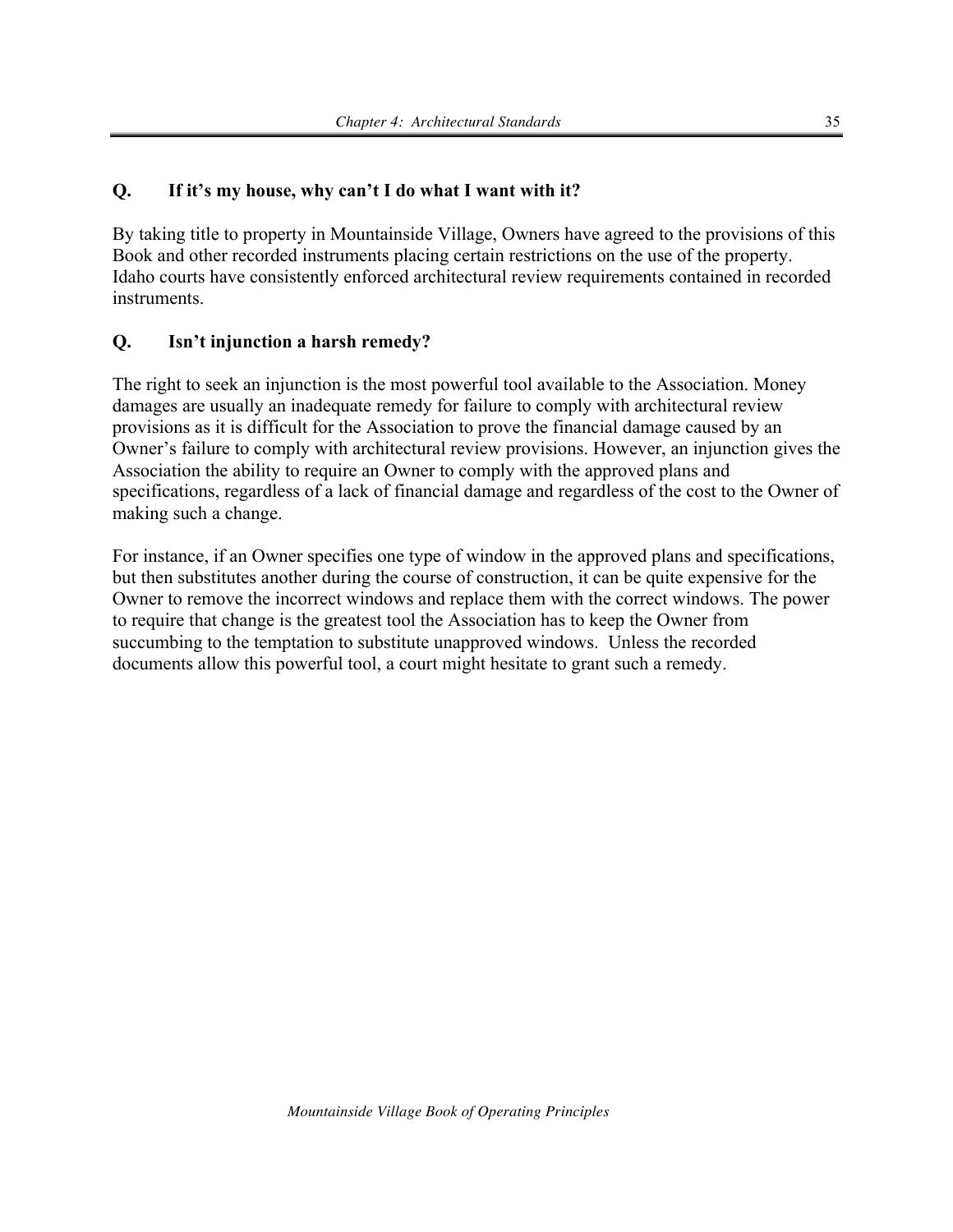## Finance, Part I: Association Budget **5.1**

The Board is responsible for managing the Association's financial affairs. Although the Directors cannot be expected to

make perfect decisions, the Directors are required to act in accordance with good faith judgment concerning the best interests of the Association.

#### Accounting

The Association has two (2) kinds of accounts: operating funds and reserve funds. Operating funds must be easily accessible and are used for day-to-day expenses. Reserve funds are the Association's savings and are to be invested to pay for major repair and replacement of Commons.

The Association must prepare annual statements of its income and expenses, which are to be made available to each Owner. Unless required by law or the Board, annual statements do not need to be audited.

## Budget

Financial planning begins with the annual budgeting process. The fiscal year of the Association begins January 1 of each year and ends on December 31 of that year, unless the Board selects a different fiscal year. The Board may appoint a committee to undertake the preparation of the budget, including holding hearings for Owners. At least two (2) months before the end of the fiscal year, the Board or its budget committee shall hold a budget meeting to consider the proposed budget for the coming year. Notices of budget meetings are to be posted so that Owners can attend. The budget is adopted by majority vote of the Board. At least two (2) weeks before the fiscal year to which the budget applies, the Board shall send to each Owner a copy of the budget and notice of the amount of the General Assessment the Owner will owe.

**Balancing a Budget.** Like any budget, the Association's budget has two (2) main categories: expenses and income. The Board is responsible for estimating the expenses of the Association for the upcoming year and then setting General Assessments—the Association's main source of income—at a level high enough to pay for the anticipated expenses. (The Association may have other minor income sources, such as interest on its accounts.)

**Expenses.** Some of the expenses to be included in the budget are mandatory, such as taxes, insurance and required maintenance of Commons. Anticipated fees for professional management of the Association, accounting services, legal counsel and other professional services should also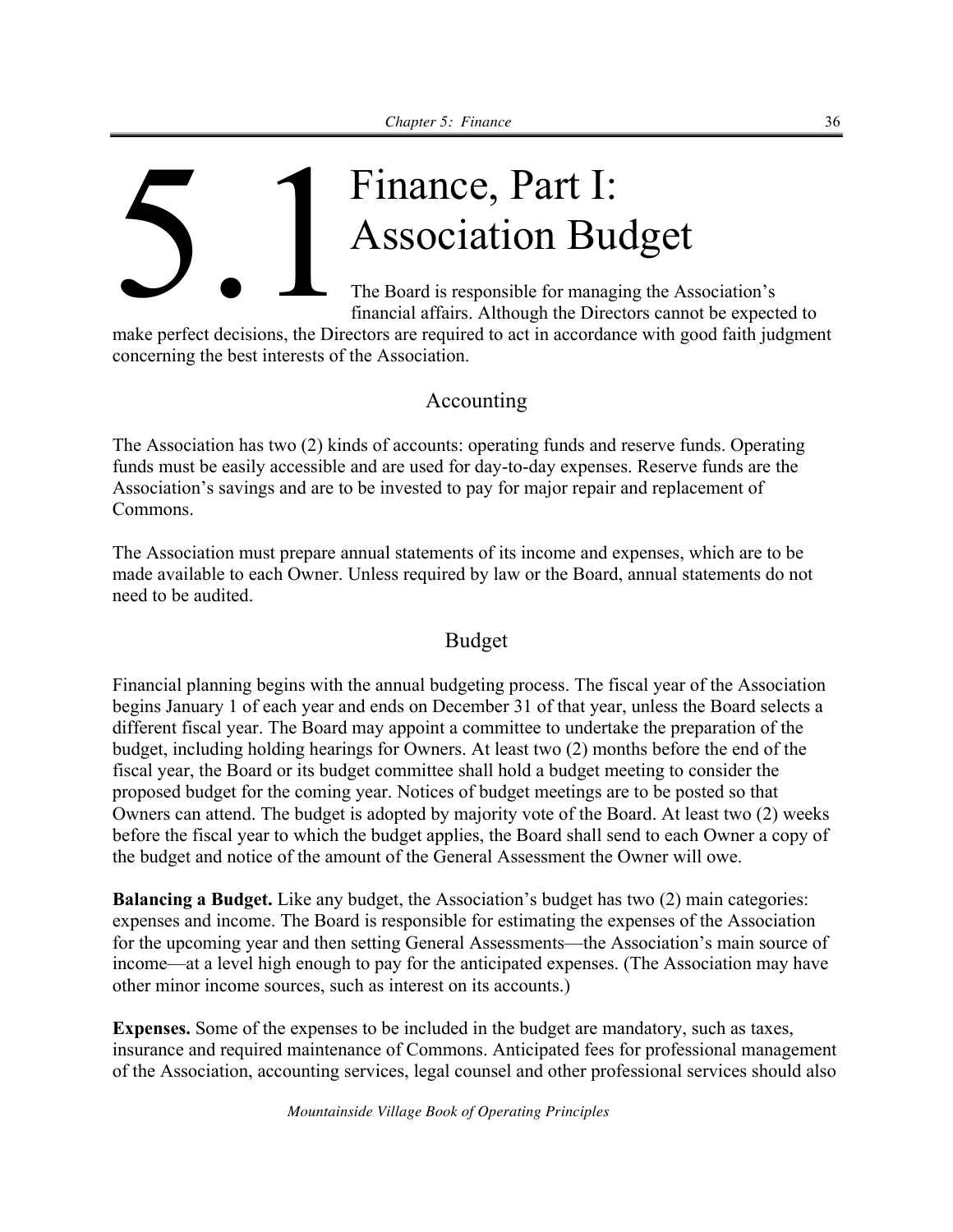be included in the budget. The Association also needs a certain amount of working capital—the cash flow necessary to make sure bills can be paid on time. Reserves, as discussed further below, should be considered. The Board may add to the budget the cost of improvements it would like to make to the community.

**Budget Review.** If General Assessments on Parcels are to be increased by more than fifteen percent (15%) per parcel when compared to the previous year's General Assessment, and review is requested by petitions signed by at least ten percent (10%)of all Owners requesting review within thirty (30) days after the budget is delivered to Owners, the Board is to call a special meeting to present the budget and to answer any questions. After presentation, the budget is deemed approved unless a quorum of the Owners is present and a majority of the voting interests reject the budget. If the budget is rejected, the Board must approve a new budget within ten (10) days and send a copy to each Owner. If, under the new budget, the General Assessments are to be increased by more than fifteen percent (15%) per parcel, then the budget must be reviewed again according to the provisions of this paragraph.

**Interim Rules.** If the budget is challenged or if for any other reason the Board is late in approving the budget, Owners are not released from their obligation to pay General Assessments whenever the amount of such assessments is finally determined. Until a new budget is approved, each Owner must continue to pay the assessment at the rate established for the previous fiscal year.

## Reserves and Deferred Maintenance

Although not required, it is recommended that the Association establish reserves for deferred maintenance, which are significant expenses that occur infrequently (in most cases, no more frequently than every five (5) years). Without sufficient reserves, the Association will be required to levy a Special Assessment when these major expenses arise. Costs that occur more frequently or that are less expensive can probably be handled as an ordinary expense, although reserves may be established for these costs as well.

**Using Reserves.** When it is time to perform deferred maintenance, the Board can authorize use of the appropriate reserve fund. Reserve funds are an estimate; sometimes one reserve fund will have excess funds while another will not have enough. If specifically authorized by the Board, reserves set aside for one purpose may be used for another purpose. (For instance, money set aside for resurfacing streets may be used for re-roofing a building.)

**Calculating Reserves.** The amount of reserve required is based on the life expectancy of the item, its replacement cost and the amount of money already in the fund. Different items will require different calculations and different reserve funds. Once the amount of the reserve is determined, the reserve funds may be included in the budget and funded each year from General **Assessments**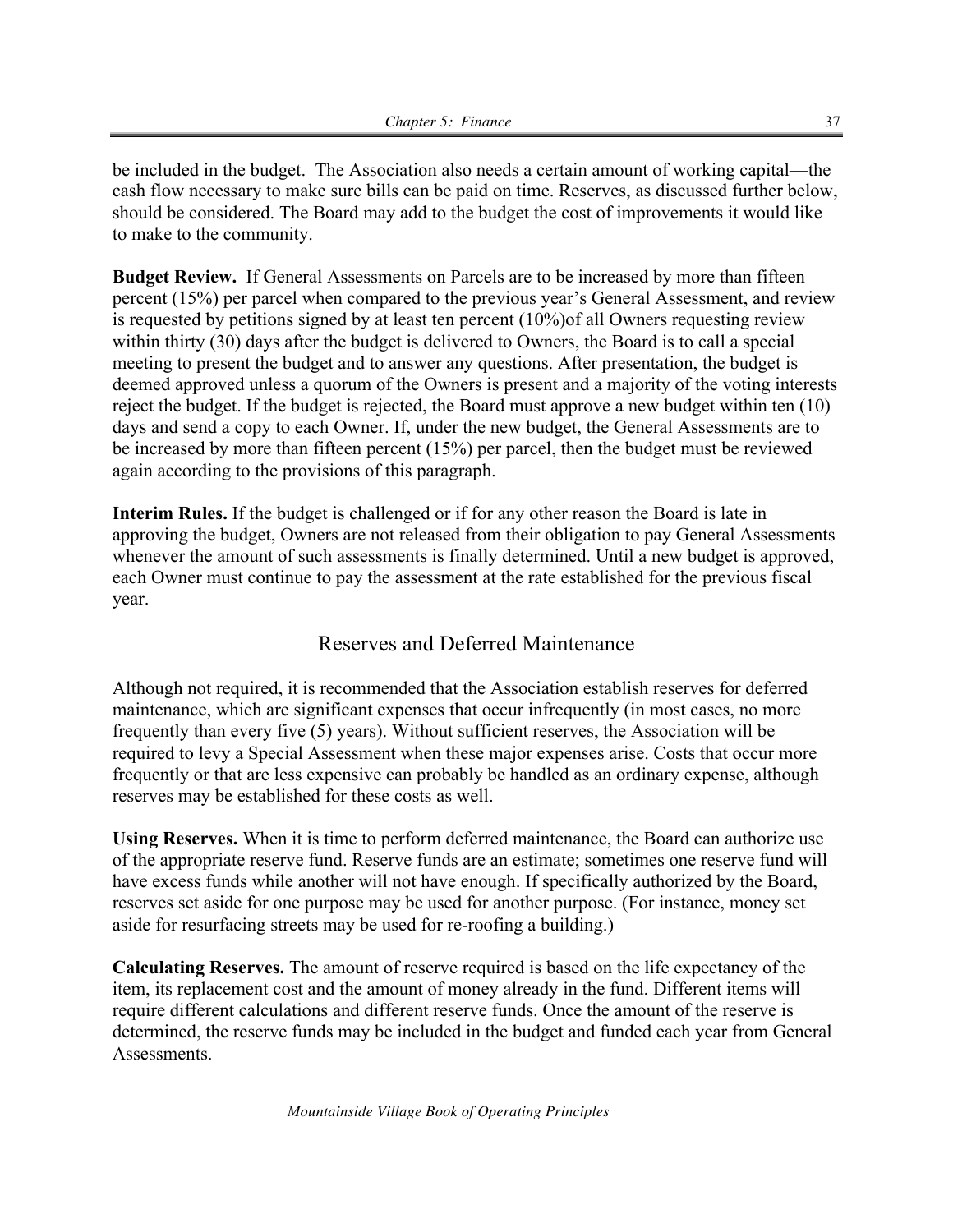**Investing Reserves.** Although separated for the Association's internal bookkeeping purposes, the various reserve funds can be deposited in a single bank or investment account, to be invested in a prudent way. Because the reserves are the Association's savings, reserves must be kept in an account separate from the Association's operating account and must require more than one signature to be accessed.

**Excess Reserves.** If there is an excess of reserves at the end of the fiscal year, the Board may decide to reduce the following year's assessments for reserves. If sixty percent (60%) of the Board determines (by vote) that a reserve is no longer necessary for its original purpose, the Board may assign all or part of the funds to a reserve for another purpose, or allocate the funds to the Association's operating account.

## Unanticipated or Extraordinary Expenses

Sometimes extraordinary expenses will arise during the year that the Association has no choice but to pay. This may include any unexpected expenditures not provided by the budget or unanticipated increases over the budgeted amounts. If insurance rates rise dramatically, an insurance bill may be much higher than budgeted. A casualty may cause extensive landscape damage that is not covered by insurance. When the Association is faced with an expense that cannot be paid from operating funds, it has two choices:

**Special Assessment.** The Board may impose a Special Assessment for any unusual or emergency maintenance or repair or other expense that this Book or the applicable law requires the Association to pay, or for deferred maintenance or replacement for which reserves are insufficient. Special Assessments require approval by sixty percent (60%) of the members of the Board. The Board may choose to spread the Special Assessment over a period of up to five (5) years.

**Using Reserves.** If specifically authorized by the Board, reserves may be used for extraordinary expenses that are not included in the annual budget. However, rebuilding that reserve should be a priority in the next budget. A Special Assessment may be used to pay back the reserve fund.

## Capital Improvements

Most of the Association's expenses for Commons are considered maintenance – repairing and replacing original improvements. However, the Association may wish to change or add to Commons' facilities. Not all capital improvements are expensive. These changes can be as small as a new park bench or as large as a new building. (Conversely, not all major expenses are capital improvements: resurfacing a sidewalk is deferred maintenance, not a capital improvement.) Alterations and new improvements, except those proposed by the Founder, must go through the architectural review process.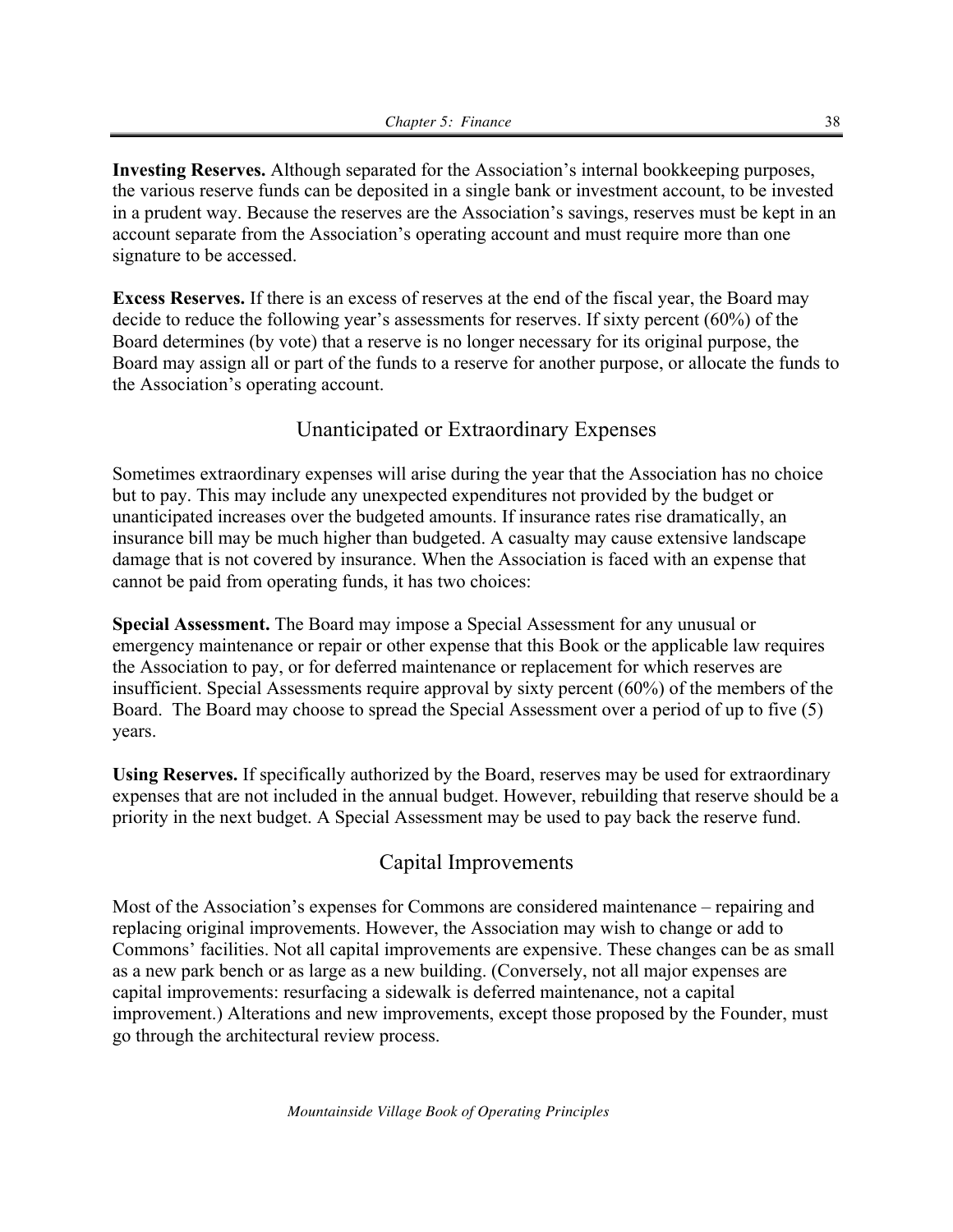The Association expenditures for most capital improvements may be approved by the Board without membership approval. However, any Substantial Capital Improvement to Commons approved by the Board must be ratified by a majority of the Owners. A capital improvement will be considered substantial if the cost to the Association of the improvement is more than ten percent (10%) of the Association's annual budget or if, when added to other capital improvements for the fiscal year, the sum is more than fifteen percent (15%) of the Association's annual budget. If the Substantial Capital Improvement is approved by the Owners, the Board shall determine whether it is to be paid from General Assessments or by Special Assessments, which the Board may spread over a period of time up to five (5) years.

## Zone Expenses

Zones are intended to provide a flexible means for providing additional maintenance, services, or capital improvements to a portion of Mountainside Village that has special needs. The Village Center shall be a Zone within Mountainside Village. Zone boundaries may be designated at the time of the addition of the property by Supplemental Declaration or at any later time by the Board. Some expenses apply only to a certain Zone within Mountainside Village:

- Capital Improvements. Any Zone may, by at least two-thirds  $(2/3)$  vote of the Owners within that Zone and approval of the Board; vote to assess all Owners within the Zone for capital improvements to Commons that will primarily benefit that Zone.
- Additional Services. Any Zone may, by majority vote of the Owners within that Zone and approval of the Board, vote to assess all Owners within the Zone for maintenance or services in addition to those normally provided by the Association. Examples of such maintenance include, without limitation, increased levels of road maintenance, increased security, more intensive snow plowing and snow removal, etc. For front-yard landscape maintenance, the Board may define a Zone by Parcel type and may approve landscape service for that Zone, which shall be effective unless a majority of the Owners within that Zone object in writing to the landscape service.

If the assessment is approved, it will be assessed to and allocated among all Owners within that Zone or designated group as Individual Parcel Assessments.

Zones may be combined for assessment purposes. If more than one Zone is to vote, the Board shall determine whether approval and assessment is to be by Zone or by the combined group of Zones. If a group smaller than a Zone wishes to be assessed for capital improvements or services, all of those being assessed must agree to the Assessment.

## Contract for Maintenance

The Association may, but is not obligated to, act as agent for an Owner, if so requested by that Owner, to contract for routine maintenance and other services not required to be provided by the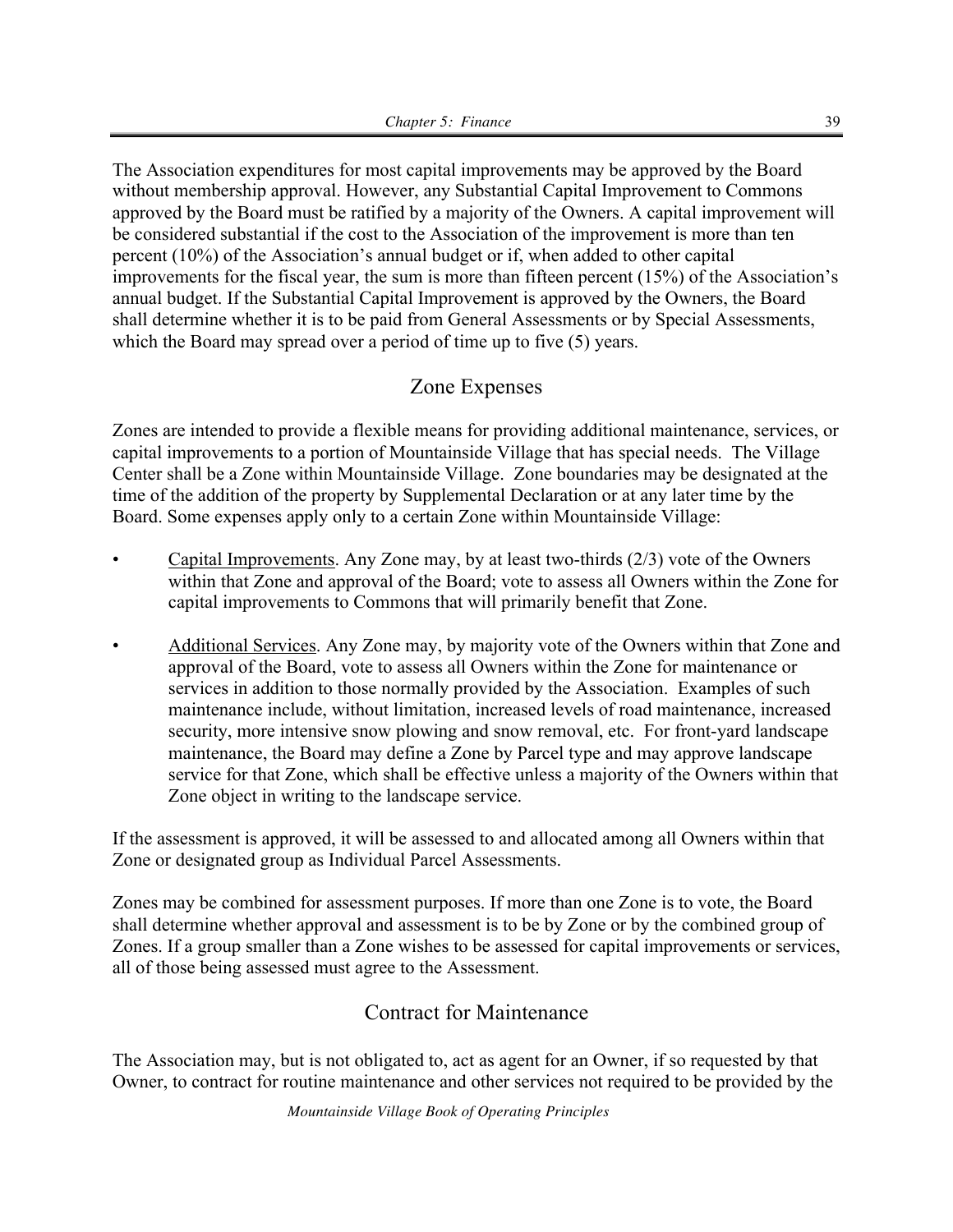Association, the cost of which will be assessed to that Owner as an Individual Parcel Assessment. The terms and conditions of all such contracts are at the discretion of the Board.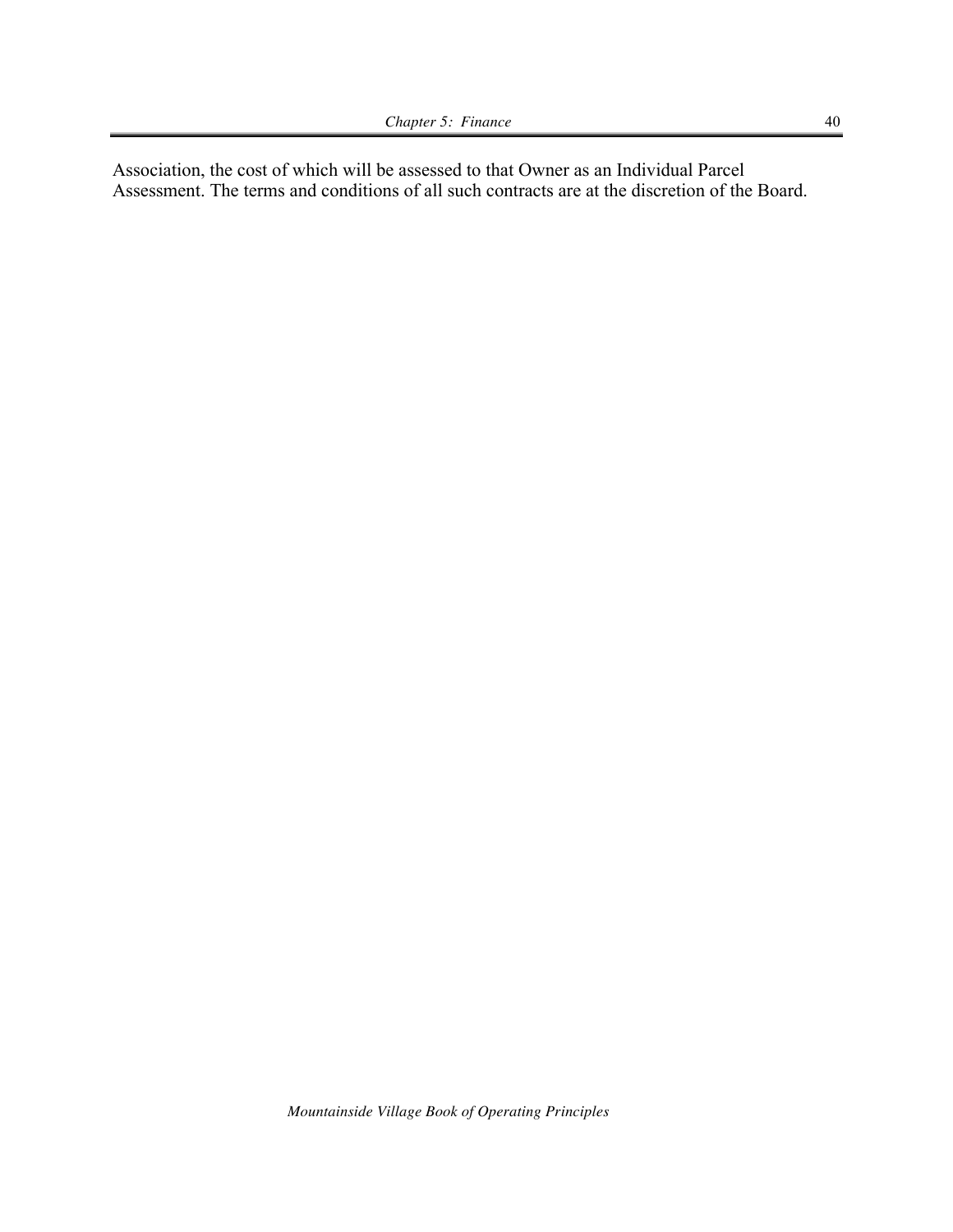## Finance, Part II: Assessments 5.2

The cost of meeting the Association's expenses is divided among all the Owners by the assessments levied on Parcels.

#### Allocation of Assessments

The common expenses of the Association are to be allocated among the Parcels in accordance with the relative values described in the adjacent table. The annual allocation of the common expenses of the Association may be calculated for each Parcel by dividing the relative value assigned that Parcel, as shown in the adjacent table, by the sum of the values of all Parcels within Mountainside Village. These are the Assessment Interests.

A single outbuilding with a studio or onebedroom apartment is not subject to assessment if the primary residence on the Parcel is assessed at one (1.0) or greater.

If an Owner combines two (2) Parcels or

| Parcel Type               | Relative Value                                                         |  |
|---------------------------|------------------------------------------------------------------------|--|
| <b>Mansion Building</b>   |                                                                        |  |
| Row House                 |                                                                        |  |
| Cottage                   | 1.5                                                                    |  |
| Village House             | 1.5                                                                    |  |
| Residential 65'           | 1.7                                                                    |  |
| <b>Boulevard Home</b>     | $\mathfrak{D}$                                                         |  |
| Edge Lot                  | 2.6                                                                    |  |
| Hillside Lot              | 3                                                                      |  |
| Commercial                | 1.5 for each one<br>thousand $(1000)$ sq. ft of<br>building footprint. |  |
| <b>Special Use Parcel</b> | Determined by the<br>Founder based on<br>anticipated use               |  |

parts of Parcels and uses them as a single Parcel, the Association may assess them as a single Parcel or by such other formula as is adopted by the Board and consistently applied.

An Owner, other than an Owner of Exempt Community (described below) property, begins paying annual Assessments from the time the Parcel is conveyed, prorated to the month of closing. The Owner may be required to pay the remainder of the current year's Assessments in advance. If there is a Special Assessment in effect for the Parcel, that Special Assessment will also be prorated to the month of closing.

**Exempt Community.** The following portions of Mountainside Village shall be exempt from the Assessments and liens created herein: (i) all property owned by the Founder except for any Parcel owned by the Founder on which a Building has been constructed, in which case the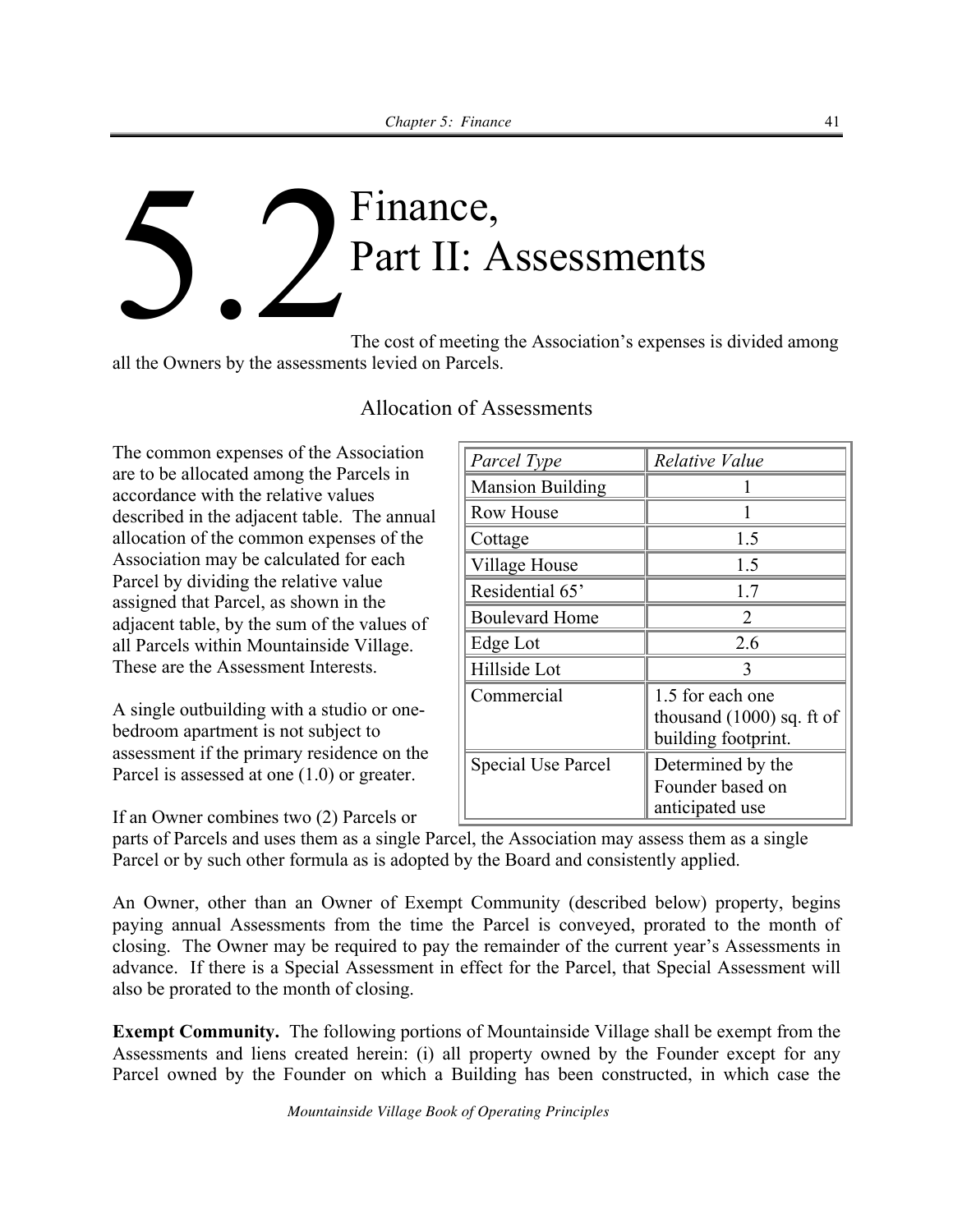Assessments shall commence on the first day of the month following the date on which the applicable Governmental Entity issues a certificate of occupancy (temporary or permanent) for the Building, (ii) all properties dedicated to and accepted by a public authority, (iii) all Commons, and (iv) any Parcel deemed exempt pursuant to the Paragraph below regarding Non-Profit Entities. Collectively, the property referred to in items (i) through (iv) of the preceding sentence shall constitute the "Exempt Community".

**Non-Profit Entities.** Parcels that are used by non-profit entities primarily for the benefit of residents of Mountainside Village may have a zero (0) allocation. The Founder may grant such exempt status of record at any time up to and including the time of conveyance of the Parcel to someone other than the Founder. Once granted, such exempt status continues so long as the use of the Parcel remains substantially the same. The Board also has the authority to grant exempt status for qualified entities upon terms and conditions established by the Board.

**Determination by the Association.** The Board, using reasonable discretion, has the authority to determine the type of Parcel and may establish rules for the assessment of unimproved lots, determination of residential and commercial use and other matters relating to Assessments. The Association's agent may enter and examine buildings at reasonable times for assessment purposes. An Owner shall have the right to a hearing before the Board to appeal an Assessment evaluation; however, the decision of the Board after the hearing is final.

## Transfer Fees

Certain assessments are paid upon the conveyance of property:

- **• Capital Contribution.** At the closing and transfer of title of each Parcel to the first Owner other than the Founder or a builder, for resale, the purchasing Owner shall contribute an amount equal to three (3) months installments of the General Assessment. This contribution is to be deposited in the general funds of the Association for start-up expenses of the Association and for working capital for the Association and shall not be considered as a pre-payment of General Assessments.
- **• Institute Contribution.** To fund the Institute's arts, cultural and community projects, the seller of a Parcel shall pay an Institute Contribution to the Institute whenever a Parcel is conveyed to a new Owner other than the Founder or its designated entities or a builder for resale, in the amount of one percent (1%) of the purchase price. When a parcel upon which a residence has been constructed is conveyed to a new owner other than the founder or its designated entities, the seller shall pay an Institute Contribution to the Institute in the amount of 0.3% of the purchase price. If the seller fails to pay the Institute Contribution, the buyer shall be responsible for this contribution. A conveyance from the Founder or its designated entities to a new Owner shall not subject the seller or the buyer to the requirement to pay the Institute Contribution. A conveyance from a builder who purchased a Parcel for resale shall not be subject to the requirement to pay an Institute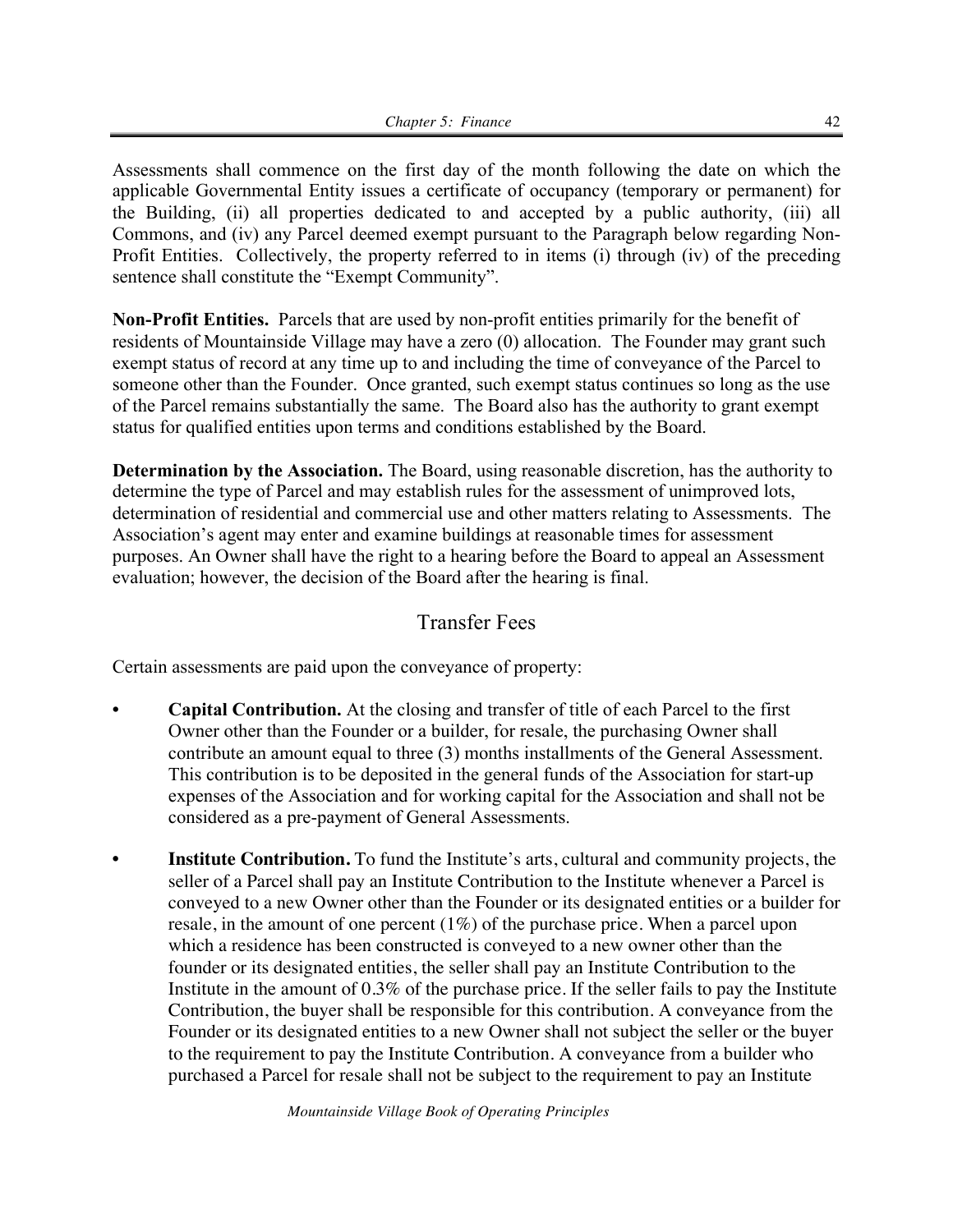Contribution upon resale of the Parcel to a new Owner, provided the builder has constructed the primary building type for which the lot type is intended. After establishment of the Institute, the Association shall, if requested by the Institute, collect the Institute Contribution as agent for the Institute. The Institute shall have authority to enforce collection of Institute Assessments in the same manner as the Association may enforce collection of General and Special Assessments.

The Capital Contribution (if then applicable) and Institute Contribution are not required to be paid by an institutional first mortgagee who acquires title as the result of a foreclosure or deed in lieu, but shall be paid by a third-party purchaser at foreclosure or upon the conveyance by the mortgagee to a subsequent Owner.

**The Institute.** Neither the Founder nor the Association shall have any obligation to maintain the Institute after it is created. If the Institute ceases to exist, then the Association may elect to: (i) continue to collect the Institute Contribution, but utilize the collected funds for arts, cultural and community projects; (ii) direct the funds to another charitable organization having a similar purpose as the Institute; or (iii) discontinue collection of the Institute Contribution.

## Collection of Assessments

Each Owner is required to pay all Assessments (General Assessments, Special Assessments, Individual Parcel Assessments, Zone Assessments, Capital Contribution and Institute Contributions) assessed to that Parcel. The Association has the right to institute reasonable policies concerning late fees and interest, which such Owner is also required to pay. The Association may require Owners who are delinquent in paying their Assessments to pay Assessments on a pro-rated monthly or quarterly basis.

**Collection Costs.** If any Assessment is still delinquent fifteen (15) days after the Association has delivered a warning letter to the Owner's last known address, the Association has the right to also charge the Owner with the Association's collection costs, including a reasonable attorney's fee, whether or not suit is brought. The Association may also establish late fees for delinquent payment of Assessments.

**Legal Remedies.** The obligation to pay Assessments and costs is both a personal obligation of the Owner and a lien on the Parcel that may be imposed under the terms of the Idaho Contract Lien Act. (The past-due Assessments, plus late fee, interest at a rate not higher than the rate allowed by law to the time of collection, and the Association's attorney's fees and other collection costs are called the "Assessment Charge"). The Association may bring an action at law against the Owner personally obligated to pay the Assessment Charge, or may foreclose the lien in the manner permitted by law, or both.

• Personal Obligation. The Assessment Charge shall be the personal obligation of the person or entity that was the Owner of the Parcel at the time when the Assessment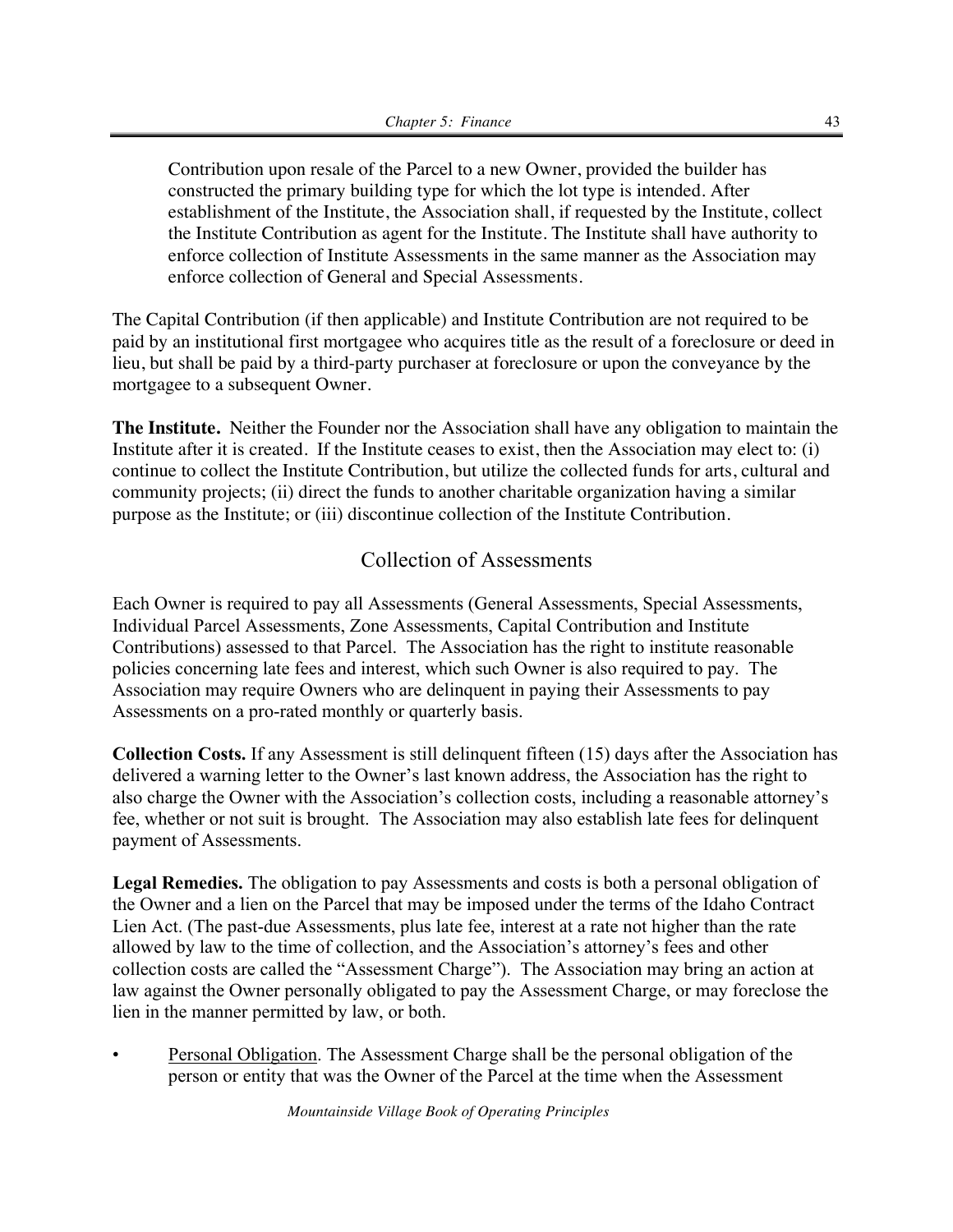Charge was levied, and of each subsequent Owner. No Owner may waive or otherwise escape liability for the Assessment Charge by abandonment of the Parcel.

• Creation of Lien. The Assessment Charge shall also be a continuing lien upon the Parcel against which the Assessment Charge is made. This lien, in favor of the Association, shall secure the Assessment Charge which is then due and which may accrue subsequent to the recording of the claim of lien and prior to entry of final judgment of foreclosure. Any subsequent Owner of the Parcel shall be deemed to have notice of the Assessment Charge. The lien shall be prior to all other subsequent liens and encumbrances except (i) real estate tax liens on that parcel, (ii) liens and encumbrances recorded prior to the recordation of Mountainside Village Declaration, and (iii) sums unpaid on and owing under any mortgage or deed of trust recorded prior to the perfection of the lien for Assessments. The provisions of this paragraph do not affect the priority of mechanics' and materialmen's liens.

The Association may bid for an interest in any Parcel foreclosed at such foreclosure sale, may acquire a Parcel, and may subsequently hold, lease, mortgage and convey the acquired Parcel.

**Other Remedies.** The Association shall have the right to suspend the voting rights and the right to use of Commons by an Owner, and may prohibit the leasing of the Parcel for any period during which any Assessment against the Parcel remains unpaid.

**Subordination of Lien to Mortgages.** The lien upon each of the Parcels securing the payment of the Assessment shall be prior to all other liens except (i) real estate tax liens on such Parcels and other liens having priority as a matter of law, (ii) liens and encumbrances recorded prior to this Book, and (iii) sums unpaid on and owing under any Mortgage recorded prior to the perfection of such lien, whether or not such sums are advanced before or after the filing of the lien notice filed in the Clerk's Office as to such Assessments.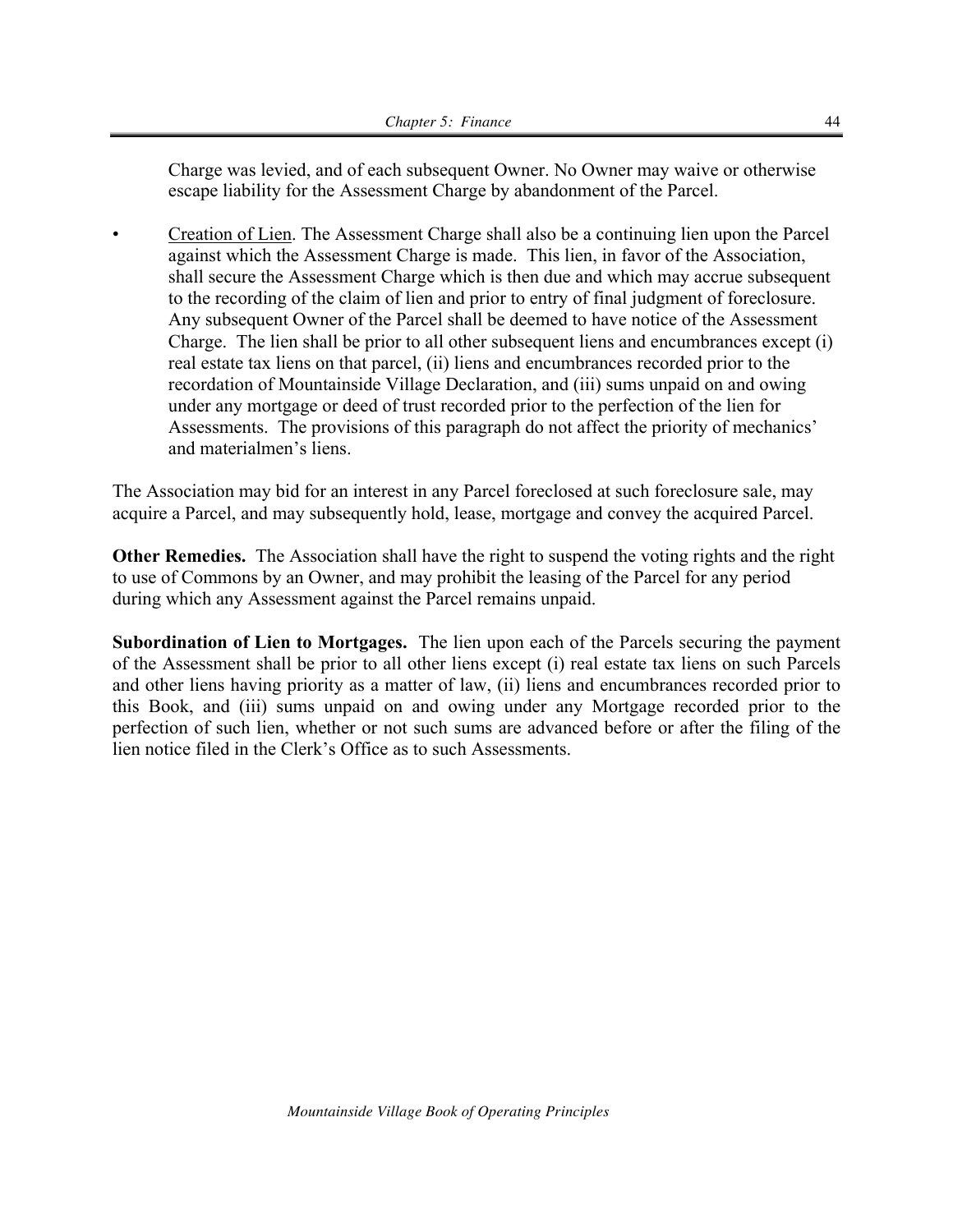## *Notice to Purchasers*

If there are any Assessments unpaid on the Parcel, you will automatically become liable for those Assessments when you accept a deed. **You should contact the Association before purchasing a Parcel to make sure no Assessments are owed.** You should also inquire about Special Assessments which may have been assessed but which are not yet owed.

The Treasurer of the Association, or managing agent if one has been employed by the Board, upon request of any Owner or contract purchaser, will furnish a certificate signed by a member of the Board or individual designated by the Board stating whether assessments are paid to date by that Owner and whether any Special Assessments have been levied. Such a certificate, when signed by the appropriate individual designated by the Board, may be relied upon by a good faith purchaser or mortgagee. The Association may charge a reasonable amount for such statements.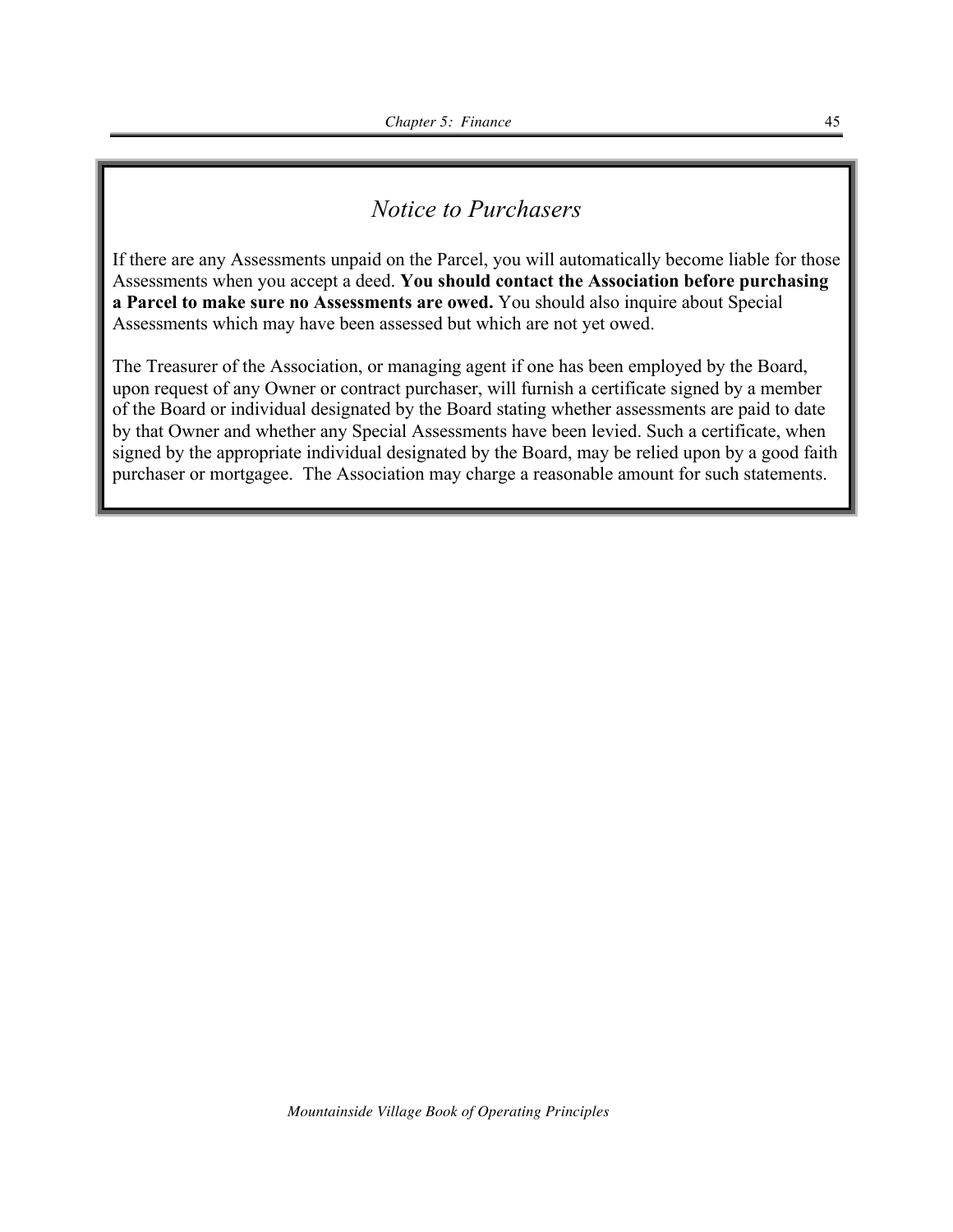## Quick View: Types of Assessments

|                                                                                                                                                                                                                                                                                            | What it's for                                                                                                                                                      | How it's assessed                                                                                                                                                          |
|--------------------------------------------------------------------------------------------------------------------------------------------------------------------------------------------------------------------------------------------------------------------------------------------|--------------------------------------------------------------------------------------------------------------------------------------------------------------------|----------------------------------------------------------------------------------------------------------------------------------------------------------------------------|
| General<br><b>Assessments</b>                                                                                                                                                                                                                                                              | All of the regular, budgeted expenses of<br>the Association, including the<br>establishment of reserves.                                                           | Annually, payable in installments,<br>based on the budgeted expenses of<br>the Association.                                                                                |
| <b>Special</b><br><b>Substantial Capital Improvements</b><br><b>Assessments</b><br>approved by the Owners, or any unusual<br>or emergency maintenance or repair or<br>other expense that the Association is<br>required to pay and for which there is not<br>enough money in the reserves. |                                                                                                                                                                    | As needed. At the discretion of the<br>Board, payment of a Special<br>Assessment may be spread over a<br>period of time, up to five (5) years.                             |
| <b>Individual</b><br>Parcel<br><b>Assessment</b>                                                                                                                                                                                                                                           | Any special services to that Parcel, for<br>expenses approved by that Zone, or any<br>other charges designated in this Book as<br>an Individual Parcel Assessment. | As needed.                                                                                                                                                                 |
| Zone<br><b>Assessments</b>                                                                                                                                                                                                                                                                 | Any services for a particular Parcel in a<br>specific Zone.                                                                                                        | As needed.                                                                                                                                                                 |
| Capital<br>Contribution                                                                                                                                                                                                                                                                    | Start-up expenses and working capital for<br>the Association.                                                                                                      | Payment equal to three (3) months<br>General Assessments upon sale to<br>first Owner.                                                                                      |
| <b>Transfer Fee</b>                                                                                                                                                                                                                                                                        | Funding of Mountainside Village's art,<br>cultural and community activities.                                                                                       | Payment of one percent $(1\%)$ of<br>the purchase price every time the<br>Parcel is conveyed, other than<br>certain conveyances to the<br>Founder, builders or mortgagees. |

## Dialogue

## **Q. If I don't believe the Association is doing a good job, can I withhold assessments?**

A. No. Dissatisfaction with the Association is not a legal defense to an assessment collection case. Other avenues, such as discussion at meetings, volunteering for committees or running for the Board, are available to improve the Association's performance.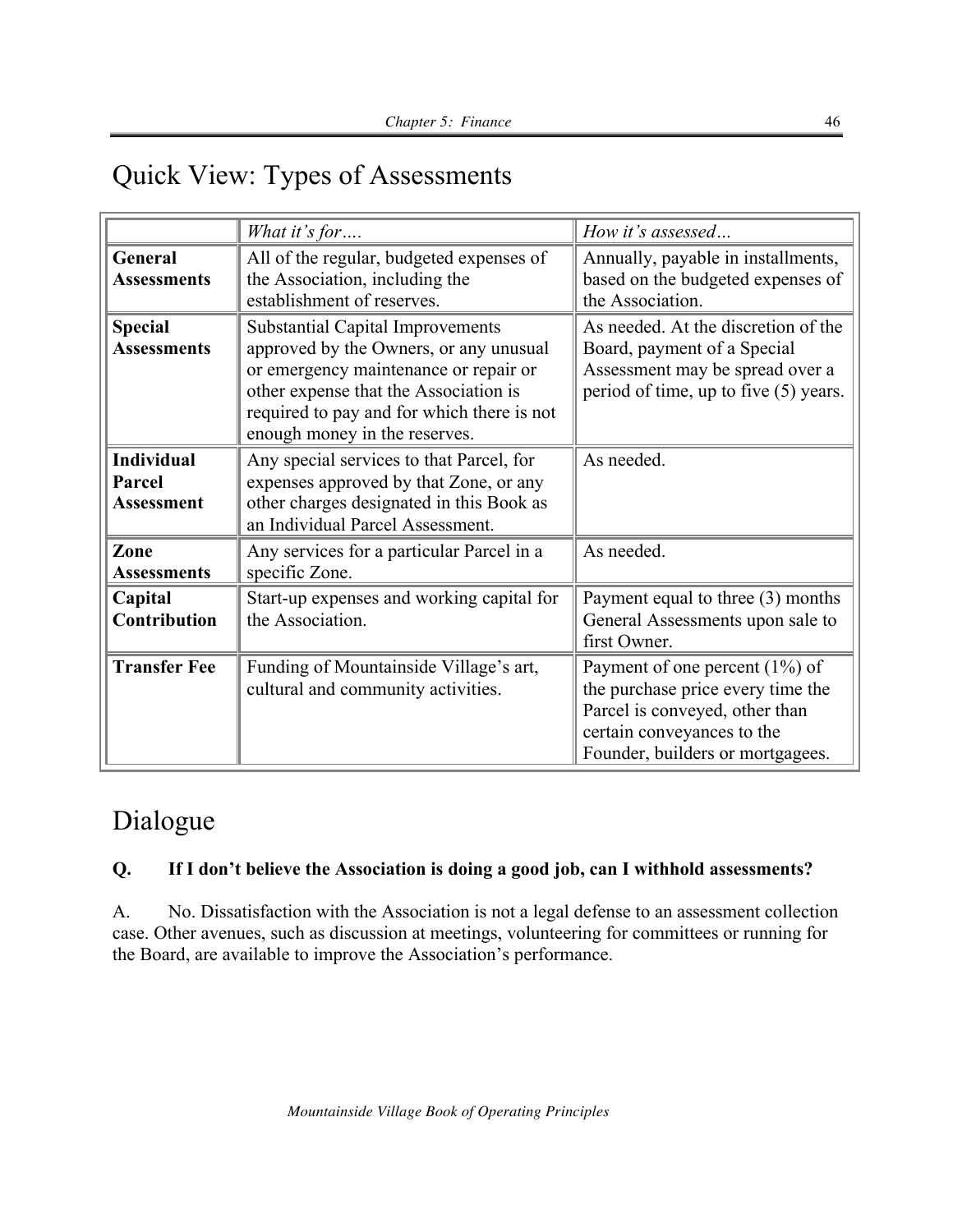### **Q. Is the Capital Contribution for capital improvements?**

A. No. The terminology is confusing, but the drafters chose to keep the two meanings of "capital" because both are commonly used in community associations. The Capital Contribution goes to the "working capital" or capital reserves of the Association—the cash flow the Association needs to be able to pay bills while waiting to collect assessments.

#### **Q. Can a company owned or controlled by a Director do business with the Association?**

A. There is no prohibition against such contracts. However, when the Board considers the contract, the Director should disclose the interest in the company. In addition, a majority of the remaining uninterested Directors must authorize, approve, or ratify the contract (except that a single Director may not authorize, approve, or ratify such a transaction) and the terms of such contracts must be fair and reasonable—in general, comparable to what would be charged by an outside company.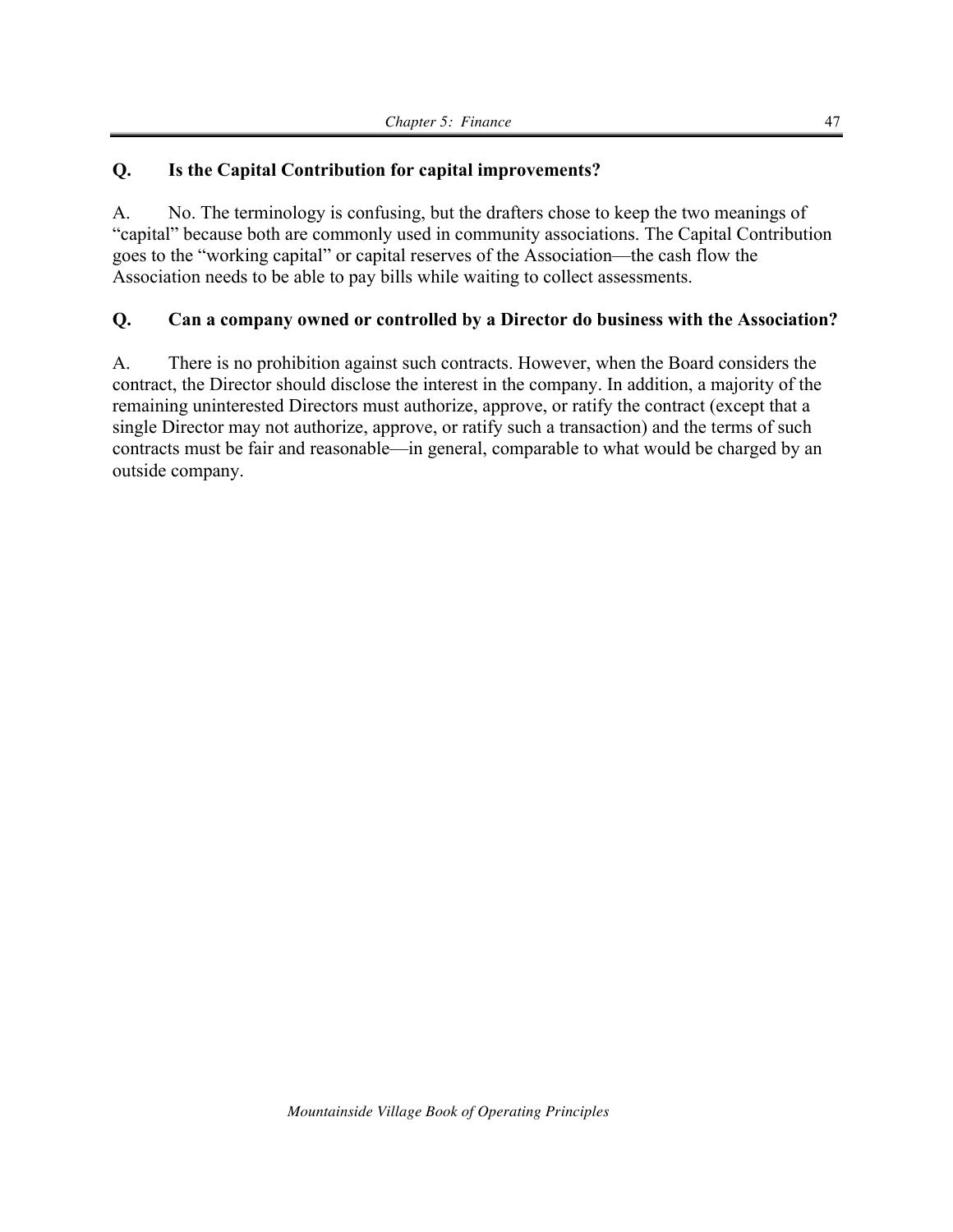# The Future 6.

It's impossible to envision all the things that might happen as Mountainside Village grows and matures. This Book tries to give the residents the tools and flexibility they need to confront issues as they arise.

## Additional Association Powers

To the extent permitted by law, the Association may, but is not obligated to, provide the following services or engage in the following activities:

- Provide water, sewer, irrigation systems, drainage, telephone, electricity, television, security, cable television or communication lines and other utility services; supply of irrigation water; garbage and trash collection and disposal; laundry equipment or service;
- In areas other than Commons, provide natural systems management, insect and pest control, improvement of vegetation and wildlife conditions, forestry management, pollution and erosion controls;
- Emergency rescue, evacuation or safety equipment; fire protection and prevention; lighting of Common Roads which are not dedicated roads; restricted or guarded entrances, traffic and parking regulation and security patrols within Mountainside Village;
- Transportation; day care and child care services; landscape maintenance; and recreation, sports, craft and cultural programs in areas other than Commons; and newsletters or other information services;
- Maintenance of easement areas, public rights-of-way and other public or private properties other than Commons located in Mountainside Village if their deterioration would affect the appearance of or access to Mountainside Village or if such maintenance is required or allowed by this Book; and
- Any other service allowed by law.

The Board may, by majority vote, initiate or terminate any of the above services, which shall take effect sixty (60) days after notice to the Owners, except in an emergency. As determined by the Board depending upon the nature of the service, the cost of any such additional service may be part of the common expenses of the Association, may be assessed as an Individual Parcel Assessment to affected Parcels or may be provided on a fee-for-service or other reasonable basis as determined by the Board. If requested by petitions signed by at least ten percent (10%) of the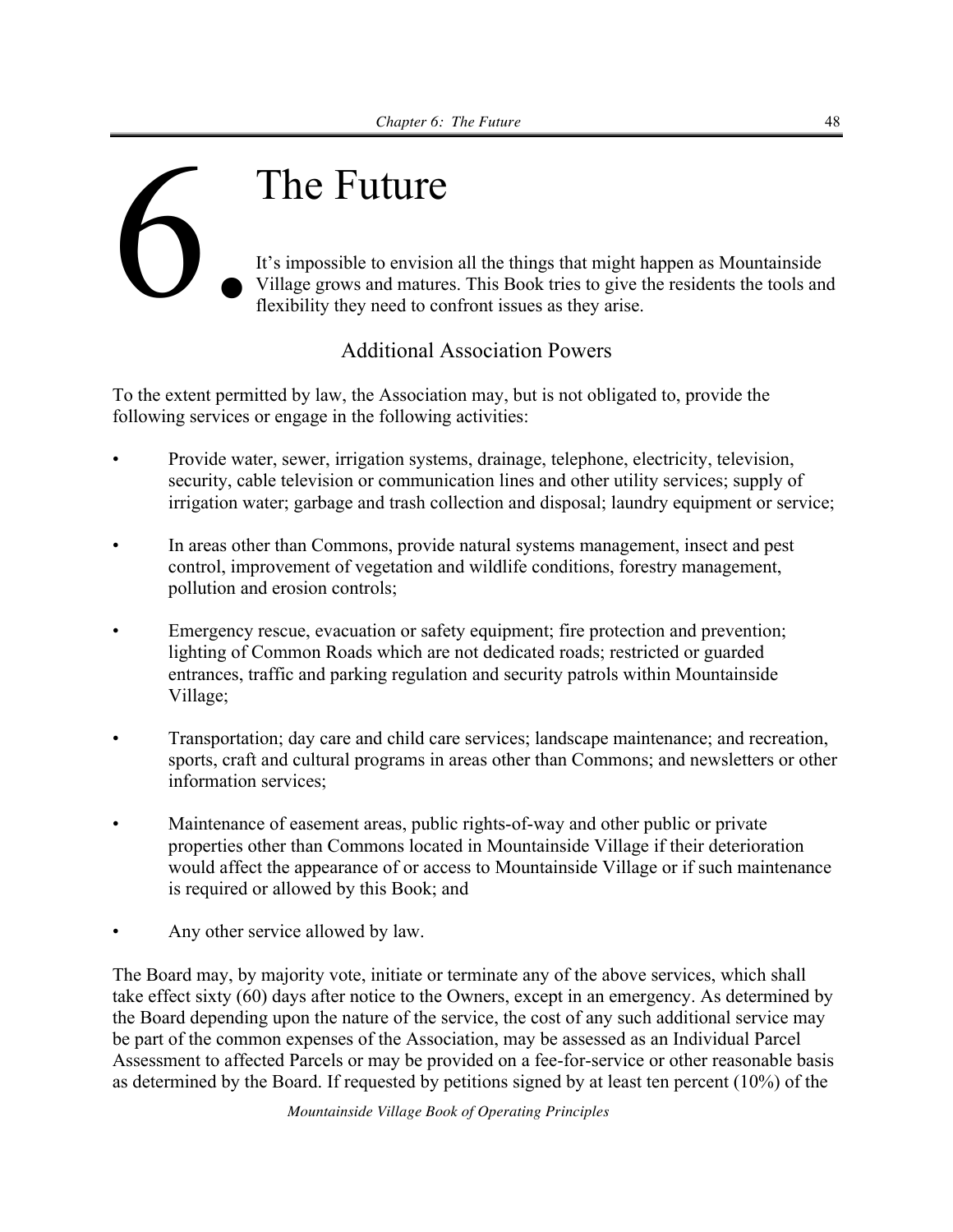Owners, a special meeting may be called and, if a quorum is present, the Board action to initiate or terminate an additional service under this section shall be repealed by majority vote of the Owners.

## Amendment

The Founder may amend this Book (i) to conform to the requirements of the Federal Home Loan Mortgage Corporation, Veterans Administration, Federal National Mortgage Association or any other generally recognized institution involved in the guarantee or purchase and sale of mortgages, (ii) to conform to the requirements of institutional mortgage lenders or title insurance companies, (iii) to clarify the Book's provisions or correct errors or inconsistencies, (iv) to add real property to Mountainside Village and subject that real property to this Book or to withdraw real property from Mountainside Village, or (v) to conform to any law then in effect.

The Founder may amend this Book without approval by the Owners or the Board during the period of time that the Founder has the right to appoint at least three (3) directors to the Board. This Book may also be amended at any time by an instrument signed by the President or Vice President and Secretary of the Association, certifying approval in writing by Owners representing two-thirds (2/3) of the voting rights, with the following limitations:

- Provisions concerning voting rights and allocation of assessments cannot be amended without the consent of two-thirds (2/3) of each category of affected Parcel Owners.
- Rights reserved to the Founder may not be amended without the specific consent of the Founder.
- The rights of Owners of Parcels within the Village Center may not be amended without the specific consent of two-thirds (2/3) of the voting interests of those Owners.

Any amendment takes effect upon its recordation in the public records of the Clerk's Office.

## Duration

The covenants and restrictions contained in this Book shall run with and bind Mountainside Village and shall inure to the benefit of and be enforceable by the Founder, the Association and its Board, and all Owners, their respective legal representatives, heirs, successors or assigns for twenty (20) years, and shall be automatically extended for each succeeding twenty (20) year period unless an instrument signed by Owners representing eighty percent (80%) of the voting rights in the Association shall have been recorded, agreeing to terminate the Book as of a specified date.

This Book may also be terminated in any of the following ways: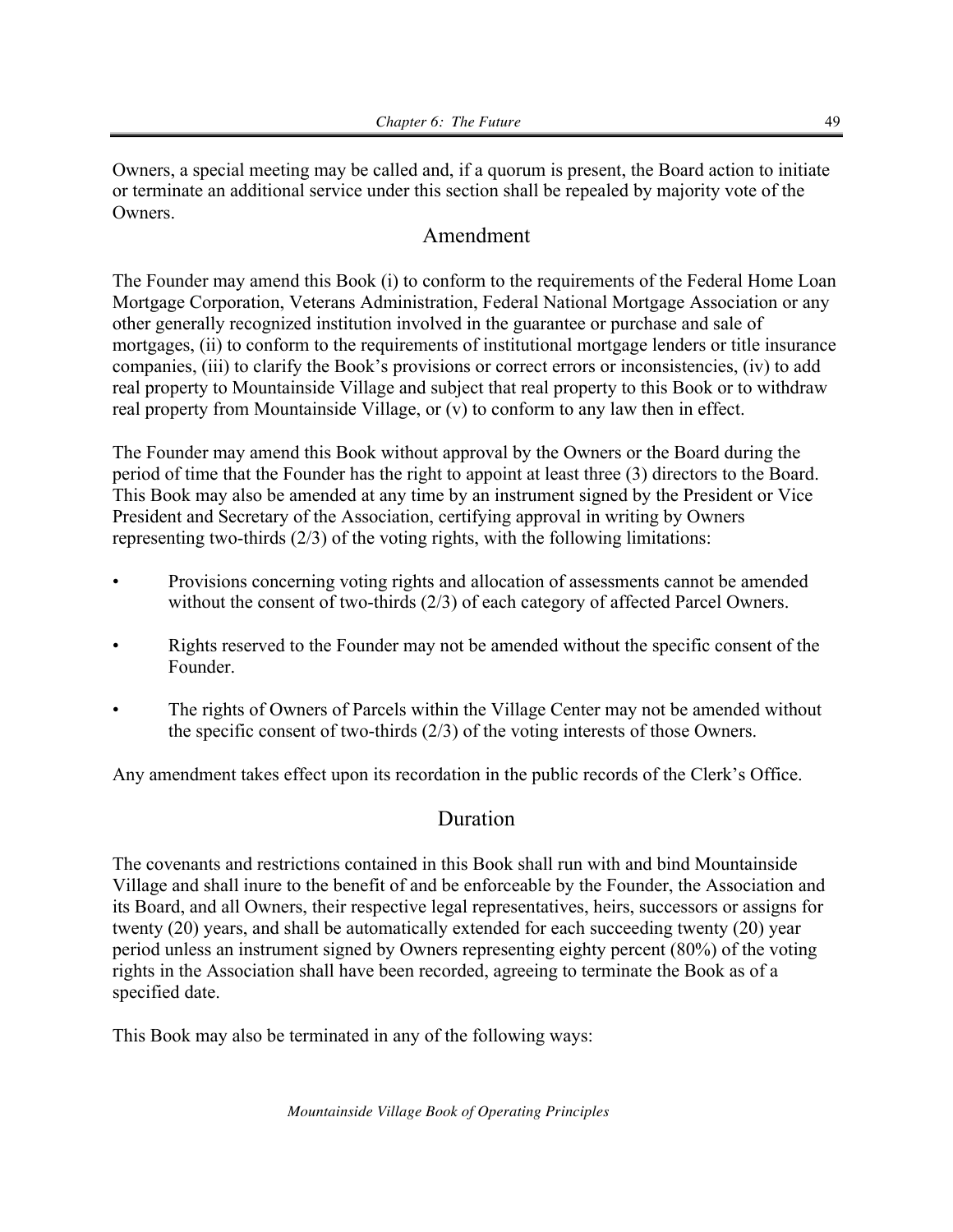- The Book may be terminated at any time by the consent in writing of two-thirds (2/3) of all Owners.
- Dedication of Commons. The Book may be terminated by consent in writing by Owners representing at least two-thirds (2/3) of the voting rights in the Association, if Commons have been accepted for dedication or taken by eminent domain by the appropriate unit of local government (except that rear lanes or footpaths between two Parcels may be divided evenly between the adjacent Parcel Owners in accordance with this Chapter).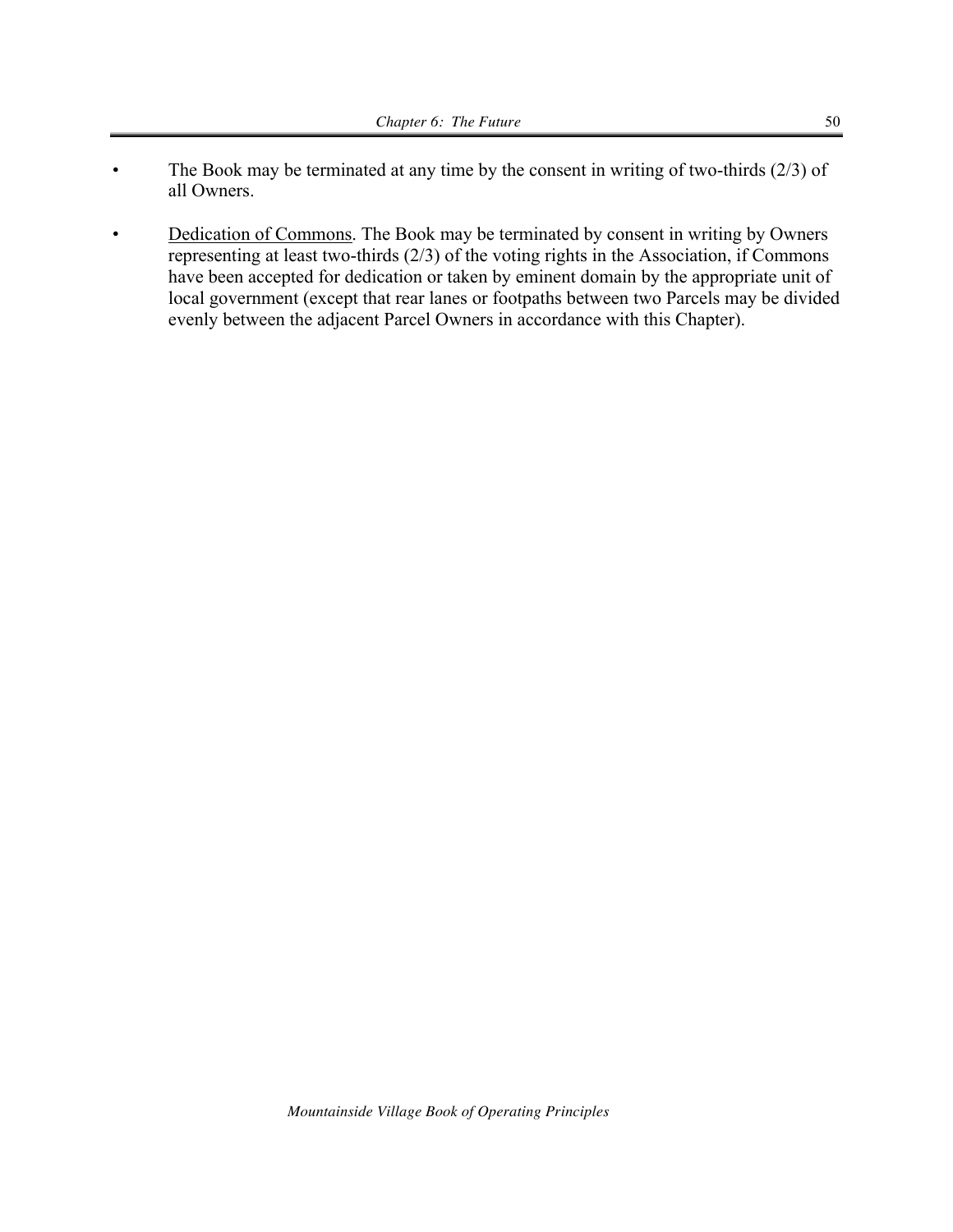## Definitions

**Affiliate of the Founder**. The "Affiliate of the Founder" means any Person directly or indirectly controlling, controlled by or under common control with the Founder. "Control" means the possession, directly or indirectly, of the power to direct or cause the direction of the management and policies of

a person, whether through the ownership of voting securities, by contract, or otherwise, and the beneficial ownership of shares representing ten percent (10%) or more of the votes entitled to be cast by a Person's voting shares. a person, whether the

**Articles**. "Articles" are the Articles of Incorporation of the Association.

**Assessments**. "Assessments" is the collective term for the following the Association charges, all as further described in Chapter 5:

- General Assessment. The "General Assessment" is the amount allocated among all Owners to meet the Association's annual budgeted expenses.
- Individual Parcel Assessment. An "Individual Parcel Assessment" is a charge made to a particular Parcel Owner for charges relating only to that Parcel.
- Special Assessment. A "Special Assessment" may be charged to each Parcel for capital improvements or emergency expenses.
- Zone Assessment. A "Zone Assessment" is a charge made to a particular Parcel for expenses relating only to Parcels in that Zone.
- Capital Contribution. With certain exceptions as described in Chapter 5.2, a "Capital" Contribution" is paid upon sale to the first Owner, for start-up expenses and working capital for the Association.
- Institute Contribution. An "Institute Contribution" to benefit the Institute is paid upon each sale other than certain sales to the Founder or its designated entities, to a builder, from a builder to a new Owner, or to a mortgagee.

**Association**. "Association" is Mountainside Village Association, Inc., an Idaho nonprofit corporation.

**Board**. "Board" is the Board of Directors of the Association.

**Book**. The "Book" is this Mountainside Village Book of Operating Principles, as amended from time to time.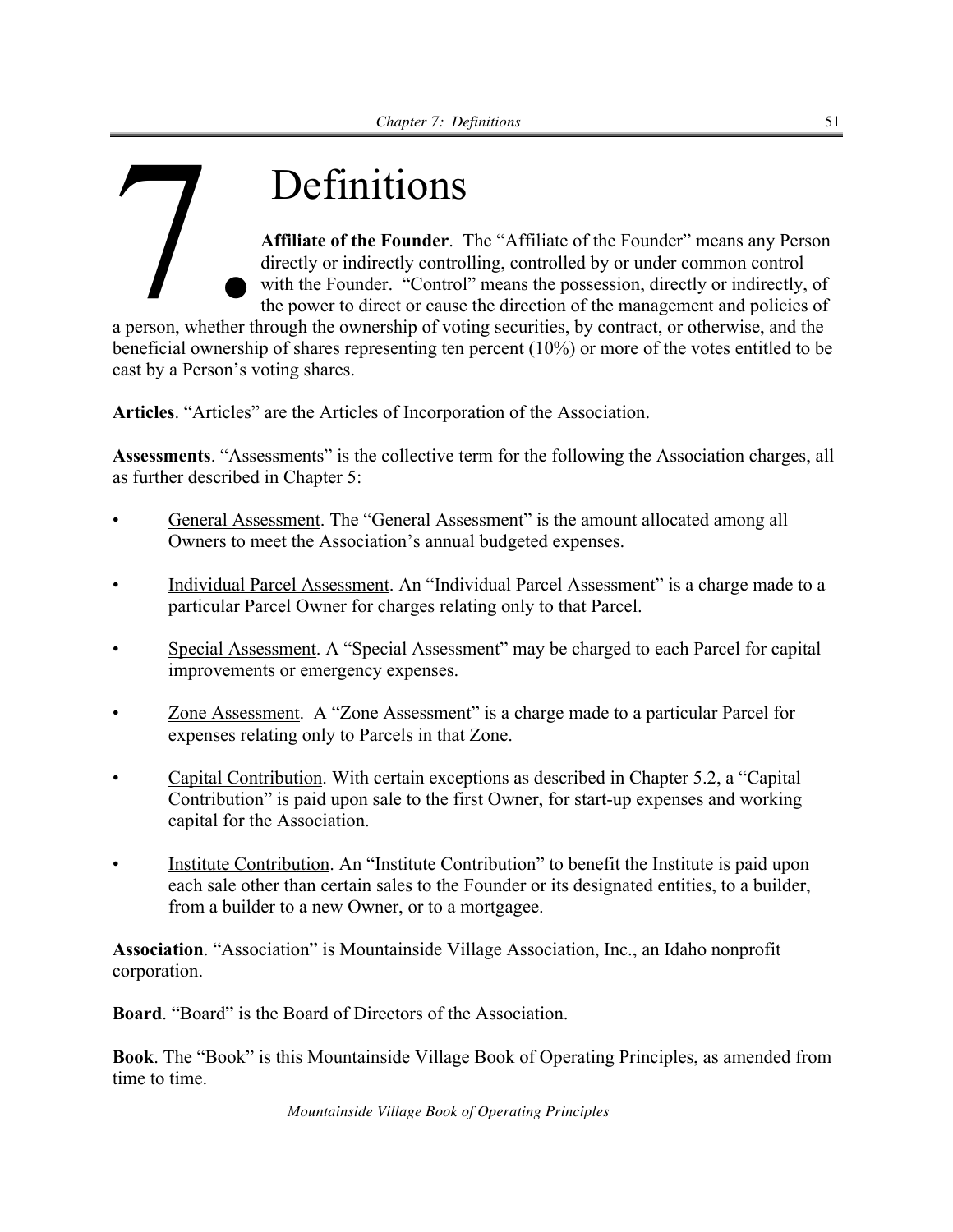**Building.** "Building" shall have the meaning set forth in the building code for Victor, Idaho.

**Bylaws**. The term "bylaws" refers to the bylaws of the Association, as amended from time to time.

**Certificate of Completion**. The DRC issues a "Certificate of Completion" in recordable form upon correction of all deficiencies noted in the Certificate of Substantial Conformance.

**Certificate of Substantial Conformance.** The DRC issues a "Certificate of Substantial Conformance" when the primary building and landscaping are completed in substantial compliance with the approved plans and specifications. The certificate describes any minor areas of deficiency that need to be corrected.

**Class A Owner**. A "Class A Owner" is an Owner of a residential Parcel in Mountainside Village.

**Class B Owner**. A "Class B Owner" is an Owner of a Parcel within the Village Center.

**Clerk's Office.** The "Clerk's Office" is the Teton County Clerk's Office, Driggs, Idaho, or such other place in Teton County where real estate documents and records relating to title to real estate are maintained.

**Commercial Property**. "Commercial Property" is a Parcel used for office or other retail use, and does not include a live/work Parcel, the Residential Units of a mixed-use Parcel, or a home office on an otherwise Residential Parcel.

**Common Roads**. "Common Roads" are the streets and rear lanes located within Mountainside Village that are intended for automobile traffic. Most of the Common Roads are intended to be dedicated to the public. Any Common Roads not dedicated to the public shall be part of Commons.

**Commons**. "Commons" comprises real property within Mountainside Village as designated on a plat or specifically conveyed to the Association, for the common use and enjoyment of all Owners, such as, without limitation, open space, parks, greens, gardens, paths, stormwater ponds, the Mail Center, rear lanes, and the Community Tower. "Commons" also include any improvements on that real property, all utilities, utility easements and other easement rights or personal property for the Owner's common use, and any other property of any type specifically designated as Commons. Commons may include areas dedicated to the public to the extent that the Association agrees to maintain, or is required to maintain, such property.

**Community Operating Agreement.** The "Community Operating Agreement" is the Mountainside Village Community Operating Agreement, recorded in the Clerk's Office, as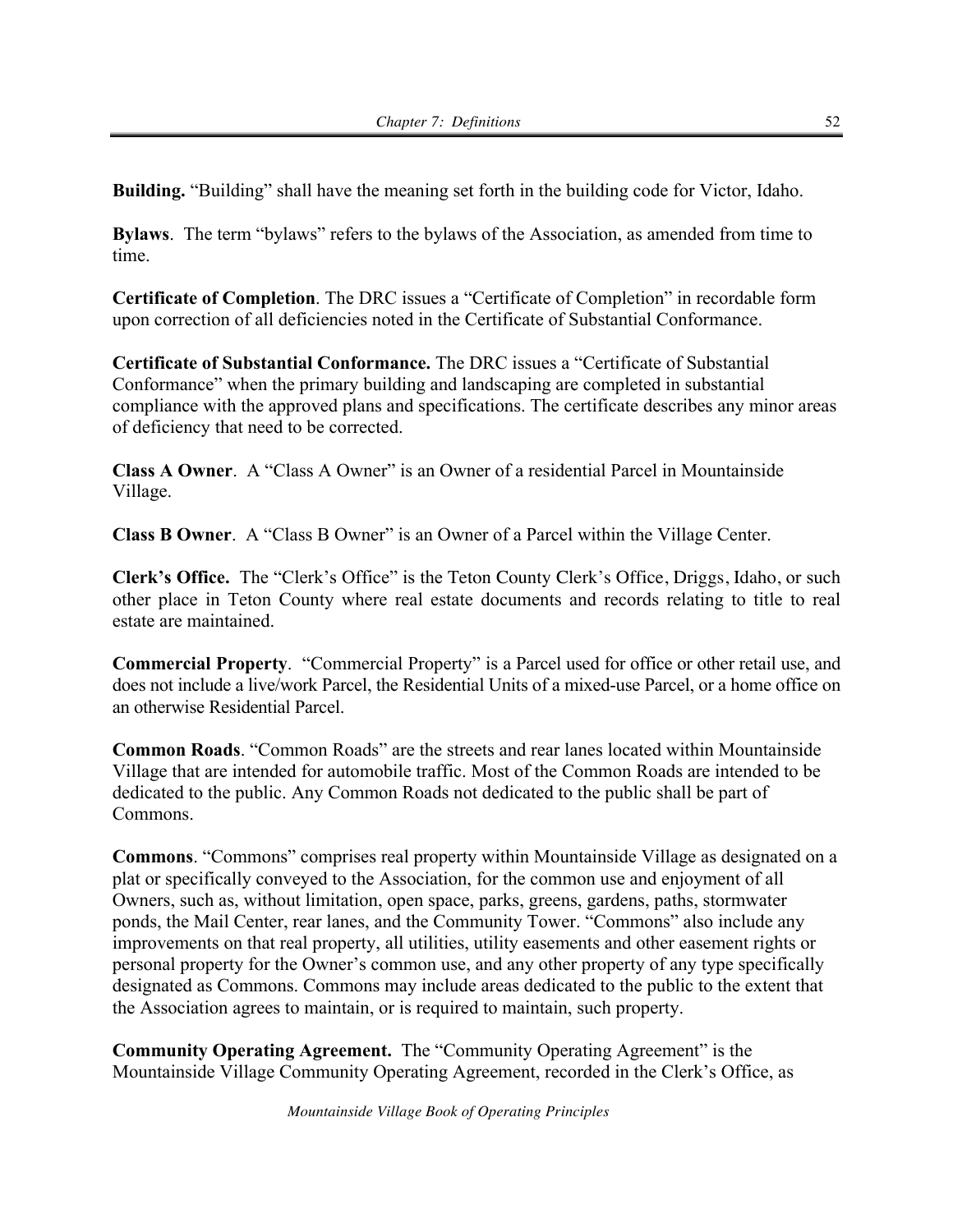amended from time to time. The Community Operating Agreement establishes architectural control, reserves certain rights to the Founder and places other restrictions on the use of Mountainside Village.

**DRC.** The "DRC" is the Mountainside Village Design Review Committee.

Founder. The "Founder" is Mountainside Inc., an Idaho S Corporation, and its successors or assigns as Founder.

**Improvements.** "Improvements" mean any Buildings, underground installations, slope alterations, lights, roads, driveways, utility facilities and lines, parking areas, fences, satellite dishes, rooftop installations, screening walls and barriers, retaining walls, stairs, decks, windbreaks, plantings, planted trees or shrubs, poles, signs, loading areas and any Structures or landscaping improvements of every type and kind.

Including. Wherever the term "including" occurs in this Book, it shall be interpreted broadly and without limitations as "including but not limited to".

Lot. "Lot" means any plot of parcel of land on which a dwelling is located or will be located or a unit within a condominium within Mountainside Village.

**Mountainside Village.** "Mountainside Village" is the community described in the Community Operating Agreement and the Book.

**Mountainside Village Design Review Committee**. The Mountainside Village Design Review Committee or "DRC" is the panel established by the Community Operating Agreement to review and approve modifications to Parcels and to perform other tasks described in this Book and the Community Operating Agreement.

**Mountainside Village Design Code.** The "Mountainside Village Lot Standards which have been recorded with The Plat and The Mountainside Village Design Code" of July 2005, as amended, and other Rules and Regulations and design guidelines as developed, approved, and used from time to time. The Design Code establishes the plan for the development of Mountainside Village through its regulation of land use, architecture and environment. The Design Code is originally adopted by the Founder and may be amended from time to time in accordance with this Book. The Design Code does not need to be recorded to be effective but shall be available from the DRC.

**Mortgage.** "Mortgage" means any mortgage or deed of trust granted by an owner encumbering real property, encumbering nay other security interest therein existing by virtue of any other form of security instrument or arrangement used from time to time in the City of Victor (including, by way of example rather than of limitation, any such other form of security arrangement arising under any deed of trust, sale and leaseback documents, lease and leaseback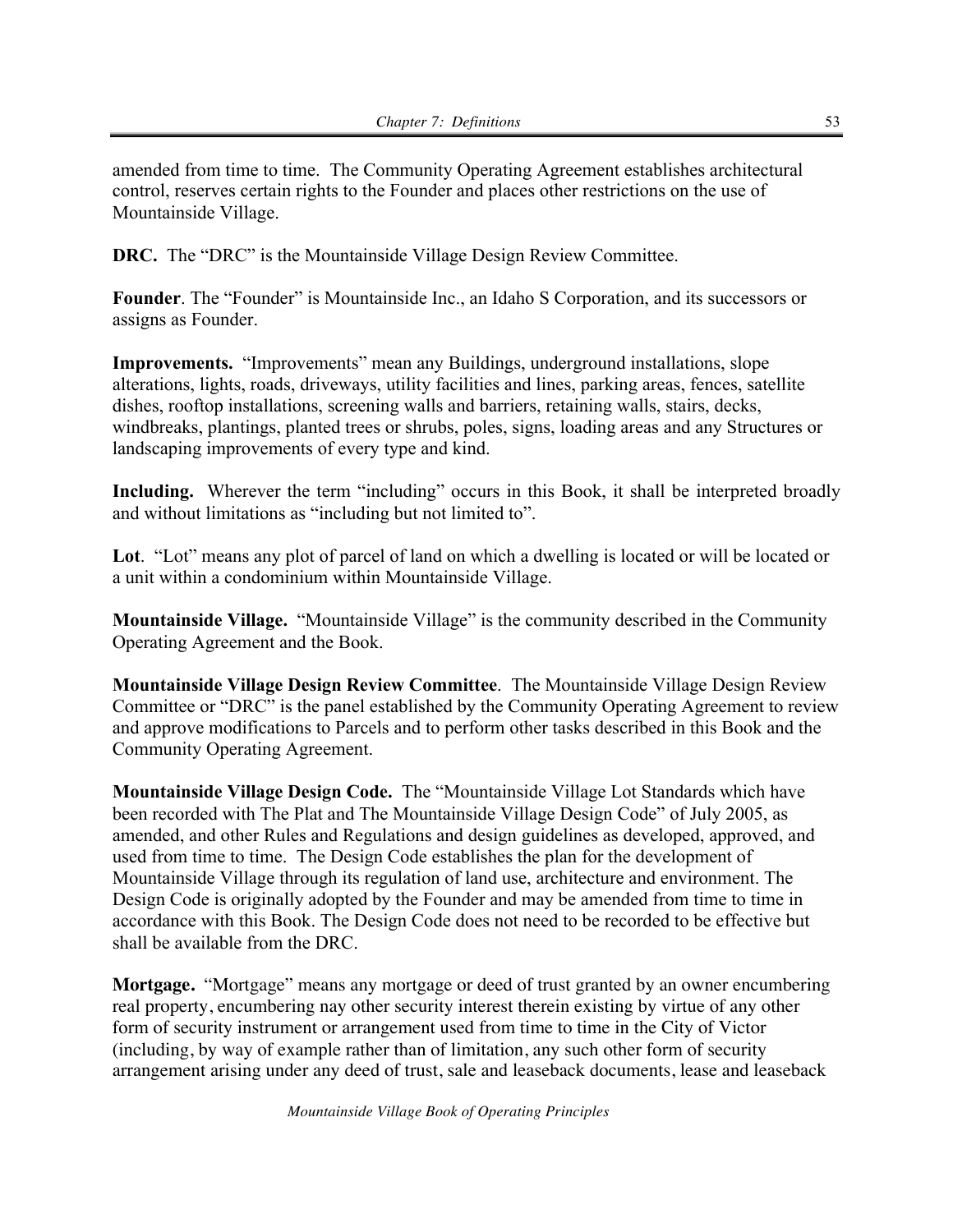documents, security deed or conditional deed, or any financing statement, security agreement or other documentation used pursuant to the provisions of the Uniform Commercial Code or any successor or similar statute); provided that such mortgage, deed of trust, or other form of security instrument, and any instrument evidencing any such other form of security arrangement, has been recorded in the Clerk's Office.

**Mortgagee**. "Mortgagee" means a mortgagee of a mortgage, a beneficiary under a deed of trust or any other lender, and their successors and assigns, this is secured by a Parcel in Mountainside Village.

**Occupant**. "Occupant" means any Person who occupies and/or who is entitled to use a part of Mountainside Village as Owner, lessee or licensee, or in any other capacity other than as the beneficiary of an easement.

**Owner**. "Owner" is the record owner, whether one or more persons or entities, of fee simple title to any Parcel. Owners shall not include those having such interest merely as security for the performance of an obligation, or condominium associations (but shall include the condominium Owners individually).

**Parcel**. A "Parcel" means any plot or parcel of land designated for separate ownership or occupancy in Mountainside Village other than a common area, and a unit in a condominium association.

**Period of Founder Control.** The "Period of Founder Control" under Mountainside Village Declaration is that period during which the Founder may appoint the majority of the Directors on the Board.

**Person.** A "Person" is any natural person, corporation, partnership, trust, limited liability company, or other entity.

**Residential Unit**. A "Residential Unit" is an individual dwelling unit such as a single-family residence, townhouse or other attached dwelling (such as each half of a duplex unit), an apartment or condominium unit, or a residential dwelling within a mixed-use building.

**Rules and Regulations**. The "Rules and Regulations" mean any rules and regulations adopted from time to time by the Founder or the Association to implement the objectives of this Book.

**Special Use Parcel**. A "Special Use Parcel" is a Parcel of unconventional size, shape, location or use that calls for special design considerations. Typically, a Special Use Parcel will be used for commercial purposes, multi-family residential or community or recreation facilities.

**Structure.** "Structure" shall have the meaning set forth in the building code for Victor, Idaho.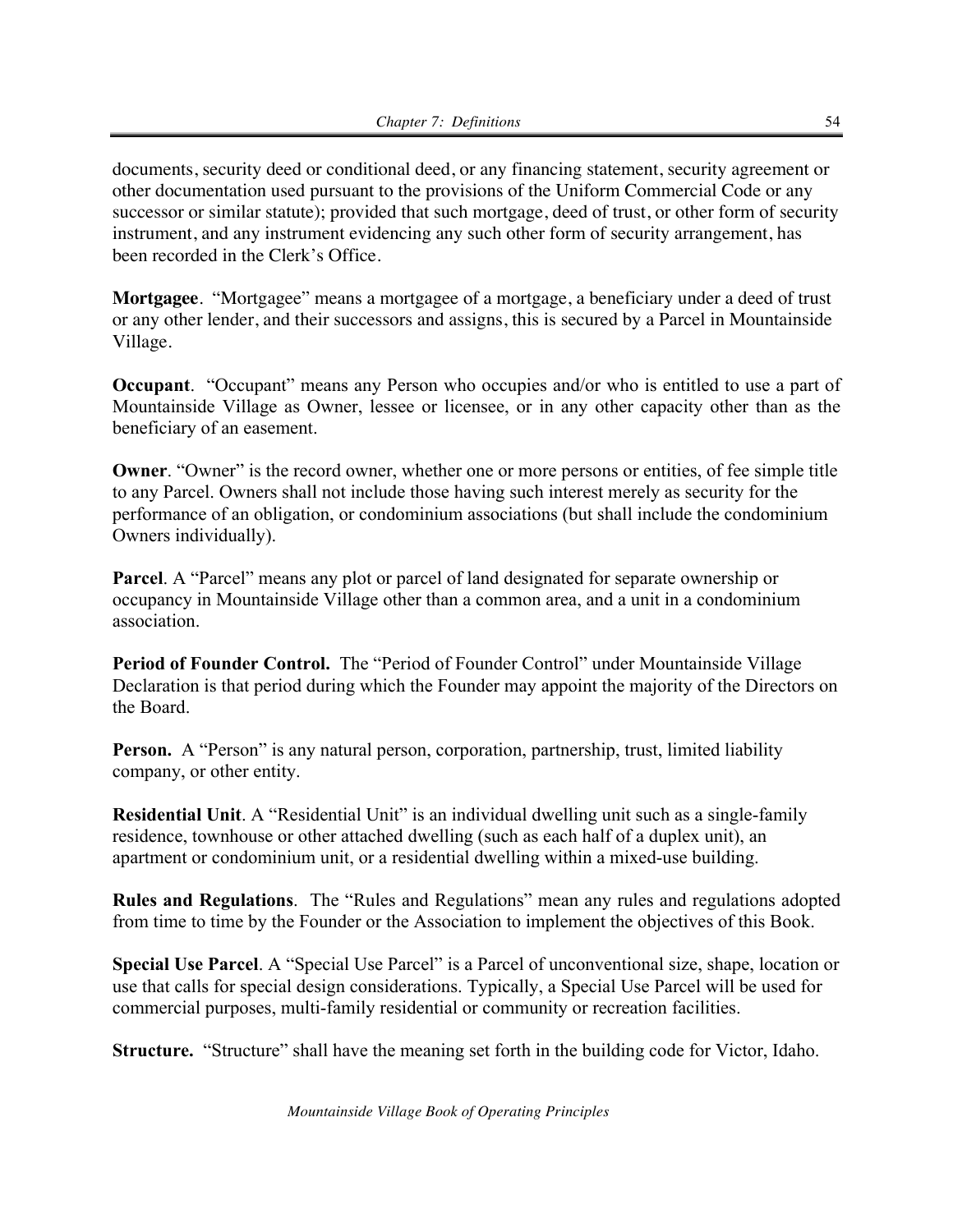**Substantial Capital Improvements**. "Substantial Capital Improvements" are those Improvements the cost of which exceed ten percent (10%) of the Association's annual budget, or if when added to other capital Improvements for the fiscal year, the sum is more than fifteen percent (15%) of the Association's annual budget.

**Supplemental Declaration**. "Supplemental Declaration" is any instrument that may be recorded by the Founder or the Association as provided in the Book.

**Village Center**. The "Village Center" is that area of Mountainside Village shown surrounding the village green. Block 1, lots 9 thru 14 and block 3, lots 4 thru 7.

**Wheeled Transport.** "Wheeled Transport" means bicycles, scooters, skateboards, roller skates, roller blades, tricycles, wheelchairs, Segway Human Transport, wagons, baby strollers and similar means of transportation, working on wheels or tracks, whether or not motorized, but not including motorcycles, motorized go carts, all terrain vehicles or mini-bikes.

**Zone**. "Zones" are smaller areas within Mountainside Village of distinct building type or character. Owners of property within a Zone may be assessed for maintenance of property primarily serving that Zone.

**Zoning Ordinance**. "Zoning Ordinance" means the zoning regulations contained in the Victor Development Ordinance, as amended, applicable to the development of Mountainside Village.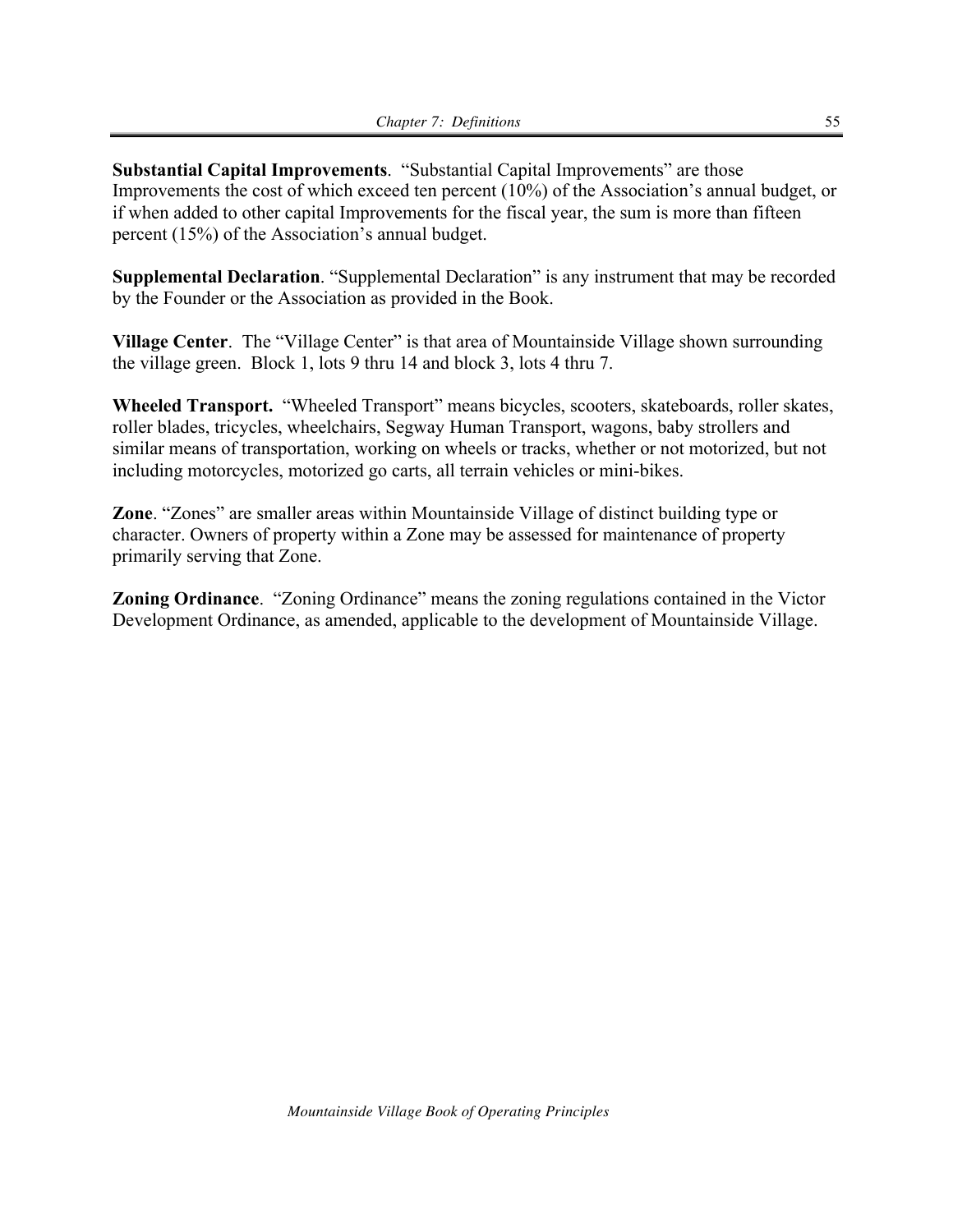## Miscellaneous Provisions and Signatures 8.

**Authority**. This Book shall be administered by the Founder, the Association or by any managing agent for Mountainside Village designated by the Founder.

**Effect of Invalidation**. If any provision of this Book (including any attachment, exhibit, or items incorporated by reference) is held to be invalid or unenforceable by any court, the invalidity of such provision shall not affect the validity of the remaining provisions of this Book, which shall continue unimpaired and in full force and effect and shall be construed to the fullest extent practicable as if such invalid or unenforceable provision had not been included in this Book.

**Interpretation**. This Book shall be interpreted for the mutual benefit and protection of the Owners and Occupants of Mountainside Village and in furtherance of the basic goals of this Book. Any discrepancy, conflict or ambiguity, which may be found herein, shall be resolved and determined by the Founder or the Association (to the extent the Founder's rights under this Book have been assigned to the Association) and, in the absence of adjudication by a court of competent jurisdiction to the contrary, such resolution and determination shall be final. This Book and rights of the Owners within Mountainside Village shall be governed by the laws of that State of Idaho.

**Exhibits and Appendices.** All Exhibits and Appendices attached to this Book are incorporated by reference and made a part of this Book.

**Captions; Capitalized Terms; Gender**. The section and paragraph headings and captions appearing in this Book are inserted only as a matter of convenience and for reference and in no way limit or otherwise affect the scope, meaning or effect of any provisions of this Book. Terms that are capitalized in this Book shall have the meaning set forth in Chapter 7 of this Book unless the context plainly makes such meaning inappropriate. Whenever the singular number is used in this Book, the same shall also include the plural, and the masculine gender shall include the feminine and neuter genders, and vice versa, as the context requires.

**Community Cooperation**. Owners of property in Mountainside Village shall cooperate to utilize the Community Areas for the benefit of Mountainside Village. The Owners are encouraged to conduct events and undertakings to build a sense of community as well as to participate with surrounding neighborhoods in creating a "place" for Owners and their neighbors.

**Compliance with Zoning Laws**. All Owners shall comply with the Zoning Ordinance and all other applicable federal, state, and local laws including the City of Victor noise and nuisance ordinances.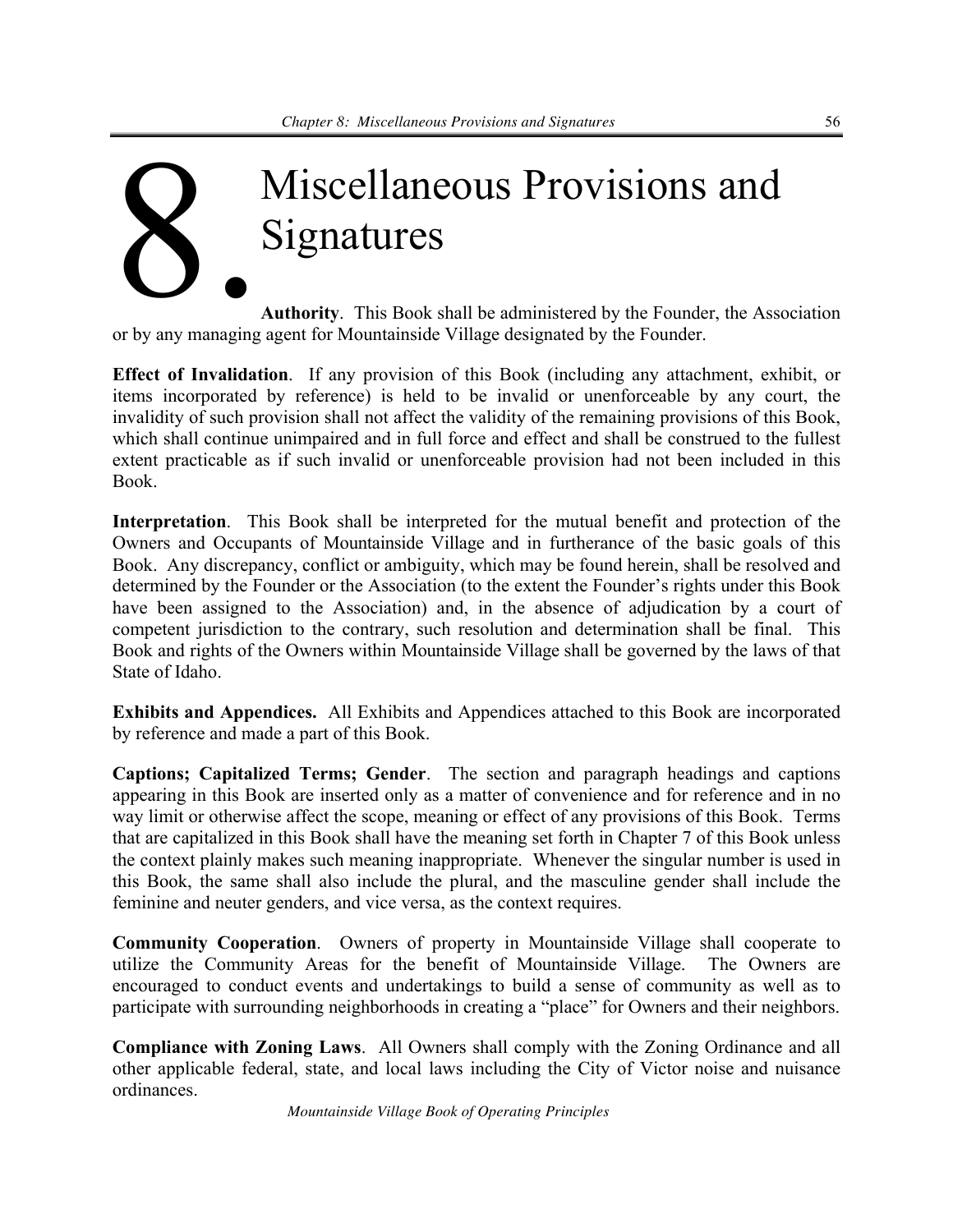**Constructive Notice and Acceptance**. Each Owner, Occupant or other Person, by acceptance of a deed conveying title to a part of Mountainside Village, or the execution of a contract for the purchase thereof, or the acceptance of a lease or license therefore, or the taking possession thereof, whether from the Founder or other Owner or lessee, shall for itself, his successors and assigns, be deemed to (i) accept such deed, contract, lease, license or possession upon and subject to each and all of the provisions of this Book, and (ii) covenant, to and with the Founder, and the other Owners to keep, observe, comply with and perform the requirements of this Book, whether or not any reference to this Book is contained in the instrument by which such Person acquired his or her interest. Owners agree to refer to this Book in deeds, leases and licenses covering any portion of Mountainside Village and to make this Book binding upon all Owners and Occupants.

**Notice to the Founder**. Any and all notices or other communication required or permitted by this Book, or by law to be served on or given to the Founder must be in writing and shall be deemed appropriately served and given when the notice or communication is personally delivered, or in lieu of such personal service, on the third business day after it is deposited in the United States mail, first class, postage prepaid, certified or registered mail, return receipt requested, addressed to the Founder as follows:

| Larry Thal       | with copies to: Dan Sloan |                         |
|------------------|---------------------------|-------------------------|
| 2160 Coyote Loop |                           | McGuire Woods LLP       |
| Wilson, WY 83014 |                           | One James Center        |
|                  |                           | 901 E. Cary Street      |
|                  |                           | Richmond, VA 23219-4030 |
|                  |                           |                         |

or to such other address as the Founder may specify by Supplemental Declaration executed by the Founder without need for the consent of any other Owners.

**Notice to Owners**. Notice to any Owner (other than the Founder) or Occupant or to any Mortgagee shall be deemed duly served when personally delivered to the Person to whom it is directed, or in lieu of such personal service, on the third business day after it is deposited in the United States mail, first-class postage prepaid, certified or registered mail, return receipt requested, addressed to (i) the Owner or Occupant at the address as shown in the applicable County or City tax records, or to such other address as designated by the Owner or Occupant, in writing to the Founder, as applicable; and (ii) to such Mortgagee at the address designated by the Mortgagee in writing to the Founder.

**Waiver.** Neither the Founder, nor the DRC, nor the Association or its Board nor their successors or assigns shall be liable for damages to any Owner, lessee, licensee, or Occupant by reason of any mistake in judgment, negligence, nonfeasance, action or inaction in the administration of the provisions of this Book, the Design Code or the Rules and Regulations or for the enforcement or failure to enforce this Book, the Design Code or the Rules and Regulations or any part thereof; and every Owner or Occupant, by acquiring an interest in Mountainside Village, agrees that he,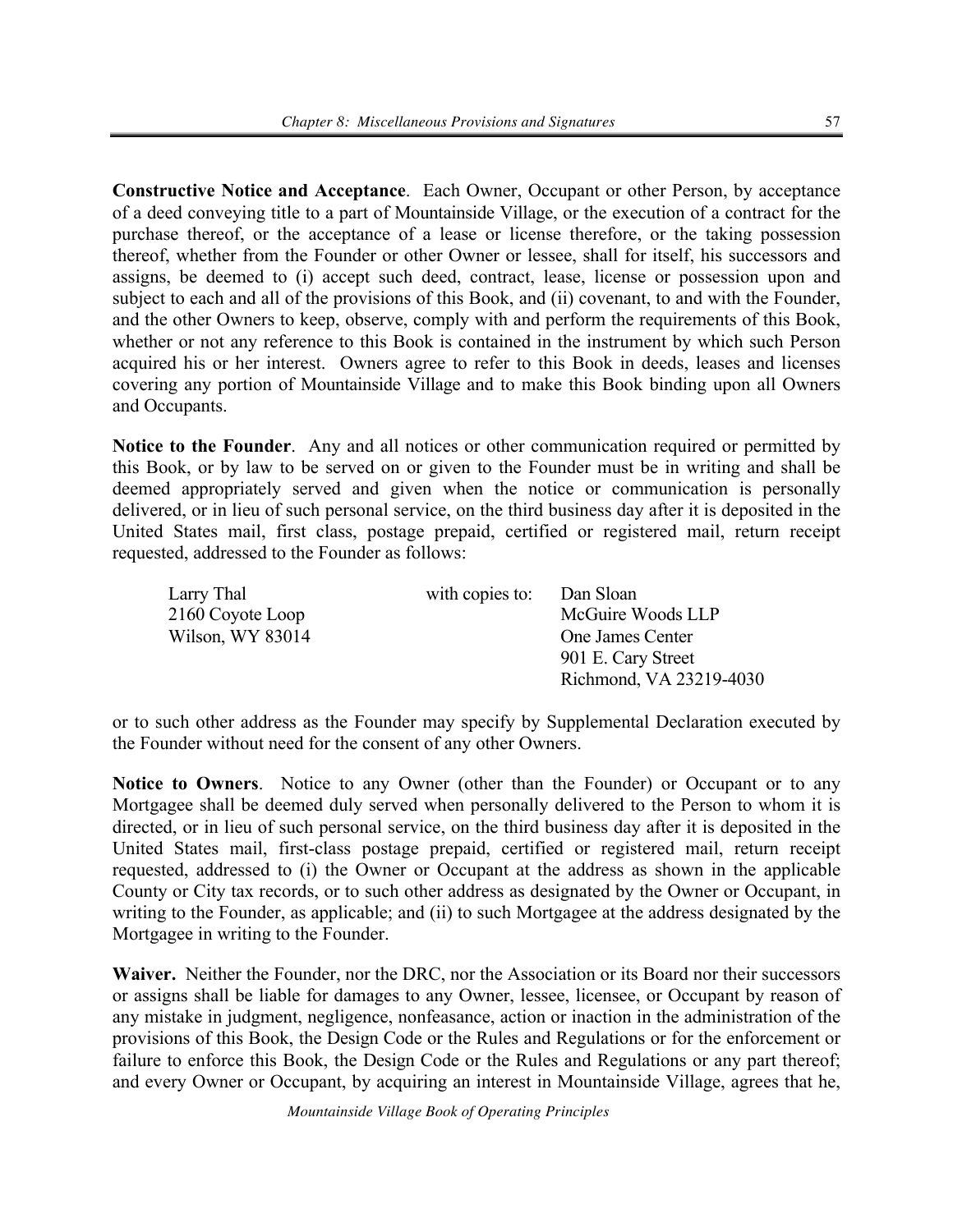she or it will not bring any action or suit against the Founder, the DRC or its members, the Association or its Board to recover damages or to seek equitable relief on account of their enforcement or non-enforcement of this Book.

**Re-recording**. Unless this Book is terminated, the Association shall rerecord this Book or other notice of its terms at intervals necessary under Idaho law to preserve its effect.

IN WITNESS WHEREOF, the undersigned does hereby make this Mountainside Village Book of Operating Principles, and has caused this Book to be executed as of the day and year first above written.

MOUNTAINSIDE INC., an Idaho S Corporation

| By:    | [SEAL] |
|--------|--------|
| Name:  |        |
| Title: |        |

STATE OF IDAHO:

CITY/COUNTY OF \_\_\_\_\_\_\_\_\_\_\_\_\_:

The foregoing instrument was acknowledged before me this \_\_\_\_ day of \_\_\_\_\_\_\_\_\_\_\_\_\_\_\_, 200\_\_ by \_\_\_\_\_\_\_\_\_\_\_\_\_\_\_\_\_\_\_\_\_\_\_\_\_\_\_\_\_\_ as \_\_\_\_\_\_\_\_\_\_\_\_\_\_\_\_\_\_\_

of MOUNTAINSIDE INC., an Idaho S Corporation, on behalf of the company.

My commission expires:

Notary Public Name:\_\_\_\_\_\_\_\_\_\_\_\_\_\_\_\_\_\_\_\_\_

 $\mathcal{L}_\text{max}$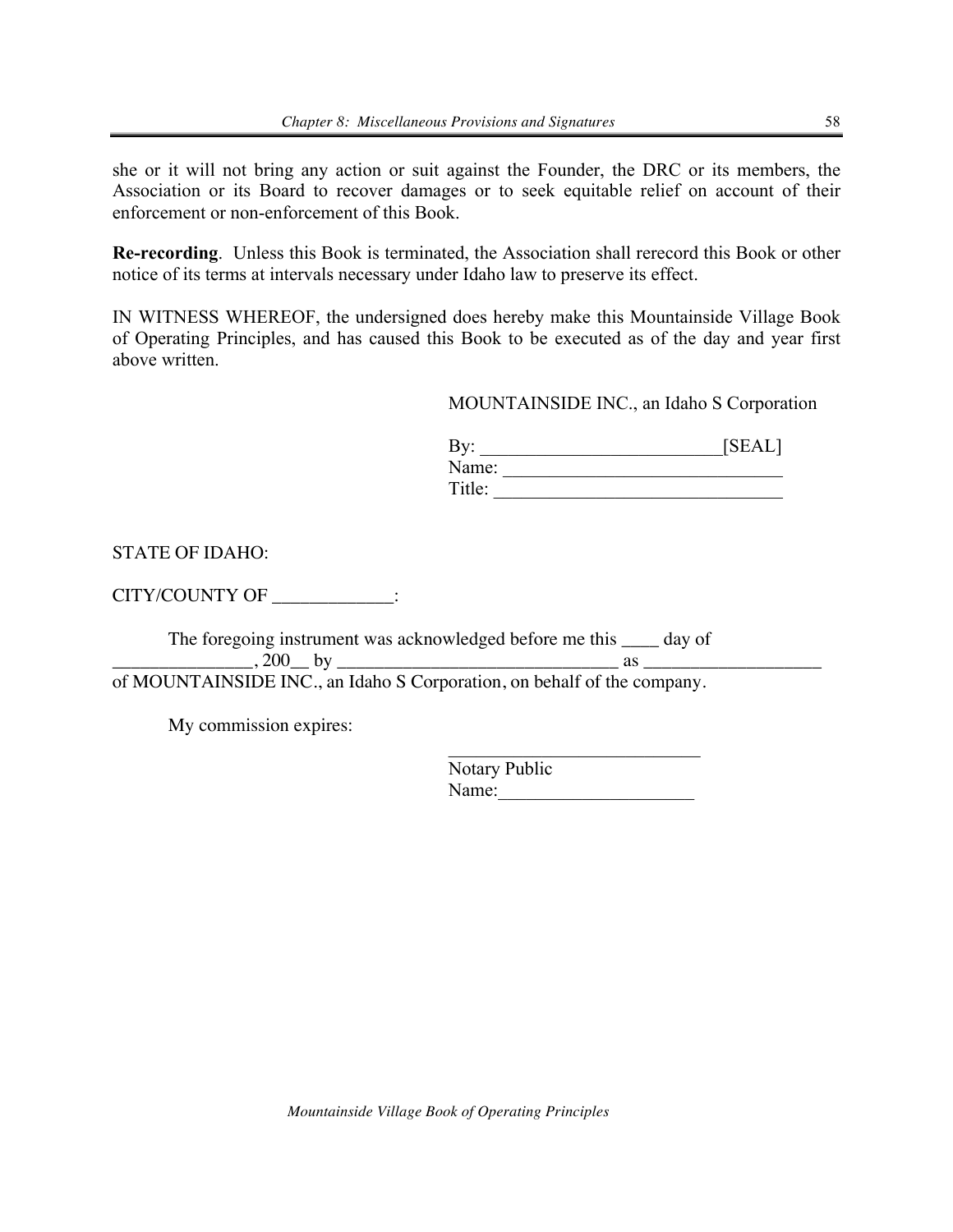## Appendix I: **The Beginning Years**

This appendix contains information about how the community is to operate in the earlier years. It gives a timetable for various transitions from complete developer control to independence. When the transition is complete, this appendix is no longer necessary and may be disregarded.

## Board

The Association is created before the sale of the first Parcel. When the community gets started, the Founder selects the first Board and operates the Association because, quite simply, there's no one else there to do it. The Founder also has a major interest in seeing that the Association gets off to a good start so that the community is successful. For that reason, the Founder has a lot of control, and the Owners have very little, in the beginning years. However, as the community matures, that responsibility begins to shift—initially, as the first Owner is elected to the Board, and later, when control of the Board is delivered to the Owners. To allow the Founder to complete the development plan, the Founder retains some rights until development is complete, even though the Founder no longer controls the Board.

|                                       | Occurs upon the first of the following                                                                                                      | What Happens Then                                                                                                                                                                                                                                                                                                                                                                                    |
|---------------------------------------|---------------------------------------------------------------------------------------------------------------------------------------------|------------------------------------------------------------------------------------------------------------------------------------------------------------------------------------------------------------------------------------------------------------------------------------------------------------------------------------------------------------------------------------------------------|
| <b>Transition</b><br><b>Point I</b>   | At least 20 Parcels have been<br>1.<br>purchased by individual Owners<br>other than builders, or<br>Voluntary assent of the Founder.<br>2.  | Class A Owners elect one<br>member of the Board.                                                                                                                                                                                                                                                                                                                                                     |
| <b>Transition</b><br><b>Point II</b>  | 1.<br>At least 85 Parcels have been<br>purchased by individual Owners<br>other than builders, or<br>Voluntary assent of the Founder.<br>2.  | Owners elect two members of<br>the Board: one member is<br>elected by the Class A Owners<br>and one member is elected by<br>the Class B Owners.                                                                                                                                                                                                                                                      |
| <b>Transition</b><br><b>Point III</b> | 1.<br>At least 170 Parcels have been<br>purchased by individual Owners<br>other than builders, or<br>Voluntary assent of the Founder.<br>2. | This is the turnover point where<br>Owners elect a majority of the<br>Board. Owners elect three<br>members of the Board (two<br>members elected by the Class A<br>Owners and one elected by the<br>Class B Owners). The Founder<br>may designate two Directors. If<br>the Board is more than five<br>members, similar ratios shall be<br>used such that Owners elect a<br>majority of the Board. The |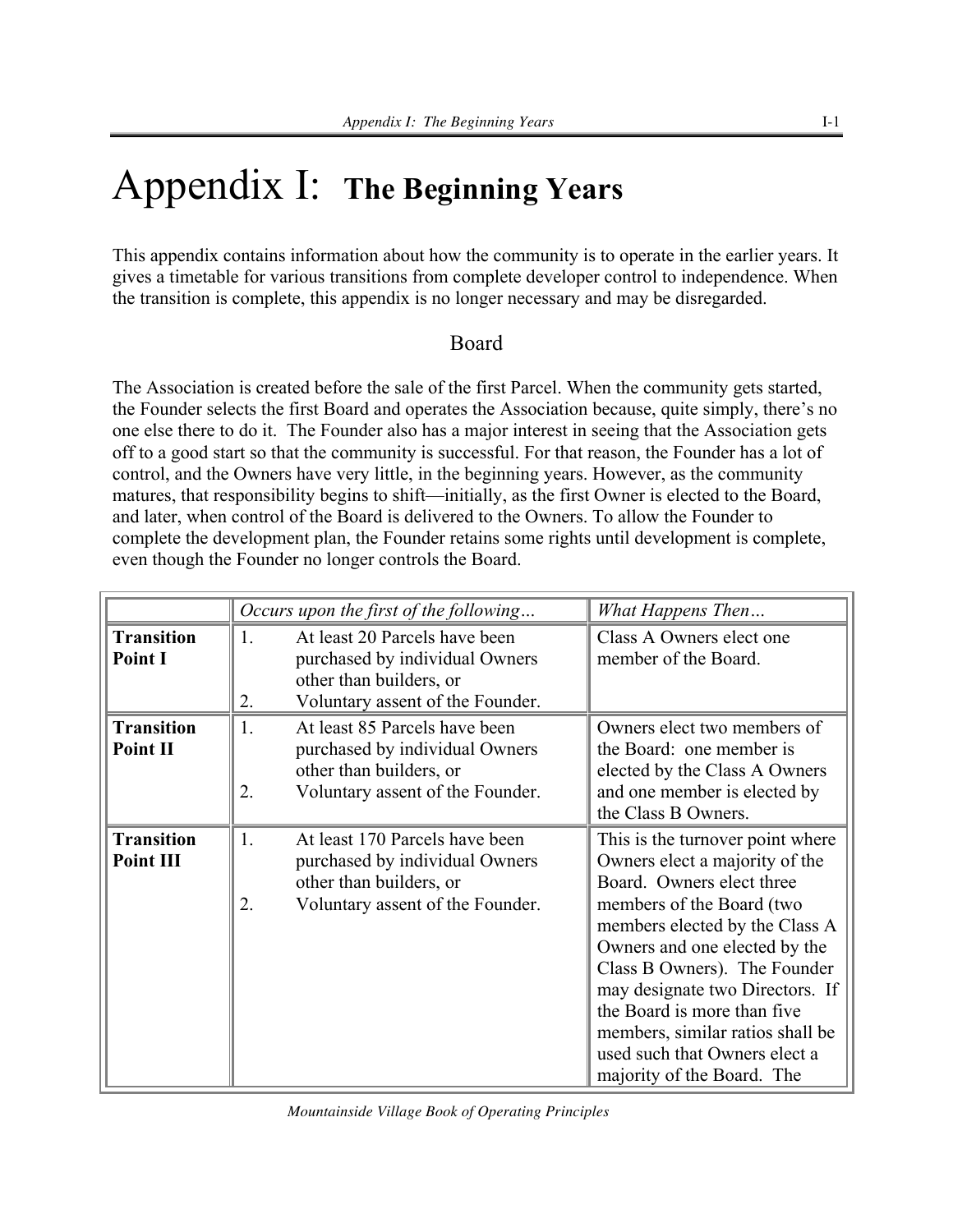|                                      | Occurs upon the first of the following                                                      | What Happens Then                                                                                                                        |
|--------------------------------------|---------------------------------------------------------------------------------------------|------------------------------------------------------------------------------------------------------------------------------------------|
|                                      |                                                                                             | Founder continues to appoint<br>the Town Architect and no<br>changes can be made in the<br>Design Code without the<br>Founder's consent. |
| <b>Transition</b><br><b>Point IV</b> | Completion of construction for all<br>Parcels, or<br>Voluntary assent of the Founder.<br>2. | The Founder no longer<br>designates a director and all<br>remaining Founder's rights<br>under this Appendix end.                         |

#### Commons

At the time that the first Parcels are conveyed to Owners, the Founder will still be developing portions of community, and this development will likely continue for a period of years. The Founder has reserved in the Community Operating Agreement various easements and rights that it needs to be able to complete development of the community. The Founder may convey to the Association additional Commons as they are completed. The Association is required to accept these additional Commons for maintenance.

## Architectural Control

To allow the Founder to complete development in accordance with the Founder's vision for the community, the Founder shall have the right to approve all Initial Improvements. No changes can be made in the Design Code without the Founder's consent until completion of Initial Improvements for all parcels.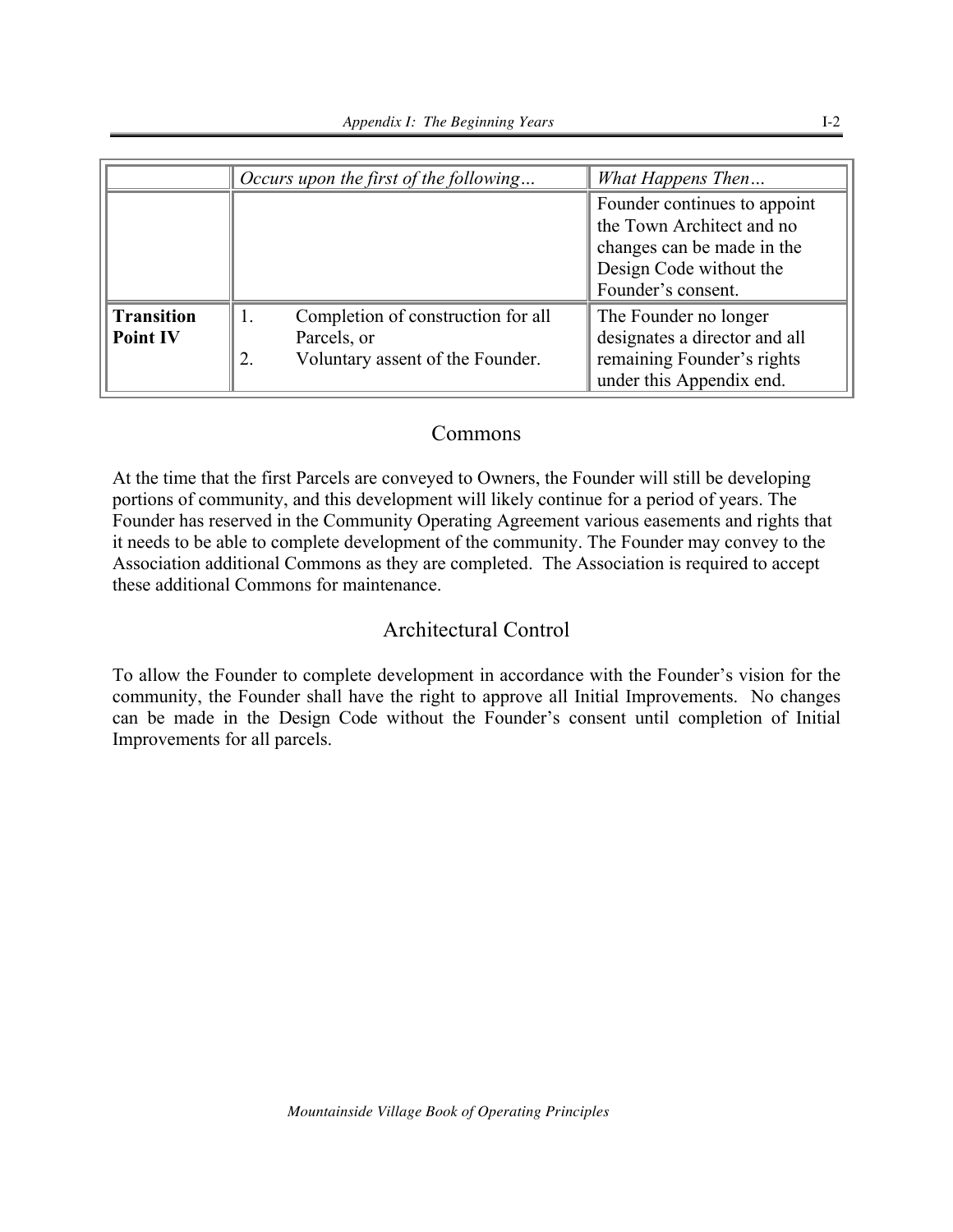## Finance

**Founder's Assessments; Founder's Guarantee.** The Founder or its designated entities shall be excused from payment of General Assessments during the Guarantee Period as defined below. The Founder guarantees to Owners that their General Assessments during the Guarantee Period shall not exceed the initial General Assessment (subject to the increases set forth below). The Founder agrees to pay any Association expenses incurred during the Guarantee Period and normally paid through General Assessments that exceed the amount produced by the General Assessments during that time. The Guarantee Period shall begin upon the recordation in the Clerk's Office, of the first deed of conveyance of a Parcel in Mountainside Village and shall end at the conclusion of the third subsequent full fiscal year (so that three (3) full fiscal years are guaranteed). The Guarantee Period shall then be automatically extended for successive six (6) month periods up to an additional three (3) years unless terminated upon written notice by the Founder to the Association at least thirty (30) days before the end of then-current Guarantee Period. During the Guarantee Period, the General Assessments may be increased by up to fifteen percent (15%) per year.

**Owner's Assessments.** Each Owner begins paying annual General Assessments from the time the Parcel is conveyed, prorated to the month of closing. The Owner may be required to pay the remainder of that year's General Assessments in advance. If there is a Special Assessment in effect for that Parcel, it will also be prorated to the month of closing.

## Assignment of Developer Rights

The Founder may assign all or any portion of its rights or obligations under Community Operating Agreement or the Book at any time to a successor or assign, or to the Association.

## Additional Information

Neither the Association nor the Founder makes any representation or assumes any liability for any loss or injury.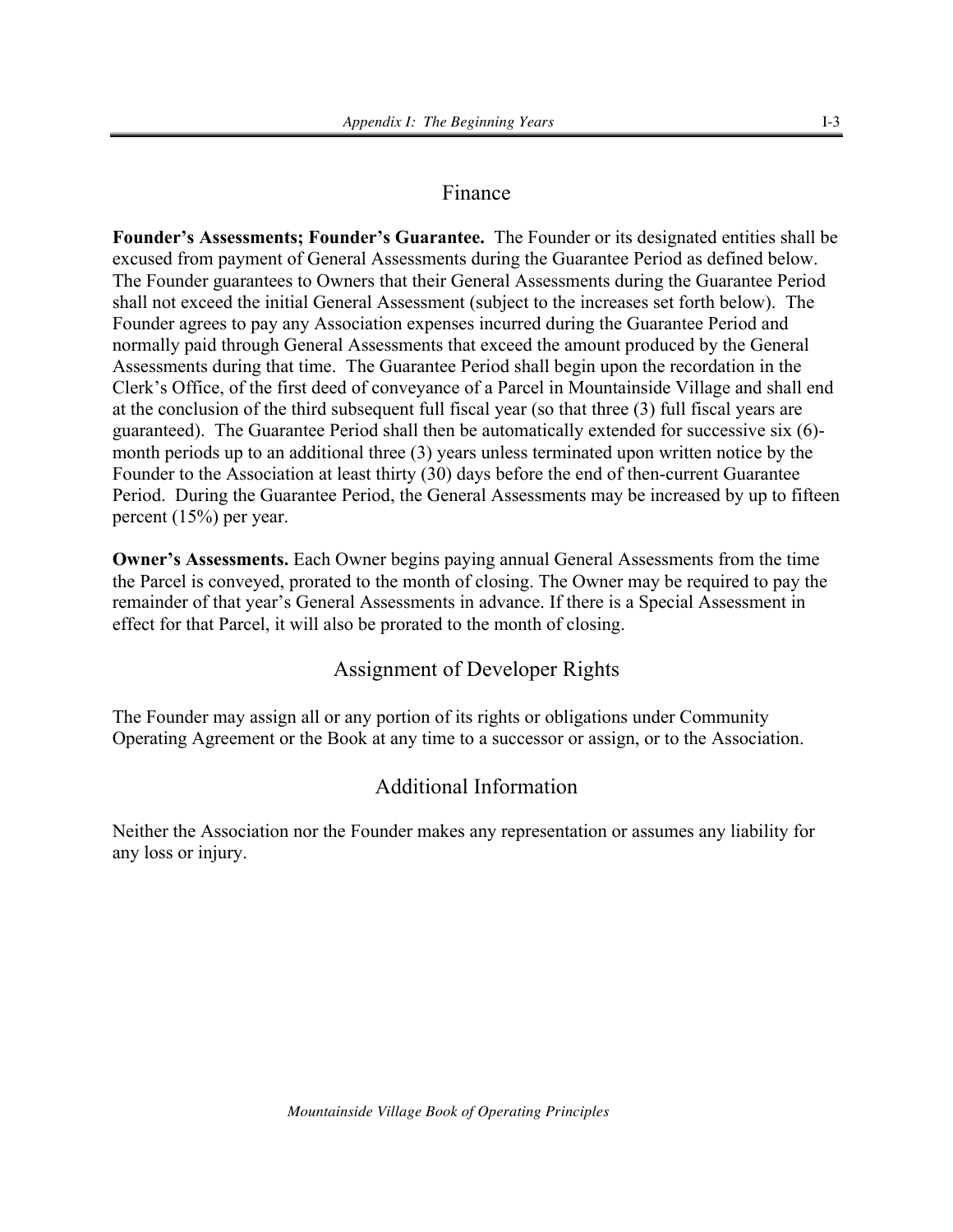## Quick View: Roles of the Founder and the Association

| The Founder                                                                                                                                                      | Association                                                                                                                 |
|------------------------------------------------------------------------------------------------------------------------------------------------------------------|-----------------------------------------------------------------------------------------------------------------------------|
| Constructs the initial improvements on<br>Commons.                                                                                                               | Maintains the improvements to Commons and<br>makes capital improvements or replaces                                         |
|                                                                                                                                                                  | improvements as it determines is appropriate.                                                                               |
| Installs the initial landscaping on Commons.                                                                                                                     | Maintains the landscaping of Commons at the level<br>of care it determines is appropriate.                                  |
| Maintains an office and staff as necessary to<br>conduct its sales operations and to fulfill its<br>Founder duties. May hire a Manager to<br>fulfill its duties. | Maintains an office and staff as necessary to<br>manage Association's affairs. May hire a Manager<br>to fulfill its duties. |
| Prepares the initial estimated budget for the<br>Association.                                                                                                    | Adopts the initial budget and subsequent budgets.                                                                           |
| Collects the Capital Contribution at closing<br>and delivers it to the Association.                                                                              | Collects assessments based on budget.                                                                                       |

## Dialogue

## **Q. What is "turnover"?**

A. The term "turnover" generally refers to the point at which the Owners elect a majority of the Board. The Association, being a corporate entity, doesn't change, but the control of its Board does.

In Mountainside Village, the change in control of the Association is a gradual process, consisting of three separate transition points, as the Owners gradually grow into roles of more responsibility. Just as various cultures have coming of age ceremonies for their citizens, Mountainside Village could and should celebrate these transition points with appropriate ceremony.

#### **Q. While the Founder designates a majority of the Board, can the Directors vote to have the Association contract with companies the Founder owns or controls?**

A. There is no prohibition against such contracts, and because the Founder has a strong interest in the community, it may be appropriate for companies controlled by the Founder to perform the Association work. However, if a director has a conflict of interest as described in Section 30-3-81 of the Idaho Nonprofit Corporation Act, then the contracts should be authorized, approved, or ratified by a majority of the disinterested directors, and the terms of such contracts must be fair and reasonable—in general, comparable to what would be charged by an outside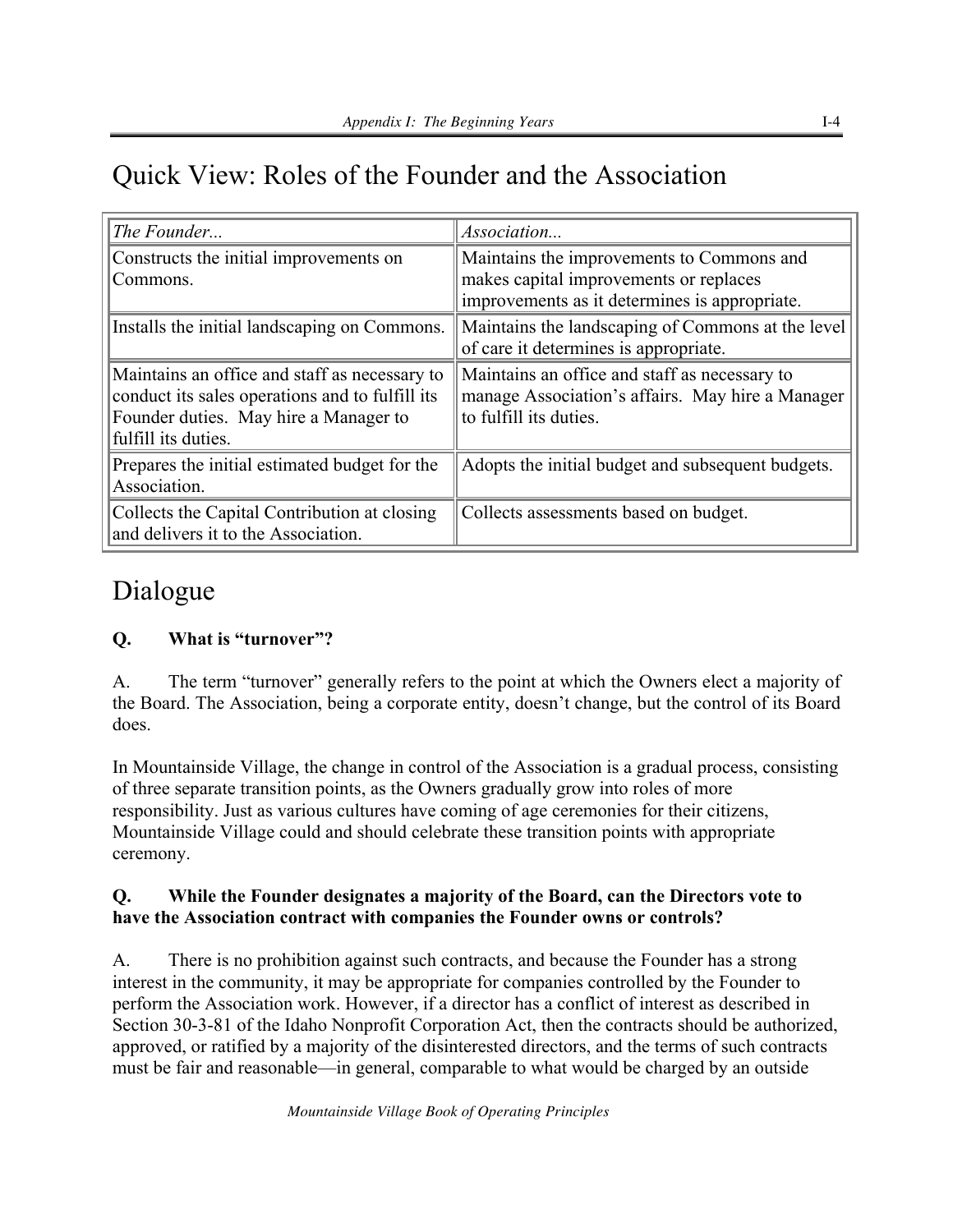company—and extra care should be taken with the Association's bookkeeping to make payments from the appropriate account.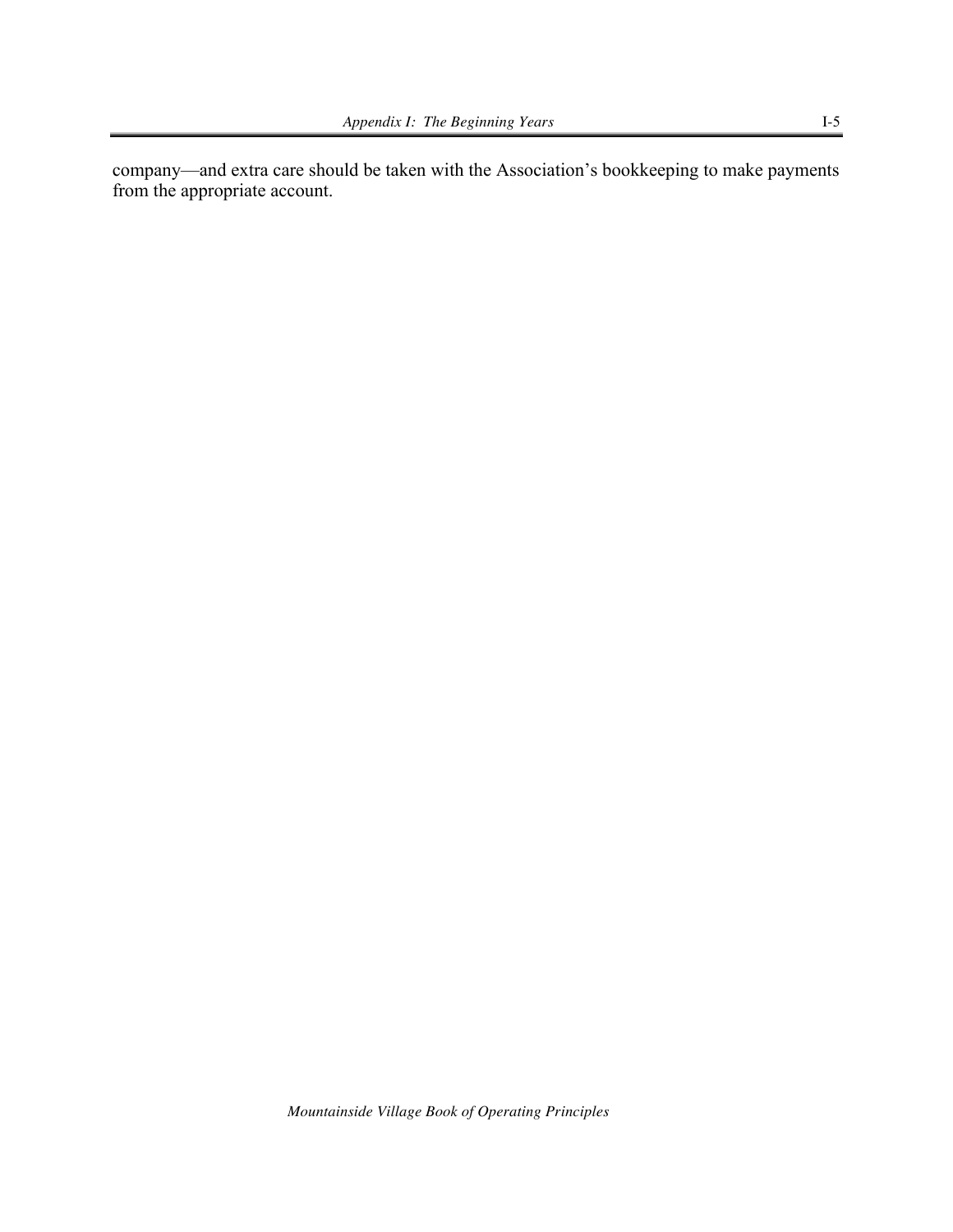#### EXHIBIT A

#### Potential Neighborhood

The Potential Neighborhood shall include the real property described on that certain plat entitled Phase 1, Final Plat, A Portion of the North Half of Section 13, Township 3 North, Range 45 East. Prepared by Dyer Group LLC, dated July 26, 2005 and duly recorded on \_\_\_\_\_\_\_ in the public records of the Teton County Clerk's Office, Driggs, Idaho, in Map Book \_\_\_\_\_\_\_\_\_.